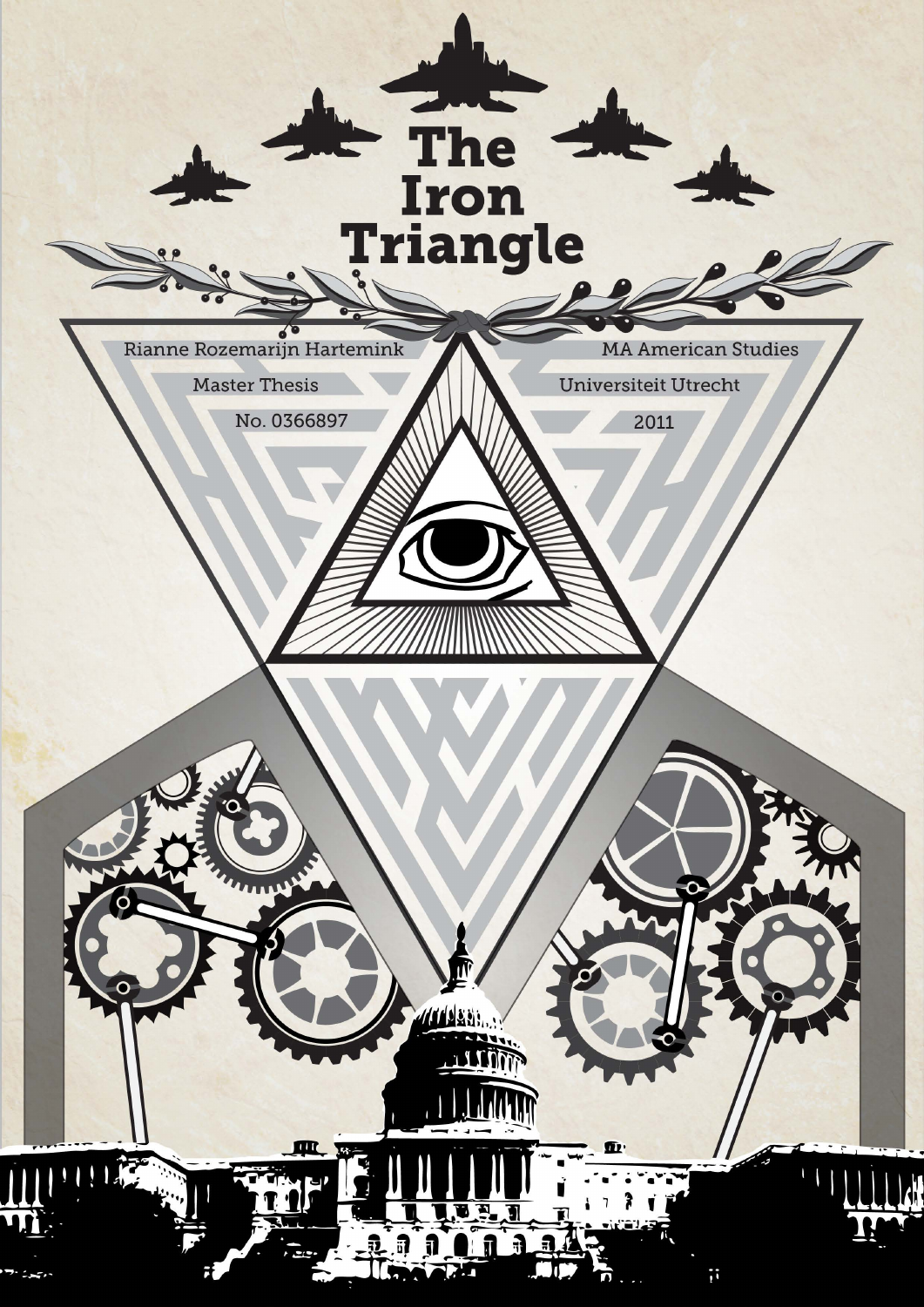## **The Iron Triangle**

*Congress and the Solidification of the Military Industrial Complex between 1945-1973*

MA American Studies

Universiteit Utrecht

Master Thesis

2011

Rianne Rozemarijn Hartemink

No. 0366897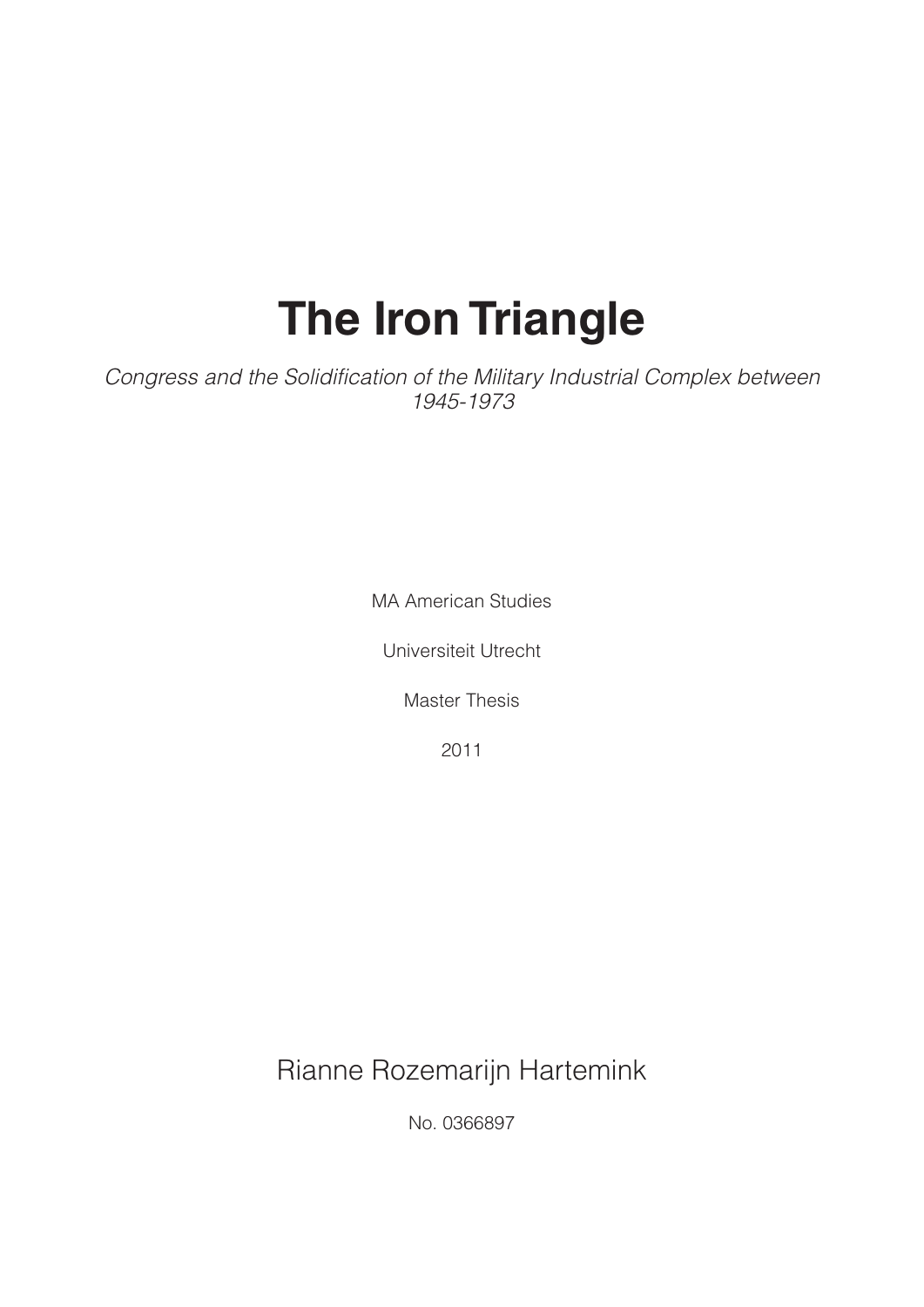### **Contents**

| 02 – The Military Industrial Complex and The Iron Triangle Model11             |  |
|--------------------------------------------------------------------------------|--|
|                                                                                |  |
| 04 – Oversight and Solidification of The Iron Triangle between 1944 and 197333 |  |
|                                                                                |  |
|                                                                                |  |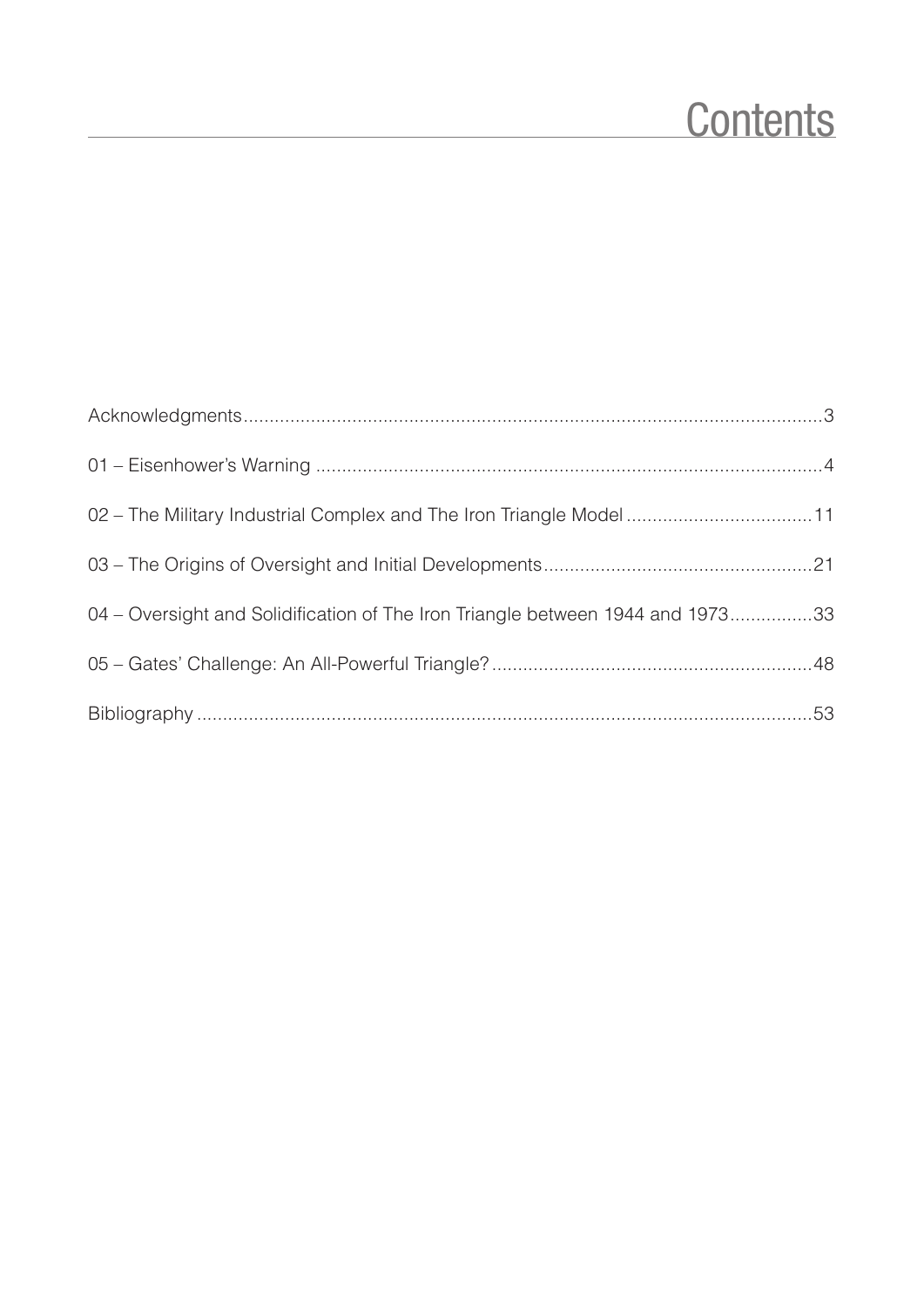### Acknowledgments

<span id="page-3-0"></span>As my studies draw to a close, I am lucky to look back on wonderful years at Utrecht University. It was a stimulating and fun period which has enabled the expansion of my skills and capabilities. Its multidisciplinary approach has allowed me to bring together many of my interests and even expand them.

My thesis has allowed me to work on a fascinating topic that had been gathering academic dust to a certain extent. My idea came from an interview by the Daily Show's Jon Stewart with former Secretary of Defense Donald Rumsfeld. I took up this topic because I enjoy a challenge and I was not familiar with the influential military industry in the U.S. This enabled me to examine the unknown and learn many new things while also incorporating my old love of political analysis. It was not easy but I have certainly become much more informed through this process.

However, I could not have done this without the help of certain people. First of all, I am grateful to my supervisor Jaap Verheul for his patience and constructive criticism. Secondly, I would like to thank my parents, Frans Hartemink and Willy Bervoets for their tireless support and tolerance of my constant complaints. I'd also like to thank Richard Podkolinski for his endless encouragement and for being a strict editor as well as a spirited designer. This thesis would have been much uglier in general without his efforts. Furthermore, I have to thank some of my friends. Mirjam de Bruin, you have my gratitude for always being positive about my capabilities and even donating a mascot. Finally, Roos van Leijenhorst for reminding me of the fact synonyms exist. Without all their help, this process would have been much more difficult.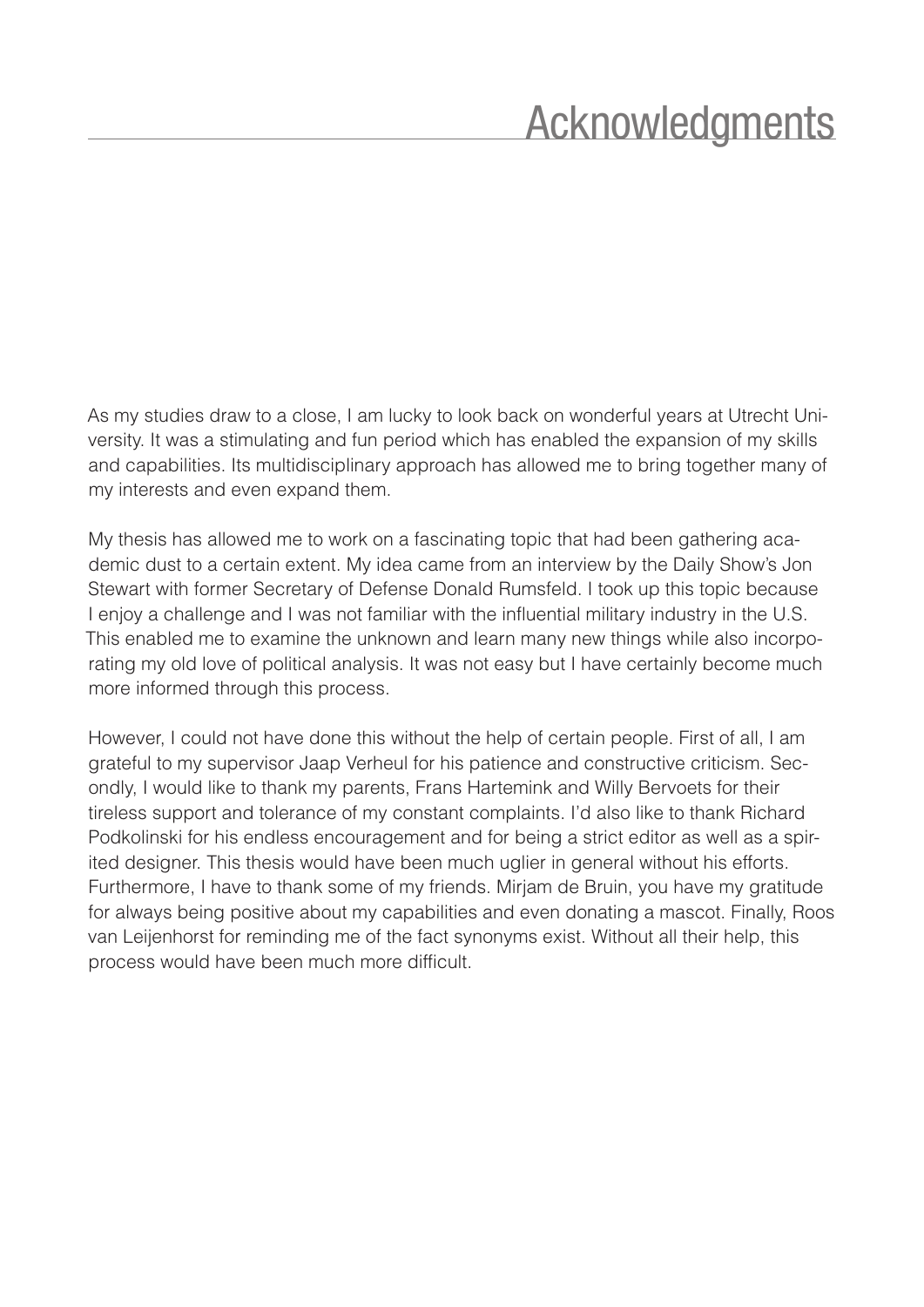### Eisenhower's Warning

<span id="page-4-0"></span>In May of 2010, during an address in honor of the 65th anniversary of the Allied victory of the Second World War, U.S. Secretary of Defense Robert Gates took the opportunity to elaborate on his plans for the future of the Department of Defense (DoD) and its budget. He announced that "military spending on things large and small can and should expect harsher scrutiny," expressed his desire for "changing the way we operate and achieving substantial savings" and suggested he would make "choices that will displease powerful people both inside the Pentagon and out."1 He also suggested he would take these steps, even if that would create tension with Congress. To compound the point, the location of the speech was the Eisenhower library. President Eisenhower believed it was crucial to give the necessary funds to defense, but not a penny more and he also coined the term 'military industrial complex' in his 1961 farewell address. Gates referred to President Eisenhower as an example and he said would continue his mission.

Combining the fact that Gates named Eisenhower as his inspiration with the intentions he had formulated in his speech, it is not surprising that some interpreted his speech as a sign that action with regards to the defense budget would ensue and that this would have consequences for the defense industry. In the press, many news outlets connected the speech with Eisenhower, for example National Public Radio's Morning Edition mentions:

> In today's government, Eisenhower has a fan in his fellow Kansan Secretary of Defense Robert Gates — who keeps a portrait of the former general in his office at the Pentagon, Bowman says. Speaking at the Eisenhower Library last year, Gates talked disapprovingly about America's insatiable appetite for more and more weapons.<sup>2</sup>

The link here between the two is made clear as they newscaster not only refers to both Gates and Eisenhower being from Kansas, but Bowman also mentions that Gates is a fan of Eisenhower and even keeps his portrait. Finally, Bowman mentions the ideas Gates

<sup>1</sup> Robert M. Gates, "Speech on Defense Spending" (Abilene, Kansas, May 8, 2010), 2, 3, 5, http://www.defense. gov/speeches/speech.aspx?speechid=1467.

<sup>2</sup> National Public Radio, "Eisenhower's Military-Industry Complex Warning, 50 Years Later : NPR," *Morning Edition* (Washington, D.C. National Public Radio, 2011), para. 18, http://www.npr.org/2011/01/17/132942244/ikeswarning-of-military-expansion-50-years-later.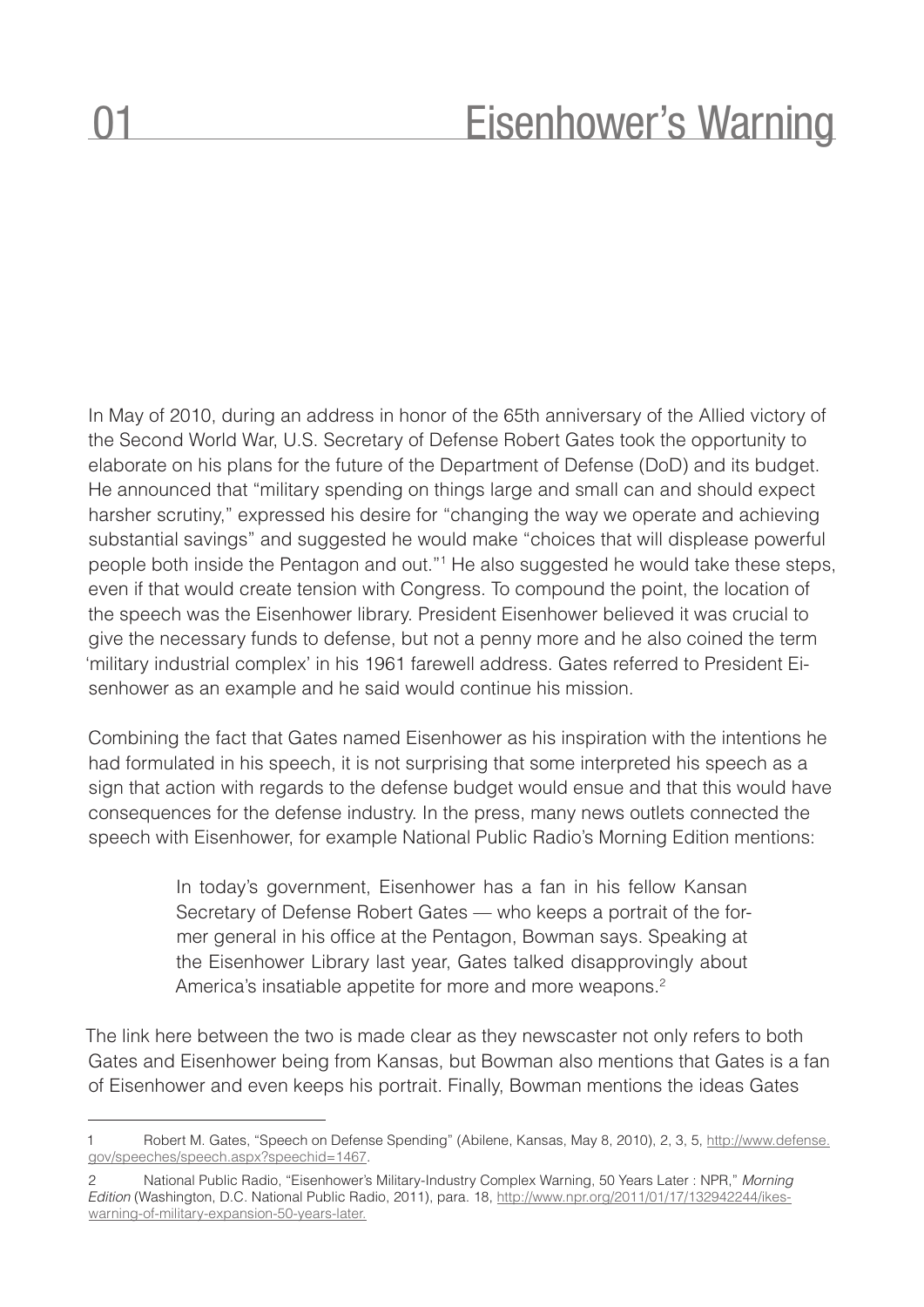discussed which are similar to Eisenhower's. Another journalist that shares Bowman's opinion is John Taplin, as he states that Gates reminds the United States about the current relevance of Eisenhower's cautioning speech.

> Secretary of Defense Bob Gates went out to the Eisenhower library to remind the nation that Ike's warning about the 'unwarranted influence of the Military Industrial Complex' was more prescient than ever.3

Taplin finds the resemblance between Eisenhower's intentions and those mentioned in Gates' speech similar and is convinced of the fact that the secretary is quite serious about the matter.

This reference to Eisenhower emphasizes the relevance of his warning even in the present. Therefore, this thesis will look at how Congress manages its relationship with the Military Industrial Complex of which the Department of the Defense is an integral part, because this is the area in which Gates is trying to instigate reforms. A look at history will illustrate that this is not an easy task. Throughout history oversight committees have played an essential role in this process. Therefore, this thesis will examine how Congressional oversight committees attempt to manage the Department of Defense and the defense industry. The relationship between the Department of Defense and Congress is powerful, both due to the importance of defending the nation and the extensive budget available for this task. In this relationship all three actors try to defend their interest and achieve what they perceive as the best outcome.

A great shift took place in the relationship between those three actors after the Second World War when the defense industry became a permanent factor in American society. This caused ulterior motives to come into play within the oversight process. Eisenhower perceived this and warned his nation against the possible dangers of that development.

Gates' speech in fact was taken more seriously due to the references to President Eisenhower because of the relationship this president has to the Military Industrial Complex. United States President Dwight David Eisenhower introduced the world to the term Military-Industrial Complex in his farewell address to the nation of 1961. His speech was written by Ralph E. Williams and Malcolm Moos, who had originally introduced the term as the 'Military-Industrial-Congressional Complex'.

Yet, despite Eisenhower's overwhelming concern over the developing nexus between government institutions, the armed forces and military industry, the president refused to explicitly address the role that his political colleagues in Congress fulfill in this cycle. Even without the reference, Eisenhower's warning to constrain the rise of this influential connection was viewed as disproportionally strong, especially given his background. He was, by all accounts, a reliable friend of the military. A career soldier, serving in both world wars,

<sup>3</sup> Jon Taplin, "Gates Takes on The Military Industrial Complex | TPMCafe," *Talking Points Memo*, May 11, 2010, para. 1, http://tpmcafe.talkingpointsmemo.com/2010/05/11/gates\_takes\_on\_the\_military\_industrial\_complex/.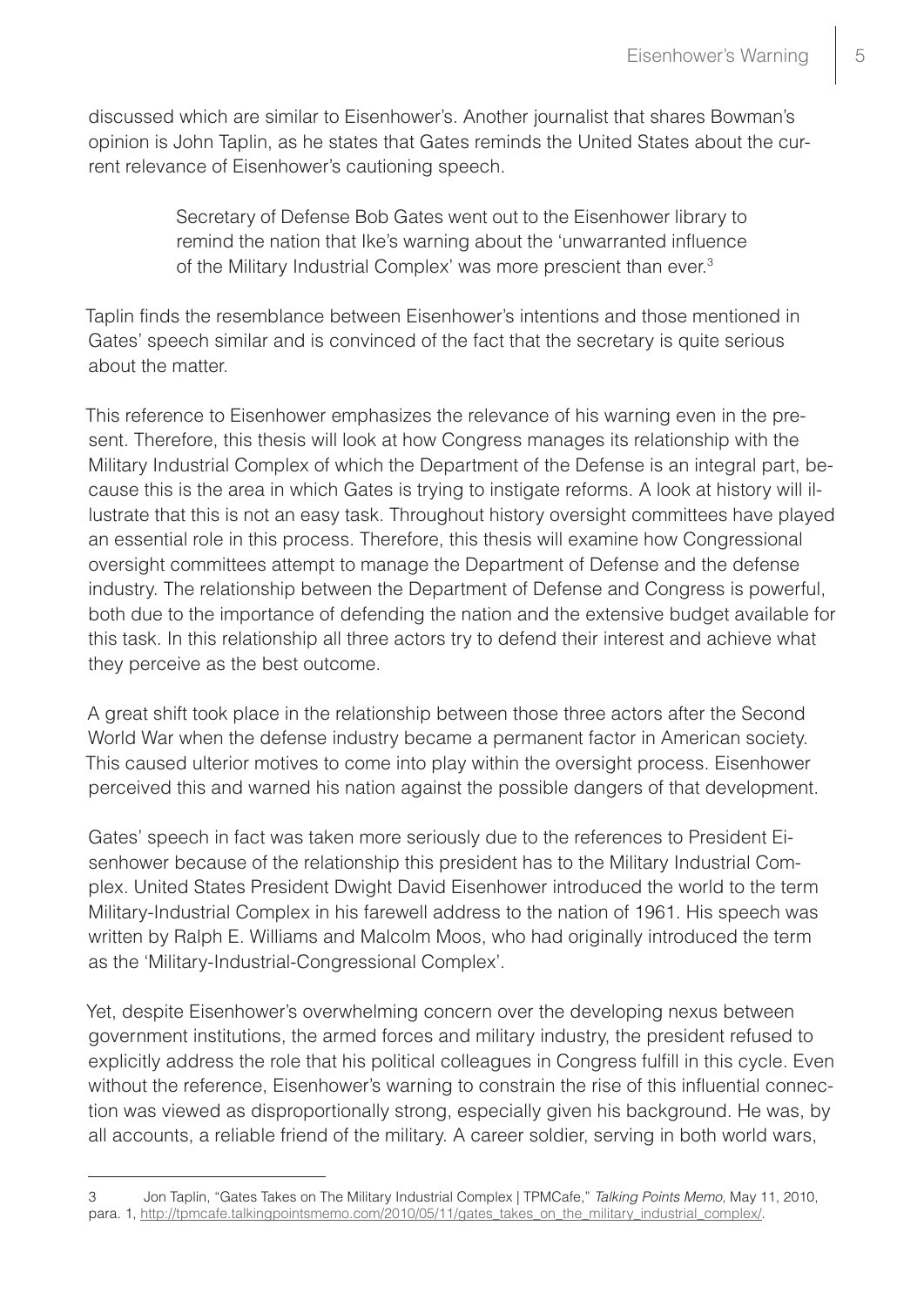who had chosen to remain in the armed forces during the interwar years while so many of his peers sought wealthier prospects in the private sector. He would eventually become a decorated five-star general and the Supreme Allied Commander in Europe, playing a critical role in the resolution of the Second World War. It was because of this exceptionally distinguished record that the warning evoked surprise. But it is exactly this military biography that provided Eisenhower with the most appropriate perspective to understand the profound consequences of this evolving relationship. His unique position and experience added further authority to this warning.

The speech by Defense Secretary Robert Gates because of its intentions and the connotations surrounding Eisenhower evoked intense reactions. Republican J. Randy Forbes reacted negatively to Gates' suggestions as he stated that the announced cuts represent the "piecemeal auctioning off of the greatest military the world has ever known".<sup>4</sup> Many other Senators and Representatives rushed to do the same. Although the deficit was at an all time high and budget cuts were called for, Gates' intentions worried many congressmen. The debate Gates instigated stirred the media as well as Congress as Gates' speech was perceived, or by some even encouraged, as an attack on the influence of the Military Industrial Complex. These intense reactions and the debate surrounding them show that to this day defense spending remains a relevant and high profile issue.

Specifically, this research will examine the role and the findings of the Congressional oversight committees for the Department of Defense and the accompanying industry until 1973. Although oversight is a constantly changing process, for this research it is considered a process, in committee form, that aims for optimization of expenses through congressional review. For this research, the actions under review are those also described by Joel Aberbach. These are the actions of the Department of Defense, other federal agencies, and "commissions and of the programs and policies they administer, including review during program and policy implementation as well as after the fact."5

These Congressional oversight committees stem from Congress' desire for change, in this case of the DoD and the defense industry. The committees intend to find methods for that change. The committee's expertise then provides credibility to the methods which should make it easier for Congress to achieve the desired changes. The process of review has taken place through two different kinds of mechanisms to study and make recommendations on how to address problems in the Department of Defense and its predecessors. The first, and most common, form is investigations initiated by Congress. The second type of commissions, Blue-Ribbon panels, is usually appointed by the President. However, only one Blue-Ribbon panel falls within the scope of this research and it had Congressional members. Therefore, both types of oversight fall under congressional oversight in this case.

<sup>4</sup> David Martin, "Gates: Days Of Pentagon Waste Must End - CBS News," *CBS News*, August 9, 2010, para. 10., http://www.cbsnews.com/stories/2010/08/09/politics/main6757123.shtml.

<sup>5</sup> Joel D. Aberbach, *Keeping a Watchful Eye: The Politics of Congressional Oversight* (Washington, D.C.: The Bookings Institution, 1990), 219.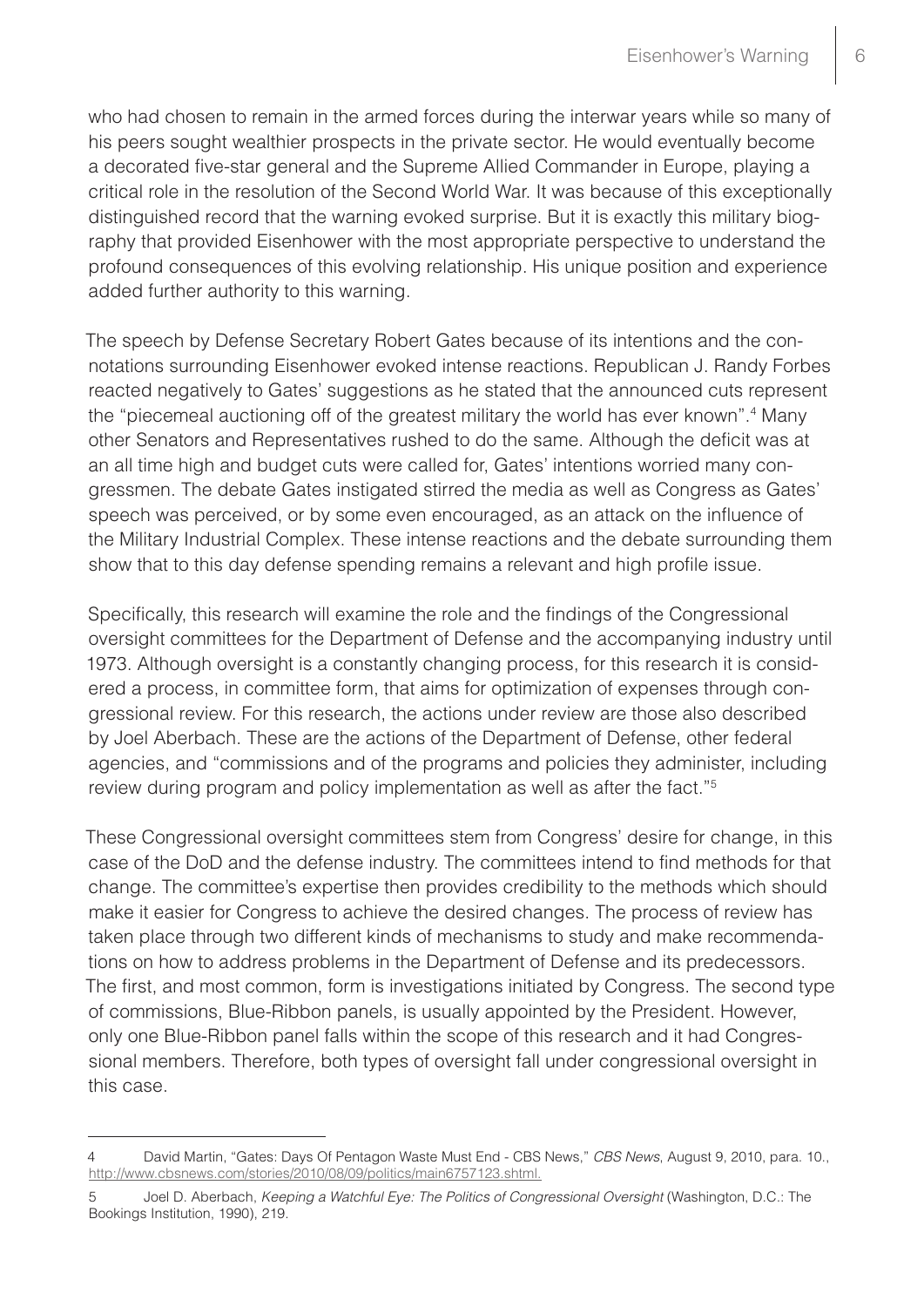Neither method of investigation however is intended to prescribe legislative action. That step remains to be taken by Congress, so in both options it is effectively Congress that decides what action to take in regards to the recommendations that are made about the Department of Defense and potential reform. This thesis will provide an answer to the question why reforms in the Defense sector remain so controversial.

An important element in this review process by these committees is the procurement of defense contracts. Procurement was surrounded by controversy during that period due to the redistribution of power after the Second World War and in the context of the Vietnam and Korean wars. The process of procurement is considered to involve the effort to acquire government contracts by the defense industry as well as the appropriations process within the Department of Defense. Despite the fact that Congress is not directly involved in this process, it has the power of the purse and is responsible for oversight on this process which is considered essential to this research.

The cut-off date of 1973 has been chosen because of the specific controversies that surfaced at that time, which can be considered instrumental to the later development of the debate on this issue. The main discussion that arises in this time-frame serve as an example for the later debates as many of the issues discussed in this period return time and again in later decades. Also, during this time the discussion about defense procurement seems to play a larger part in the general debate than it does currently. After 1973 the general debate surrounding defense issues becomes less intense as a general acceptance of a strong defense industry seems to take hold. Also, with the end of the Vietnam War through the Case-Church amendment the defense budget is relieved of some pressure. After this, other issues start to play a larger role and the main discussion shifts to the debate on mastering inflation and reviving the economy.

This thesis concentrates on Congress, the Department of Defense (DoD) and the defense industry because they represent the three essential and most influential groups involved in the procurement process. The Department of Defense, for example, has the power to make budget suggestions, reward contracts to defense contractors and decide on reforms. Congress has the power of the purse, meaning the power to approve the annual national budget, and therefore to determine the amount of money to be ascertained for the Department of Defense. It also has the power to legislate, and the power to investigate.

Furthermore, the defense industry is extremely large and a very important employer in the United States. The defense-related production in the United States has been estimated at approximately 712 billion dollars for 2009 by the Stockholm International Peace Research Institute (SIPRI) while the number of people working in the arms producing branches of defense contractors in the United States was already estimated at 2,425,000 employees in 2000 and the industry continues to grow.6

<sup>6</sup> Anup Shah, "World Military Spending — Global Issues," *Global Issues*, (July 7, 2010): para. 22, [http://www.](http://www.globalissues.org/article/75/world-military-spending) [globalissues.org/article/75/world-military-spending](http://www.globalissues.org/article/75/world-military-spending). Stockholm International Peace Research Institute, *The SIPRI Yearbook 2010: Armaments, Disarmaments and International Security,* (Oxford and New York: Oxford University Press, 2010), 197.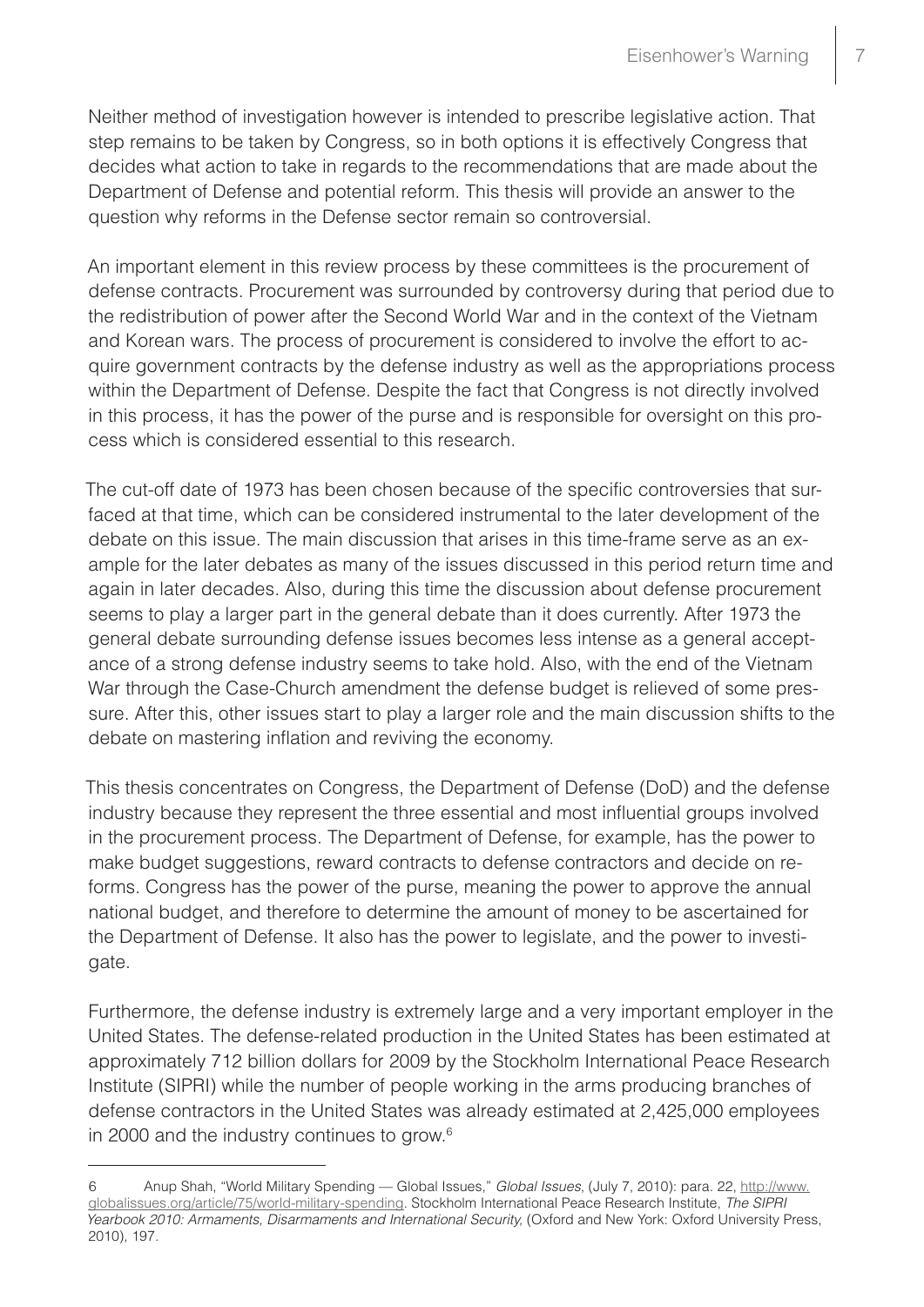Although the defense industry does not have legal powers, it has a very strong influence through its lobbyists and contacts with the DoD and Congress, as a good working relationship is mutually beneficial to the status and power of all groups involved. It is interesting to note that the official, legal role that has been assigned to these actors does not always coincide with current practice and power and that influence sometimes overrides legal precedents. Especially with regards to the current practice of war powers, the line between the legislative's responsibilities and that of the White House has been eroded but this shall be further discussed later on.

Another important actor that is not considered as a separate actor in this thesis is the president. Even though the U.S. president, as Commander-in-chief, plays an important role, he is usually not involved in specific tasks like the procurement process. The president can be involved with the policy-making, but this is usually done through or by the Secretary of Defense who functions as a representative of the president and his policy. This thesis will illustrate that the Secretary of Defense often executes reforms that are a part of the president's policy. The power of the president to appoint oversight panels plays an important role, however, little execution is possible without Congress' consent. Therefore, in this thesis the president's policy-making role is considered to be represented by the Secretary of Defense, while for his oversight role the president will be considered together with Congress.

However, it has to be acknowledged that ever since the end of the Second World War, the president has become an even larger actor in defense policy. The 1947 National Security Act created the National Security Council (NSC) originally meant to function as an advisory organ to coordinate the actions of the different services like the Army, Navy, Air Force, Marine Corps and the Intelligence Agencies but it soon became an organ operating to advise the president. According to the White House official history of the NSC, "[t]he view that the NSC had been created to coordinate political and military questions quickly gave way to the understanding that the NSC existed to serve the president alone."7 Within this structure a Special Assistant for National Security Affairs, predecessor to the National Security Advisor, was also created. These developments have since 1947 lead to an expansion of the president's influence on matters of national security. This development coincides with the corrosion of the power of Congress to declare war as more military actions are executed on command of the president because it is arguably not considered an act of war. However, despite all this, the actual process of procurement is still a main responsibility of the Department of Defense. With regards to oversight the president's insight will sometimes be considered a source as he has the power to install oversight committees and some presidents have had experience with or expert knowledge of this process.

Although this thesis leaves certain actors out of the equation, this does not suggest that those actors do not influence this process. An important reason is that these three main actors that have been selected play an essential role in the process of defense procure-

<sup>7</sup> The White House, "History of the National Security Council," *White House.gov*, para. 3, http://www.whitehouse. gov/administration/eop/nsc/history.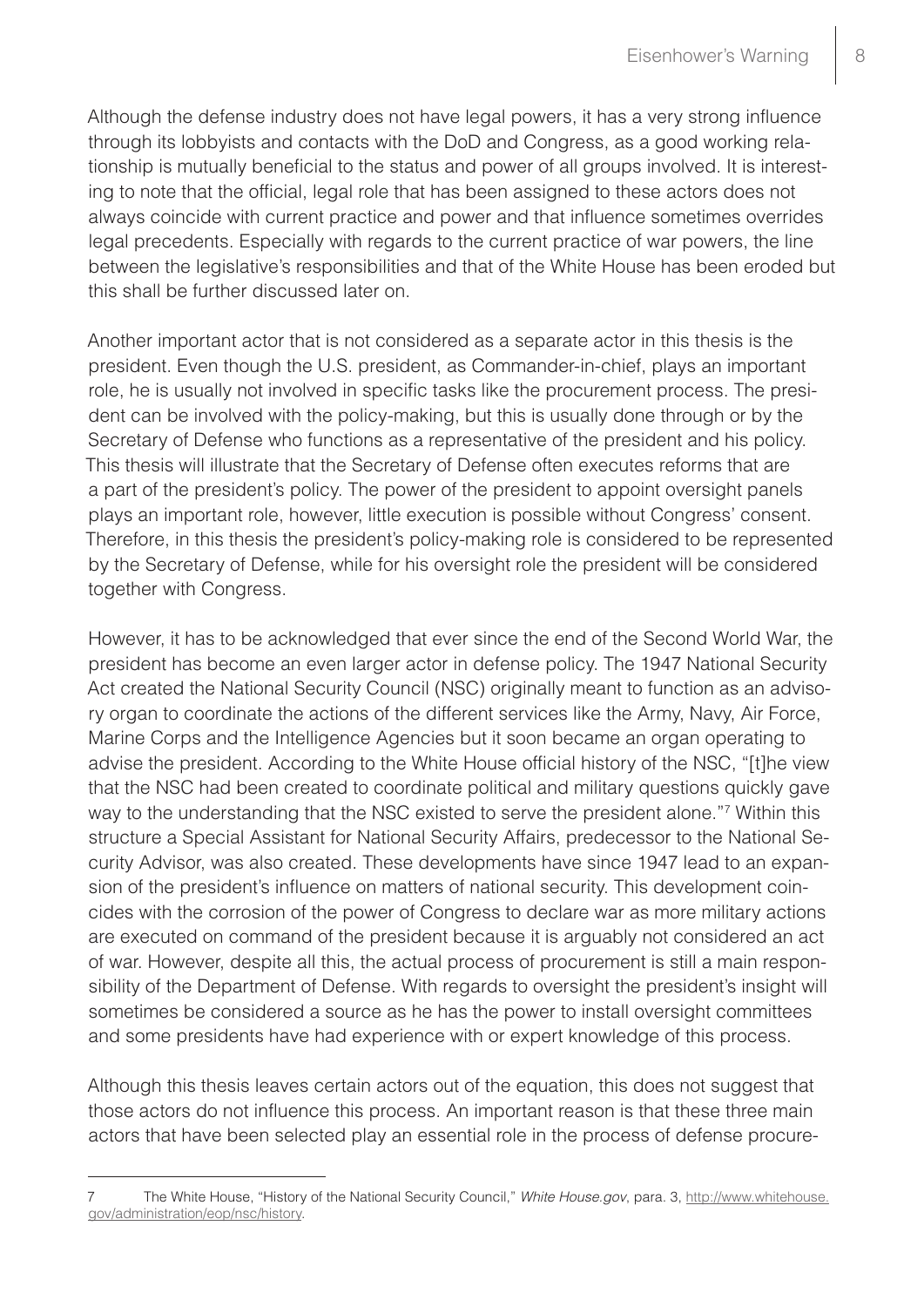ment. Other actors, while still important, play a more marginal or distant role in this process and are therefore not considered here. Therefore, in the interest of keeping the lines in this relationship clear only the main actors will be analyzed. For example, the media are not included as they do not have a professional stake in this process. The media fulfills the role of observer and commentator. Although it can reshape certain messages, this role is not considered outside of the scope of this research as this is not a main role in the procurement process. The main roles in the defense procurement process, as in most procurement processes, are the buyer, the sellers and the overseer, the media does not fulfill any of these three main roles.

Furthermore, the think-tanks are sometimes also considered a separate actor, but are in this case regarded as part of the defense industry as they are often also financed by the defense contracts.

The type of analysis that this thesis makes use of was chosen because it gives a broad, chronological overview of the different developments of the main actors in the procurement process and the debate surrounding them. By observing and analyzing the changes in the Military Industrial Complex a broader understanding is created of the different narratives in the debate on this topic. Despite the many possibilities in analysis of this relationship like management theory, discourse analysis, symbolic interactionism, this thesis shall make use of historical analysis as it shows the diversion from the original way the relationship between the three main actors was formed and intended as well as the causes for this shift.

The analysis will start with an extensive overview of the literature on this topic to describe the most important topics in the academic debate on the military industrial complex. The following chapter will also describe the main rights and responsibilities of the three main actors in this thesis. In this context the constitutional division of power is examined also and used as a basic frame of reference as it provides the 'original intent' of the Founding Fathers which serves as a starting point for the balance of power. It will also introduce a theoretical model to serve as an analytical tool for the relationship between Congress, the DoD and the defense industry.

Furthermore, the second chapter will continue with a historical sketch of the origin and the development of this triangular relationship to provide a background to the following analysis. It will examine the many oversight committees that have looked at the relationship between these actors and its effectiveness ever since it came into being, as well as the implications of their findings and the ensuing action. The scope of the research of these committees as well as their findings tends to vary, however a clear trend surfaces. Over time the scope of research for these committees has narrowed considerably. Where early on the scope was the entire triangular relationship, meaning Congress, the DoD and the defense industry, over time the committees focused more on the DoD and its efficiency alone.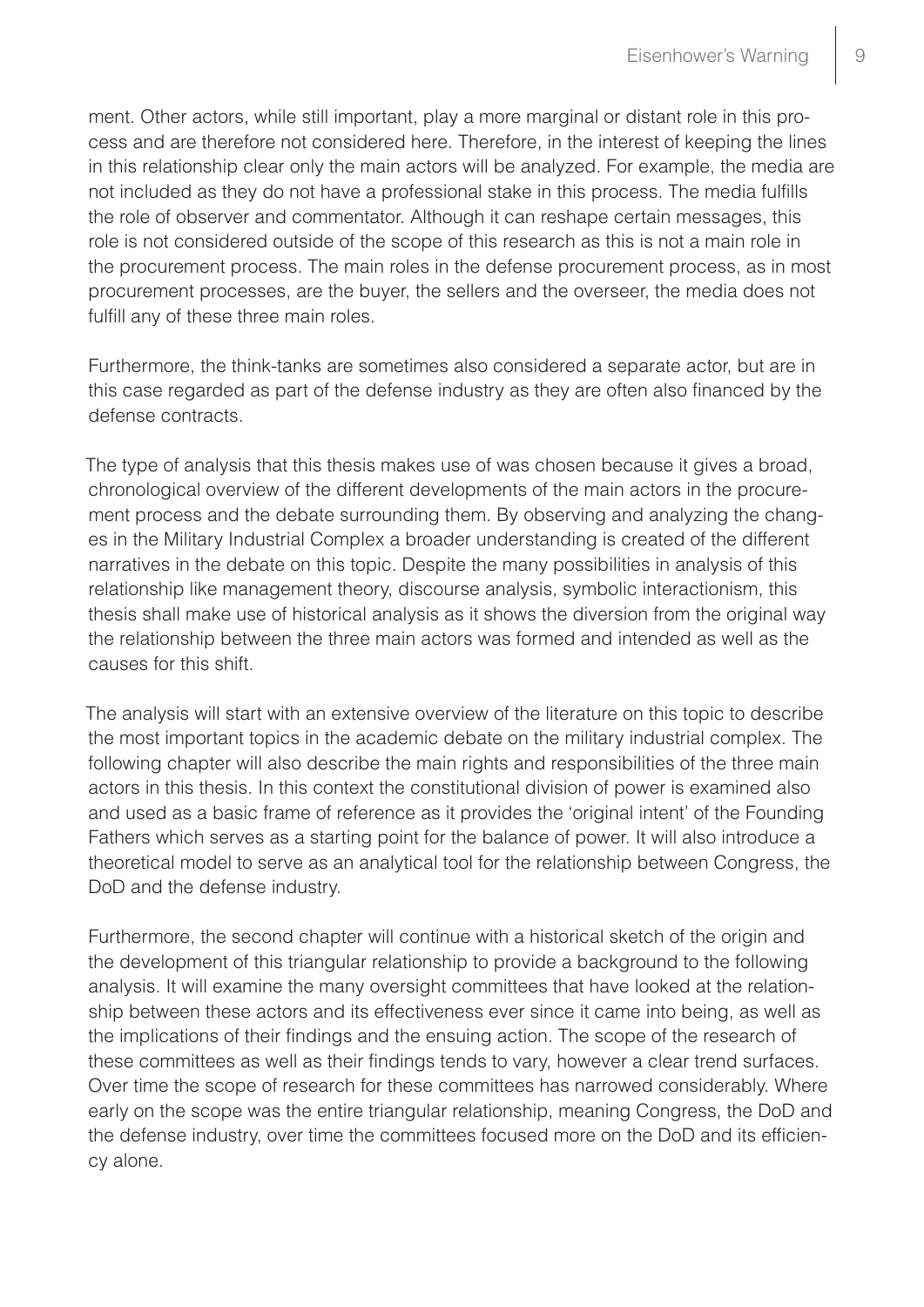Finally, it must be noted that in this paper the military industrial complex is used as a descriptive term that reflects the relationship between Congress, the Department of Defense and defense contractors. It does not imply a conspiracy of any sort, where some actors consciously have the intention of prolonging wars or other evils for profit and their own personal gain. Suggestions like this have been made in the past, an example that has become quite well-known is the belief that the attacks on September 11<sup>th</sup>, 2001 were an 'inside job', either caused or approved of by a secret organization within the U.S. government. In 2006 still, an Ohio University poll reported that one third of Americans believed government officials were in some form involved in the attacks with the ulterior motive of going to war. "More than a third of the American public suspects that federal officials assisted in the 9/11 terrorist attacks or took no action to stop them so the United States could go to war in the Middle East".<sup>8</sup> Entire websites, articles and even many YouTube movies are dedicated to disproving the official theories about the attack, many of which are convinced that the Military Industrial Complex is in some way involved or even to blame for the attacks on September 11<sup>th</sup>, 2001.<sup>9</sup> The Military Industrial Complex is often pointed at as warmonger because they have a direct interest because this sector profits from war. This fact has fueled many conspiracies surrounding many different conflicts, but these theories often lack scientific evidence for their arguments.

However, this thesis aims to objectively examine the congressional oversight of the Department of Defense and the defense industry. From Eisenhower and his predecessors up to Gates and his successors, the relationship between Congress, the Department of Defense and the defense industry will remain influential. Therefore this thesis aims to provide a deeper insight into the power balance of this relationship.

<sup>8</sup> Thomas Hargrove, "Third of Americans suspect 9-11 government conspiracy | ScrippsNews," *Scropps Howard News Service*, August 1, 2006, para. 1, <http://www.scrippsnews.com/911poll>. For further information on 9/11 attacks and alternatives to the official narrative, check Scholars for 9/11 Truth and Justice http://stj911.org/hypotheses/ alternative.html and 9/11 Truth, http://www.911truth.org/.

<sup>9</sup> A quick web search provides us with approximately 6000 movies and nearly 5 million websites somehow covering this topic.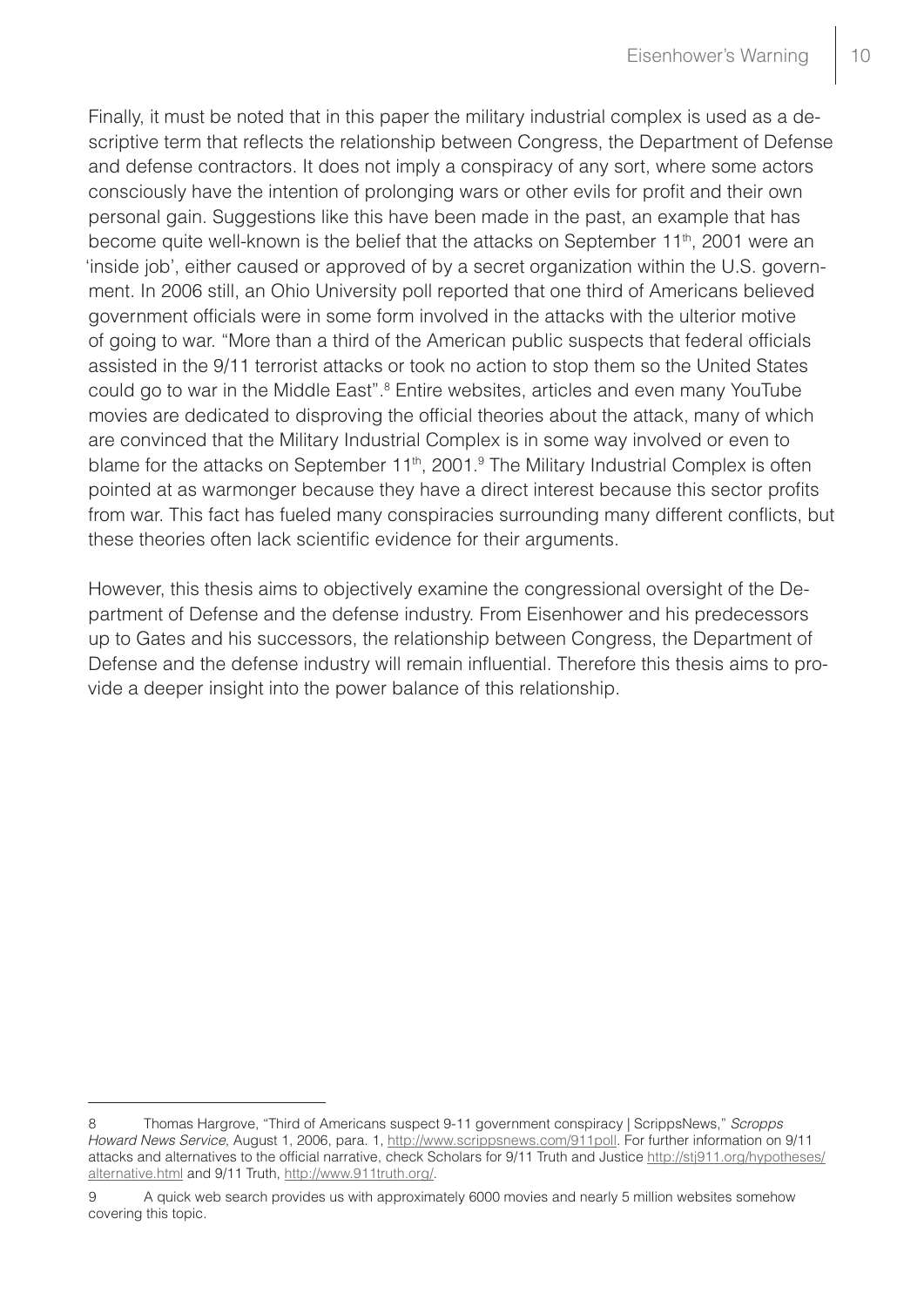# <span id="page-11-0"></span>02 The Military Industrial Complex and The Iron Triangle Model

This topic has been most extensively researched from the second half of the 1960s to early on in the 1980s. After this period, the Military Industrial Complex as an academic topic diminished and the term is only sporadically used in academic research. This chapter will highlight some of the most relevant research conducted from 1965 to 1981 as well as describe the topic's eventual decline. This thesis will utilize the Iron Triangle concept as the basis of analysis. This concept will be described in this chapter with emphasis on the roles and responsibilities of the main actors involved as proscribed by the U.S. Constitution.

Most of the research conducted on this topic originates from the period between 1965 and 1981. Although a valid research topic before this time, the events of those decades fueled an increase in the publications on the Military Industrial Complex between 1965 and 1981. The strain the U.S. military involvement in Korea, Vietnam and Cambodia put on the nation, led to the rise of a more negative view of the Department of Defense and the war industry. This negative perspective combined with the opposition to the draft for the Vietnam war enabled the Civil Rights Movement, which had organized against the segregation laws, to develop and expand. These developments lead to the formation of the 1960s American counterculture which carried anti-authoritarianism as one of its central values. This *zeitgeist* of antiwar protests and distrust of authority proved to be ideal for inspiring research on the Military Industrial Complex. Researchers were examining the inner workings of government to assess whether, or more likely to what extent, their distrust of authority was justified. This seems the main reason for the bulk of research being conducted on this topic between 1965 and 1981.

Most research from the period between 1965 and 1981 seems to fit into either one of two categories. The first of these categories consists of studies based on theory and literature review. They provided a broad overview on the different ideas, theories and concepts surrounding the Military Industrial Complex. Both proponents and opponents of this issue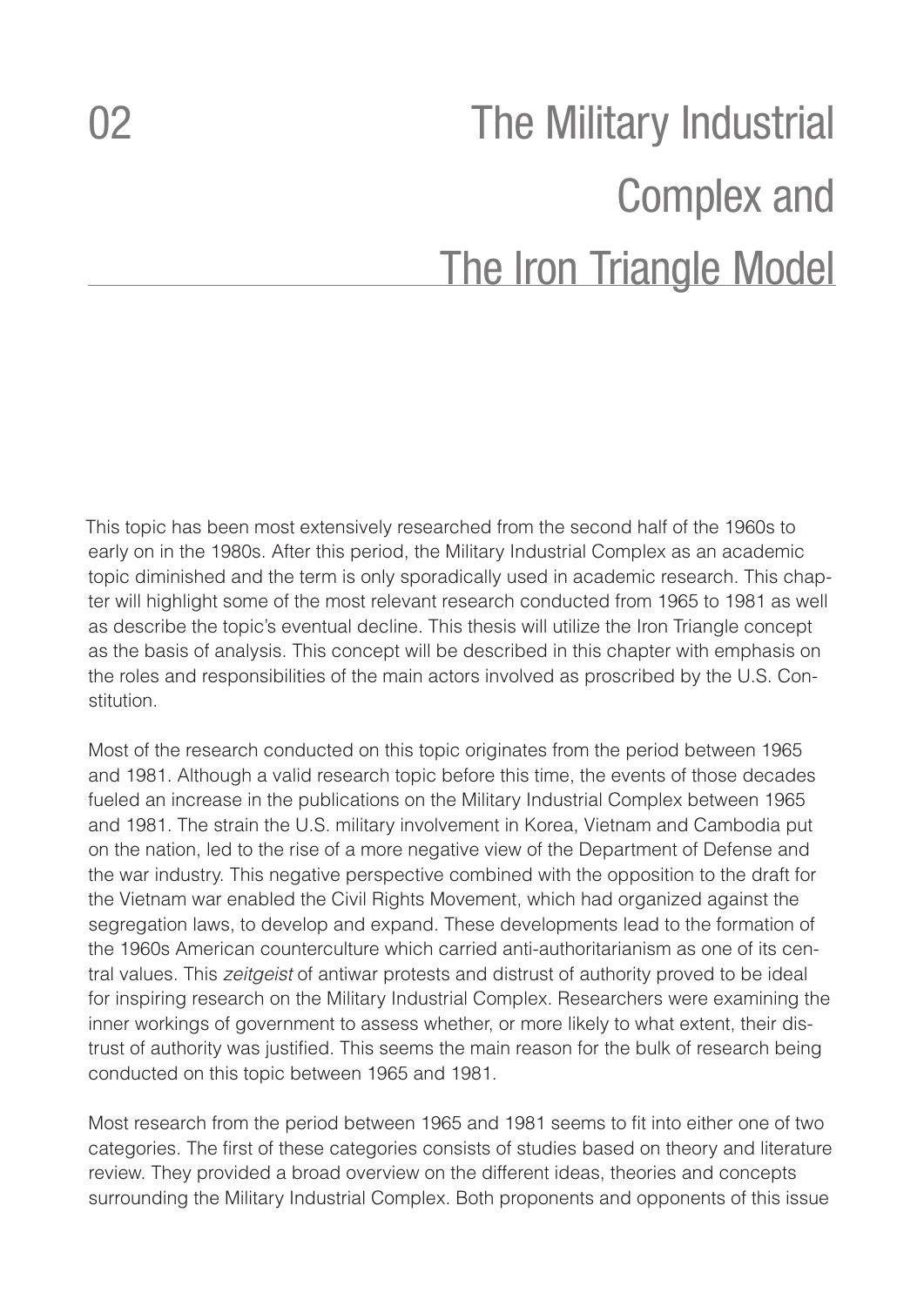are more or less equally represented, which created a balanced view of the issue and allows the reader to make up his or her own mind on the implications of this issue. However, these types of studies and their conclusions are mainly based on theory and literature research which still makes them valuable but leaves a niche.

A clear example for the first category is Carrol W. Pursell Jr.'s *The Military Industrial Complex* which is a theoretical exploration of the questions surrounding this topic. Pursell Jr. was a trained historian who focused on the impact of technology within a society. Pursell's research shifted towards the effects of technology on people's lives. A publication like T*he Politics of American Science* is a prime example of this shift as it describes how science entered politics and in doing so became integrated in American life.<sup>10</sup> In the context of this shift, Pursell became the editor of *The Military Industrial Complex* which describes and analyzes the historical development of the concept the Military Industrial Complex. It also examines the origins of the complex itself, meaning the relationships between the actors involved, which are far older than the term often used to describe it. The book demonstrates a strengthening of the ties between the Department of Defense, the defense industry and Congress. It does so by describing the historical development of these bonds. Some chapters analyze the effects these ties had on the way defense contracts were procured. One of these effects is a decrease in open bidding as more contracts are given to a specific company so there are fewer opportunities to present bids. A negative consequence of this is a rise in prices as there are fewer possibilities for competition. Finally, some authors discuss the actors involved, their roles and related ideas like a Civilian Complex or Pentagonism<sup>11</sup>.

Another example of this type of research is *Testing the Theory of the Military Industrial Complex* compiled by Steven Rosen, a political scientist with a background in international relations. This volume analyzes military spending and the U.S. economy. For example the large overlap between the largest military contractors and the top industrial corporations in 1968 as the 19 largest military contractors were in the top 50 of industrial corporations.12 The different positive and negative views on the Military Industrial Complex are also discussed as well as the comparison with other nations. For example, the Military Industrial Complex in the former U.S.S.R. is considered to be a "symbiotic sharing of interest" as all the actors involved in the military, the industry and the ruling party were part of the communist party. So there were no separate groups that could become intertwined due to the communist system.

<sup>10</sup> Carroll W. Pursell, Jr., eds., *The Politics of American Science: 1939 to the Present* (Cambridge: Cambridge University Press, 1972). Richard G. Hewlett, "Books Reviews - The Politics of American Science, 1939 to the Present" 8, no. 1 (Jan, 1967), 125.

<sup>11</sup> The former being an idea by Republican Senator Barry Goldwater from Arizona in defense of the military and their corporate suppliers. In Carrol W. Pursell Jr.'s *The Military Industrial Complex* (p. 264-270) Goldwater argues that the American left wing politicians have developed a 'complex over a complex'. The latter is an idea by Juan Bosch, former President of the Dominican Republic, that represents a new form of colonialism in which the American people have become colonials with the Pentagon as the new mother country.

<sup>12</sup> Steven Rosen, eds., *Testing the Theory of Military Industrial Complex* (Lexington, Massachusetts, Toronto, London: Lexington Books, 1973), 64.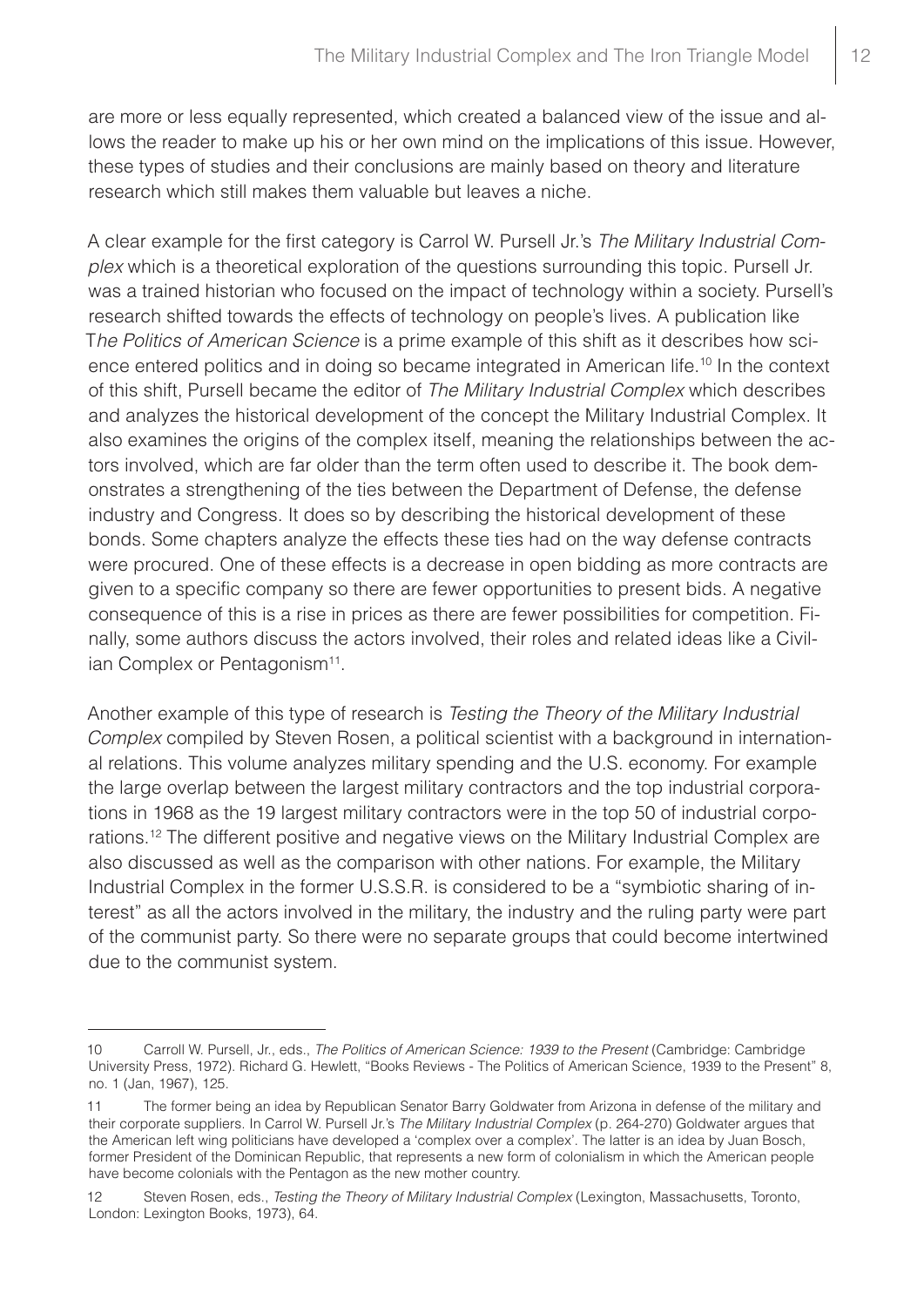The second category consists of more specific actor-based research, not unlike investigative journalism. These types of investigations try to provide convincing evidence about the actors involved in the Military Industrial Complex, the scale these relationships take place on and what can be done against the negative effects found in some instances. Furthermore, it tries to prove names and numbers for the total amount spent in the arms industry, the sales of individual companies, the recipients in Congress of donations by companies in the defense industry, grass-roots mobilization in contractor-lobbying, the influence of trade associations, personnel transfers between the main three actors of this research and auditors just to name a few.

The second category is represented by publications like Gordon Adams' *The Politics of Defense Contracting: The Iron Triangle* which comes close to investigative journalism. Gordon Adams is a professor of U.S. foreign policy and was an analyst of political and military affairs for the Council on Economic Priorities, a group measuring corporate social responsibility. The book involves an intensive survey of eight key defense industries, and the personnel changes from those eight industries to the government sector and vice versa. The study shows that the eight selected corporations had hired 1672 staff from the Department of Defense and National Aeronautical Space Agency (NASA) between 1970 and 1979 and 270 company employees have been hired by the DoD and NASA. This was an increase compared to the previous period from 1969 to 1973.13 Unfortunately, it was impossible to compare to periods before 1969 because there had not been a reporting requirement for job change before that year. The study also reviews the role each group played in conjunction with the DoD, NASA, and the Research and Development subcommittees of Congress. The focus of this study was on collecting data to prove the entanglement of the three actors this thesis focuses on, perhaps supplemented by some others.

Together the categories provide an overall picture and a thorough insight into the Military Industrial Complex. As these two categories supplement each other perfectly, one with its focus on theoretical analysis while the other has a stronger emphasis on investigative journalism. The picture they paint of the Military Industrial Complex is balanced as both the positive and negative effects of this relationship are described. Also the combination of theory and investigate research avoids both an ivory tower description of reality as well as a publication without sufficient background research.

Since the 1970s this fascinating topic has been somewhat neglected. The counterculture movement died down due to the end of the Vietnam war, the death of many notable figures of the counterculture and the general disdain of mainstream culture amongst other things. As a consequence of this fact, the antiwar sentiments decreased and as antiwar protests ceased other topics became prioritized. As a consequence of these events, publications on the Military Industrial Complex become rarer.

Few academics have consistently commented on this issue since the early 1980s.Apart

<sup>13</sup> Gordon Adams, *The Iron Triangle: The Politics of Defense Contracting (Studies / Council on Economic Priorities) 9780878710126* (New Brunswick and London: Transaction Books, 1981), 78.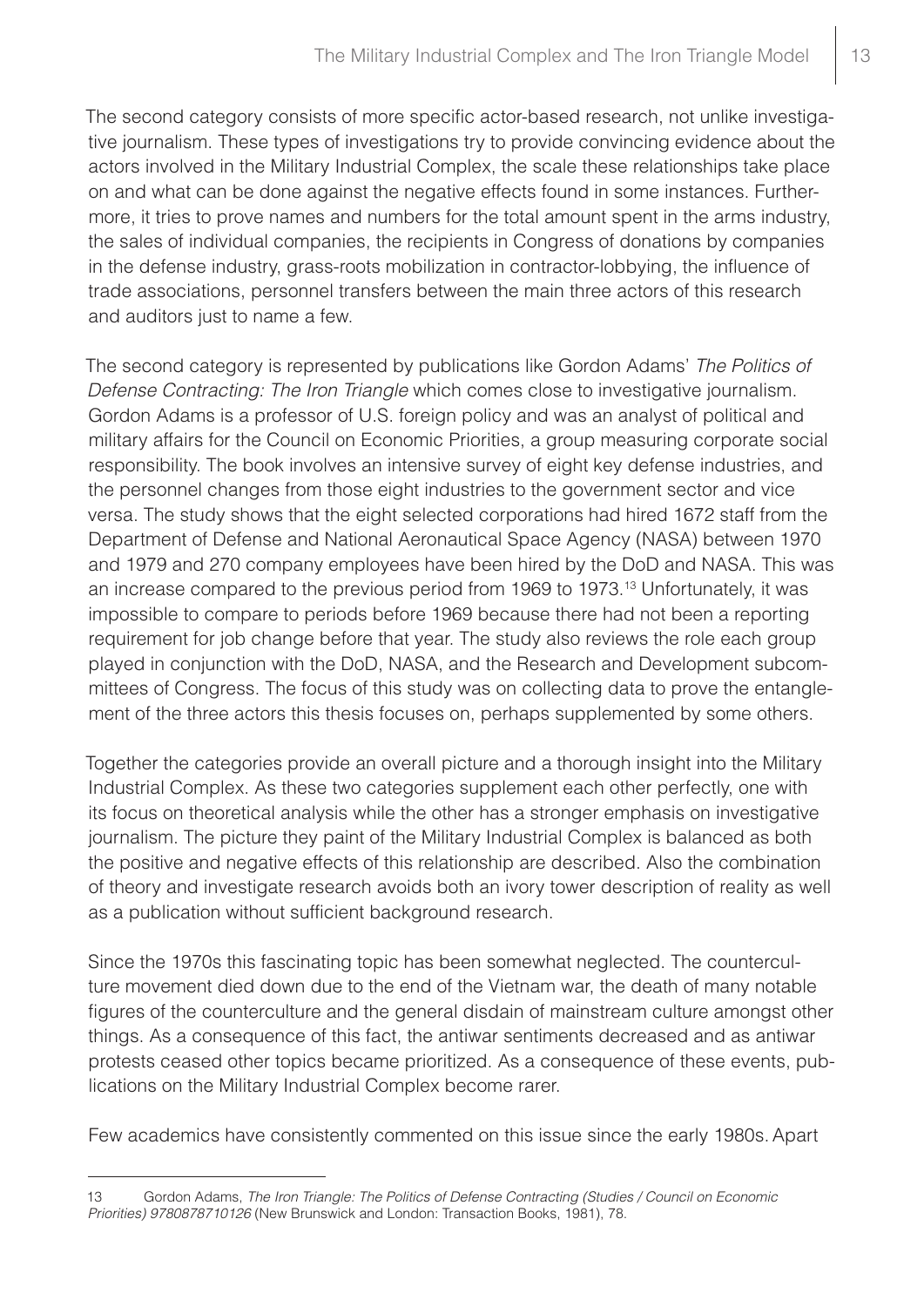from some experts like Winslow Wheeler at the U.S. Center for Defense Information and William D. Hartung, director of the Arms and Security Initiative at the New America Foundation.14 Winslow Wheeler looks at the involvement of Congress in defense legislation and generally seems disillusioned which a(n in)famous article about the post 9/11 defense bills from his hand illustrates *Mr. Smith Is Dead: No One Stands in the Way as Congress Lards Post-September 11 Defense Bills with Pork.* Hartung is an expert on conventional defense spending and the economics of military spending. He has analyzed the Military Industrial Complex in studies like *How Much Are You Making on the War Daddy? A Quick and Dirty Guide to War Profiteering in the Bush Administration* and *And weapons for all*. He also frequently publishes articles in magazines and newspapers and is generally considered an expert on the Military Industrial Complex. However, as the titles of the aforementioned studies show, Hartung is not afraid to speak out strongly against some effects of the relationship that is the Military Industrial Complex. Apart from what these few experts publish, there remains little remains little analytical research on the Military Industrial Complex today.

Perhaps an explanation for the lack of interest in the Military Industrial Complex today might be due to the militarization of the universities as Henry Giroux argues in *The University in Chains: Confronting the Military–Industrial–Academic Complex*. He states that after the 1970s and especially since 9/11 universities and the rest of society has accepted a more fundamental and pervasive celebration of a basic military ethos and its underlying assumptions.<sup>15</sup> This normalization of this military ethos, argues Giroux, has made it acceptable for universities to do business with the Military Industrial Complex and this is how the increased militarization influences the research agenda. The Department of Defense and the Department of Homeland Security have the ability to fund specific research programs, but this is not the only way in which the research agenda can be influenced, according to Giroux. The defense community also has the possibility of funding of students with a commitment to work for the agency or organization that funded the student after graduating. Giroux argues that this not only compromises the study of these students, but their possibility to do research in other nations is also compromised due to the requirements for certain defense and national security positions.<sup>16</sup> This influencing of the academic world by the Military Industrial Complex is likely to have contributed to the decreasing number of academic publications on this topic as defense-related studies often have a different focus than in the research conducted in the period 1965-1981.

Although the media occasionally pay some attention to this relationship, real academic analysis has become rarer. Most publications on the Military Industrial Complex now carry titles like "The Complex: How the military invades our everyday lives" and "Washington

<sup>14</sup> New American Foundation, "William D. Hartung, Director of the Arms and Security Initiative," http://newamerica. net/user/22.

<sup>15</sup> Henry A Giroux, *The University in Chains: Confronting the Military–Industrial–Academic Complex* (Boulder, Colorado: Paradigm, 2007), 35-37.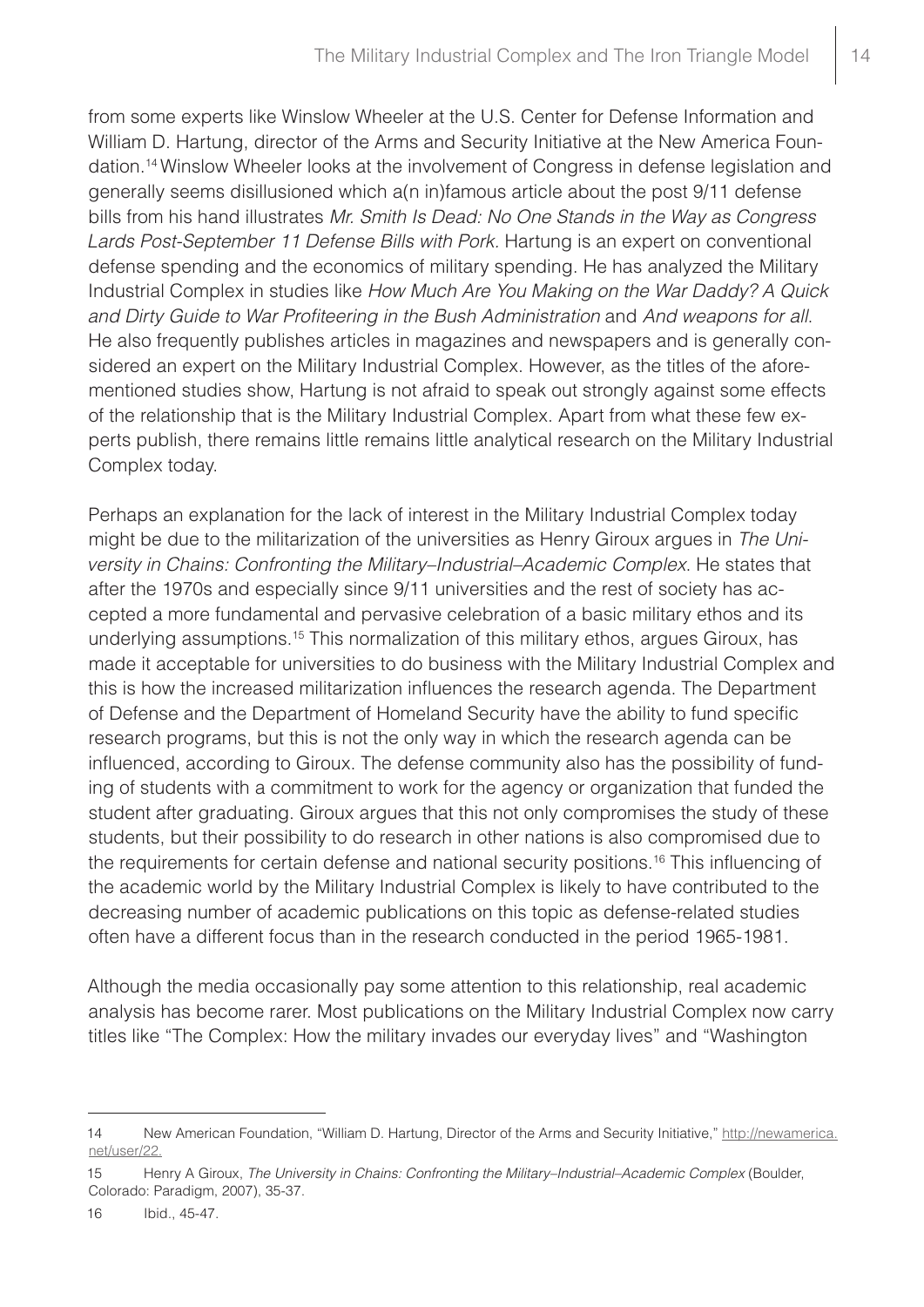Rules: America's Path to Permanent War".17Today the bulk of publications surrounding the Military Industrial Complex seem to be rather biased and prejudiced, either positive or extremely negative, or even fear-mongering. This seems like a sharp divide when looking at the research from the 1970s and before when the relationship between the three major actors was portrayed much more balanced, providing positive and negative perspectives on the topic.

This can already be considered an interesting indication of a possible change in ideas. Adding to this change is the fact that the Military Industrial Complex remains a popular topic in the blogosphere. There are many websites on the topic itself as well as many blogs on the topic or on recent events that are then related to the influence of the Military Industrial Complex. Although the academic value of most of these blogs are arguably less then sound, it is notable that this topic still receives attention on a less regulated medium as it implies not all of the interest in this topic is waning.

However, the research from that the period 1965 to 1981 remains relevant today, which is why this thesis utilizes a method of analysis called the Iron Triangle from Adams' *The Iron Triangle: The Politics of Defense Contracting*. An Iron Triangle is a political relationship that combines three main actors in a clearly delineated area of policy-making; Federal bureaucracy, key committees and members of Congress, and private interest groups.18 This method of analysis is useful to be able to historically analyze the relationship between the main actors; U.S. Congress, the DoD and the Defense industry.<sup>19</sup> As Adam argues,

> In defense, the participants are the Defense Department (plus NASA and the nuclear weapons branch of the Department of Energy); the House and Senate Armed Services Committees and Defense Appropriations Subcommittee, as well as the Congressional members from the defense-related districts and states; and the firms, labs, research institutes, trade associations and trade unions in the industry itself.<sup>20</sup>

Although this relationship can be found in many different sectors, the actors involved in defense are one of the most influential due to the large sums of money involved in the defense budget. The Iron Triangle for defense functions like a balance of power. The next section will describe this separation of powers and explain how the relationships in the Iron Triangle function in a similar manner.

<sup>17</sup> Nick Turse, *The Complex: How the Military Invades Our Everyday Lives* (New York: Metropolitain Publishers, 2009) and Andrew Bacevich, *Washington Rules: America's Path to Permanent War* (New York: Metropolitain Publishers, 2010).

<sup>18</sup> Adams, *The Iron Triangle,* 24.

<sup>19</sup> Winslow Wheeler, *The Wastrels of Defense: How Congress Sabotages U.S. Security (*Annapolis: U.S. Naval Institute Press, 2004). Gordon Adams, *The Iron Triangle: The Politics of Defense Contracting (Studies / Council on Economic Priorities)* (New Brunswick and London: Transaction Books, 1981). Herbert I. Schiller and Joseph D. Phillips, eds., *Super-State: Readings in the Military Industrial Complex* (Chicago: University of Illinois Press, 1970). Steven Rosen, ed., *Testing the Theory of the Military Industrial Complex* (Lexington, Massachusetts, Toronto and London: Lexington Books, 1973).

<sup>20</sup> Adams, *The Iron Triangle,* 24.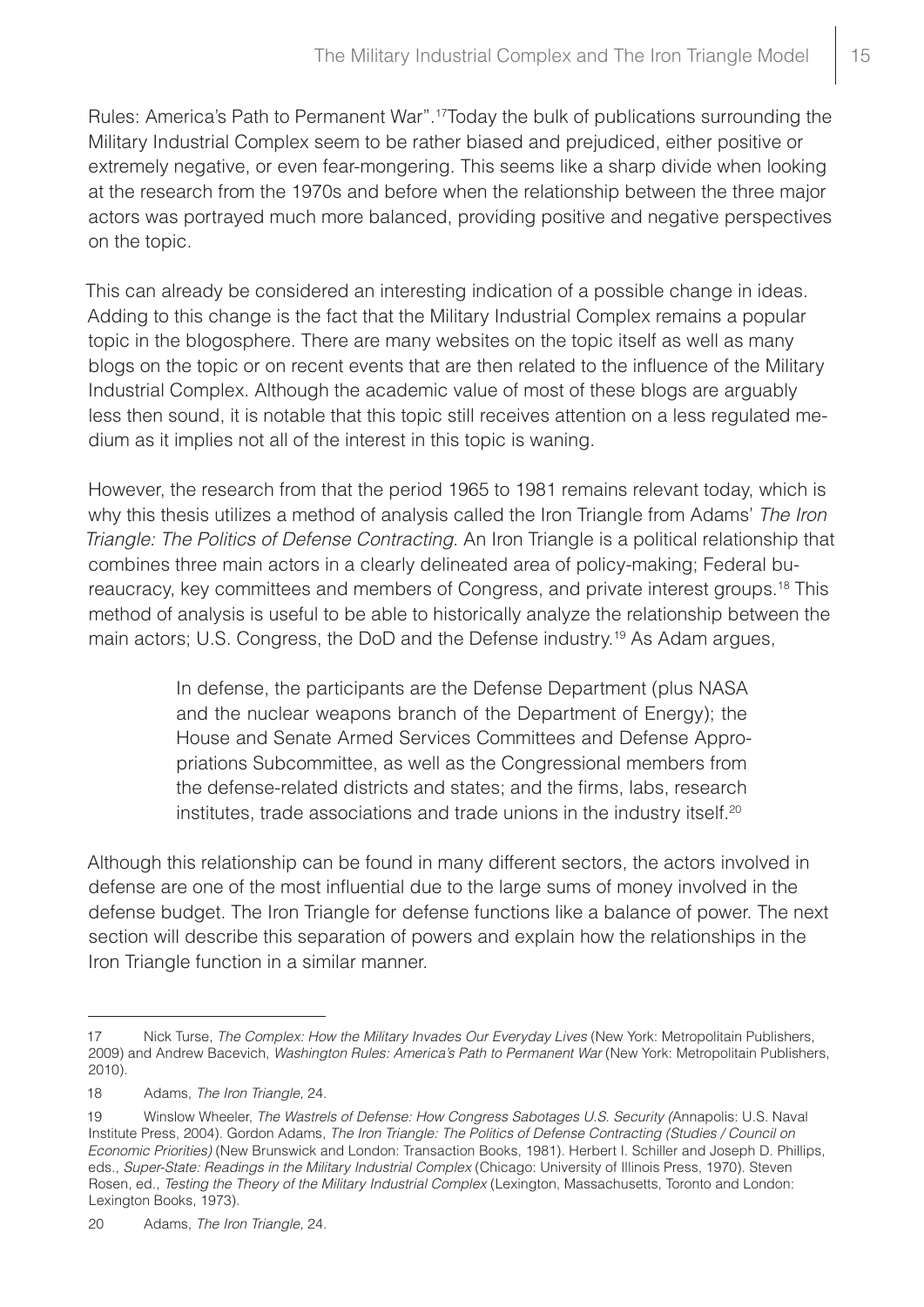According to the separation of powers laid out by the U.S. Constitution, the legislative, executive and judicial branches of government balance each other's lust for power. These three branches would prevent abuse of power by the other branches*.* James Madison, one of the Founding Fathers, argued for the separation of powers and played a leading role in convincing the Framers of the U.S. Constitution to include the concept of balanced government powers.21 Federalist 51 argues that the structure of the government must have the proper checks and balances between the different branches and is accredited usually to Madison, but occasionally to Alexander Hamilton.<sup>22</sup> Each of the branches would have an instrument to ensure the others would not become too powerful. This separation of powers was created to function in all matters of government, but in national defense a specific separation of powers can be found.

In the case of national defense, the U.S. Constitution was designed by the framers to impose restrictions on entering into wars. The executive branch, in person of the U.S. president, can restrain Congress through the power of veto over a bill. The executive also has the power to appoint judges, with the Senate's advice. To separate the war powers, the framers have divided these responsibilities as well. The President is given the exclusive power of Commander-in-chief while Congress is endowed the power to declare war and appropriate funding.<sup>23</sup> According to article II, section 2 "[t]he President shall be Commander in Chief of the Army and Navy of the United States, and of the Militia of the several States."<sup>24</sup>

The legislative branch has the power to appropriate the budget as well as form oversight committees to formulate reports on improving the different departments. Historian Arthur Schlesinger noted that "the Founding Fathers supposed that the Legislative branch would play its part in preserving the balance of the Constitution through its possession of three vital powers: the power to authorize war, the power of the purse, and the power of investigation.25 With regards to the war powers, Congress has the power to declare war and maintain the army. Article I, section 8 of that same document declares:

> The Congress shall have Power: To declare War, grant Letters of Marque and Reprisal, and make Rules concerning Captures on Land and Water; To raise and support Armies, but no Appropriation of Money to that Use shall be for a longer Term than two Years.<sup>26</sup>

<sup>21</sup> Irving Brant, "James Madison (president of United States)," Online Encyclopedia, *Britannica Online Encyclopedia*, para. 1, http://www.britannica.com/EBchecked/topic/355859/James-Madison.

<sup>22</sup> "Federalist Papers Authored by James Madison," *Founding Fathers.info*, http://www.foundingfathers.info/ federalistpapers/madison.htm.

<sup>23</sup> "War and Treaty Powers of the U. S. Constitution," *Exploring Constitutional Conflicts - University of Missouri - Kansas City*, para. 2, http://law2.umkc.edu/faculty/projects/ftrials/conlaw/warandtreaty.htm.

<sup>24</sup> James Madison et al., "Transcript of the Constitution of the United States - Official," *U.S. Government Archives*, art. II sec. 2, http://www.archives.gov/exhibits/charters/constitution\_transcript.html.

<sup>25</sup> Arthur M. Schlesinger, Jr, "Introduction," in *Congress Investigates 1792-1974, eds.* Arthur M. Schlesinger, Jr. and Roger Burns (New York: Chelsea House Publishers, 1975), XI.

<sup>26</sup> Madison et al., "Transcript of the Constitution", art. I sec. 8.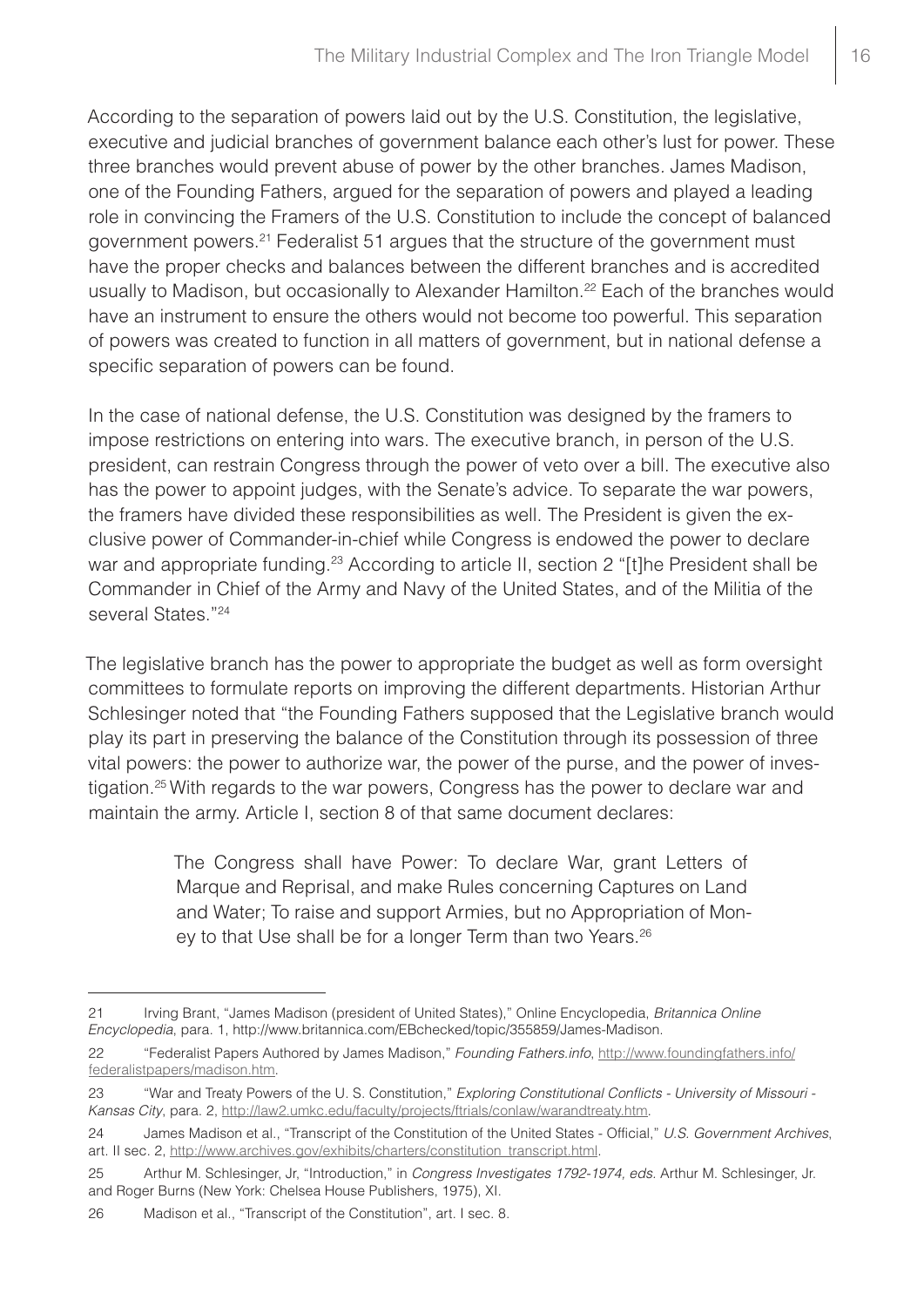Apart from those exclusive powers there are also countervailing powers which can be executed by both Congress and the President. In that area, Congress has the possibility to counteract the power of the president, but unless it explicitly does so the president has free reign. This separation of powers was created to avoid entering into war too whimsically. However, this separation of powers has a different outcome in modern days with the need for quick responses to foreign threats and the relatively slow workings of Congress.<sup>27</sup> In theory Congress has the more dominant powers of war. Nonetheless, currently Congress has become less powerful as it is incapable of reacting timely to the rapid progression of national and international crises situation. This leaves more room for the president to operate and exert his war powers. In spite of this, the power to support armies remains with Congress which is therefore responsible for defense spending and oversight over the Department of Defense.

The judicial branch has the power of judicial review, which allows a court to strike down a law or presidential order that it deems unconstitutional. However, this power is not proscribed by the Constitution. This principle has been established through precedent, even though it is mentioned in the Federalist Papers. The judicial branch does not have a specific war-related power. It can use its judicial review on all types of legislation, but has no specific legal responsibilities in war.

The legislative and executive powers that are part of the *trias politica* can also be found in the Iron Triangle. In this case the executive is represented by the Department of Defense and not by the president. As these the legislative and the executive maintain a balance, they also form a system similar to the separation of powers together with the defense industry. The two actors have certain powers over the defense industry, but the industry also has influence over the other two. How this triangle functions shall be examined in the final sections of this chapter. First, the following section describes the goals and responsibilities of the main actors in the Iron Triangle.

The first actor to be examined is the U.S. Congress. The U.S. Constitution charges Congress to "raise and support armies", "provide and maintain a navy" and "make rules for the government and regulation of the land and naval forces."<sup>28</sup> Congress is initially responsible for creating and governing the U.S. forces. To assist Congress with the task of creating and governing the U.S. armed forces, the Department of War was created in 1789, which would later be succeeded by the Department of Defense. The role Congress fulfills in the Iron Triangle is protecting its own interest, as the other two actors also do. When it comes to defense spending, Congress intends to maintain an army that can defend the nation. It also has another goal. Congressmen, as representatives of the people, intend to protect the interest of those who voted them into office. Congressmen's professional goal is re-election or leaving a positively-valued legacy. The first aim can be reached by leaving a favorable impression on the people the congressmen represents. This can be achieved by creating jobs in the home state or district, for example through

<sup>27</sup> "War and Treaty Powers of the U. S. Constitution," 2.

<sup>28</sup> Madison et al., "Transcript of the Constitution", art. I ,sec. 8.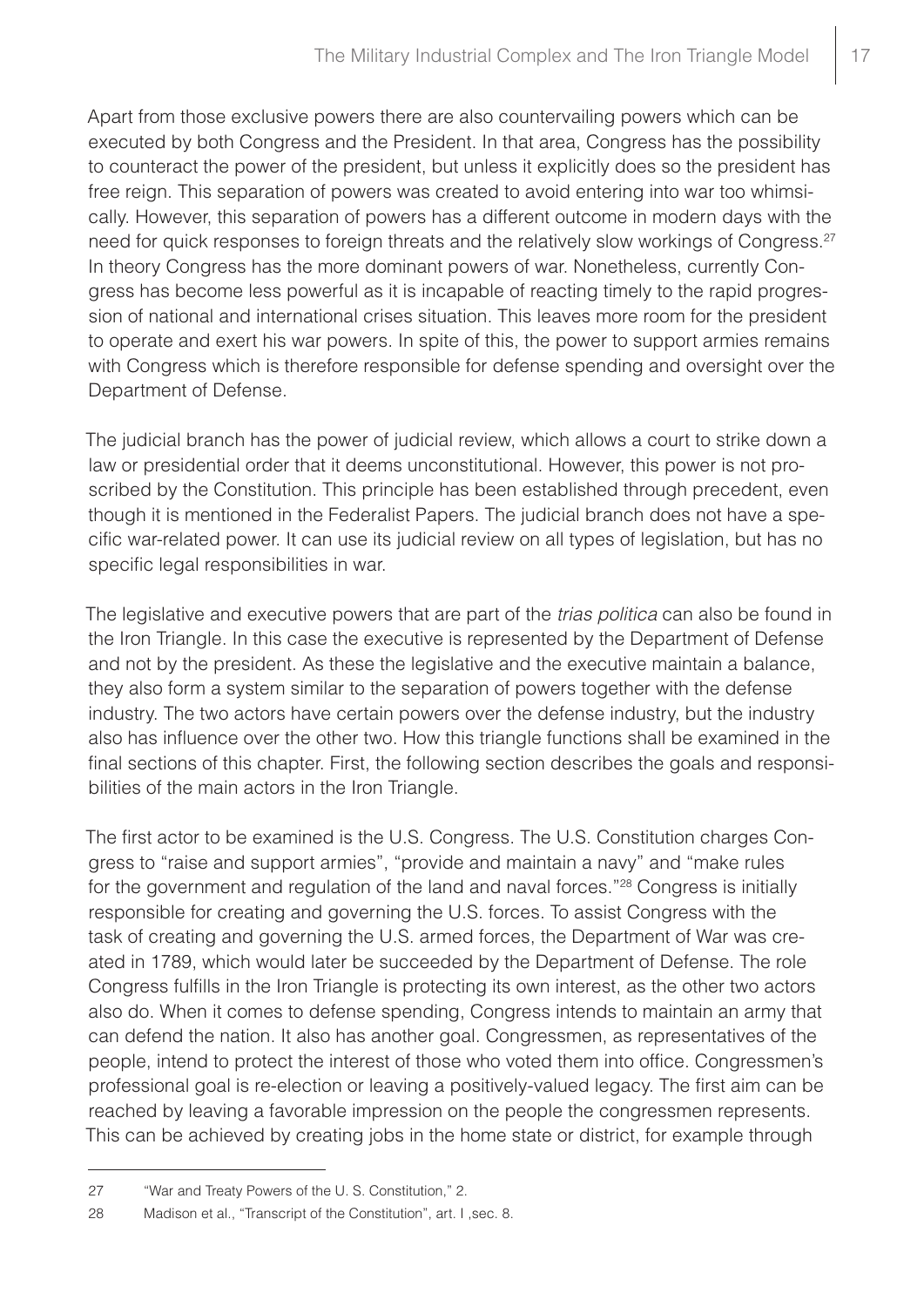allocating budget for defense projects in those areas. The funding for project or jobs in the home state or district of a Congressman is known as pork. Therefore, it is in Congress interest to provide the best possible defense for the nation, preferably manufactured in their backyard.

The second actor in the Triangle is Department of Defense. It was created as the Department of War and meant to function as a civilian agency to administer the field army under the President as Commander-in-Chief and the Secretary of War. In 1947 the Department of War became the Department of Defense.29 The tasks of this executive department are laid down in title 10 of the United States Code, the section that outlines the role of the armed forces. It provides the legal basis for the roles, missions and organization of each of the services and the Department of Defense. Title 10 consists of five subtitles, each deals with a separate component of the armed services, namely General Military law, the Army, Navy and Marine corps, Air Force and Reserve Components. The Department of Defense rules "the military forces needed to deter war and protect the security of our country."30 This makes the department directly responsible for strategy and efficiency, but leaves the approval of budgetary matters and the declaration of war to Congress. Its main interest for the spending of the defense budget is providing optimal defense capabilities. The department's main focus is on creating or purchasing the most effective equipment and materials, preferably without a cost limit on this. However, as all departments have to stay within their budgets, the Department of Defense's goal is to purchase the most effective material possible within the range of the budget.

The third actor in this triangle is the defense industry. Its role is not legally appointed, but remains important in the Iron Triangle. Although the defense contractors have no role appointed to them by the Constitution or any other legal document, they have their interest in the defense spending process. These corporations strive to protect these interests and ensure profits, which is the main means of their survival. They try to influence the policymaking process and their business with the department in a way that guarantees an outcome they benefit from. Prosperity for the company, and thus profit for the shareholders, is the goal of corporations in all sectors. So it is only natural that they, and their lobbyists, do what they can to affect that outcome. Therefore, each corporation tries to gain as many contracts as possible. The profit margin in the defense industry is remarkable higher than in many other sectors, partially due to the fact that the projects are usually classified and the work is patented. Also the one-time-use of many products like ammunition provides higher profits for the defense industry. The goal of the defense industry is to avoid direct competition as much as possible to make sure prices can stay up while at the same time trying to gain many, well-payed contracts. This large role makes them an important actor in the triangle as these large corporations are important employers and have enormous amounts to invest. Also, the U.S. is dependent on these corporations for

<sup>29</sup> Richard H. Kohn, *Eagle and Sword: The Federalists and the Creation of the Military Establishment in America* (Detroit: Free Press, 1975), chap. Introduction.

<sup>30</sup> "United States Code: Title 10 Armed Forces," *U.S. Government Printing Office*, December 23, 2008, [http://](http://frwebgate.access.gpo.gov/cgi-bin/usc.cgi?ACTION=BROWSE&title=10usc) [frwebgate.access.gpo.gov/cgi-bin/usc.cgi?ACTION=BROWSE&title=10usc](http://frwebgate.access.gpo.gov/cgi-bin/usc.cgi?ACTION=BROWSE&title=10usc). Department of Defense, "DoD Mission Statement 1994," *University of North Texas*, para. 1, http://govinfo.library.unt.edu/npr/library/status/mission/mdod.htm.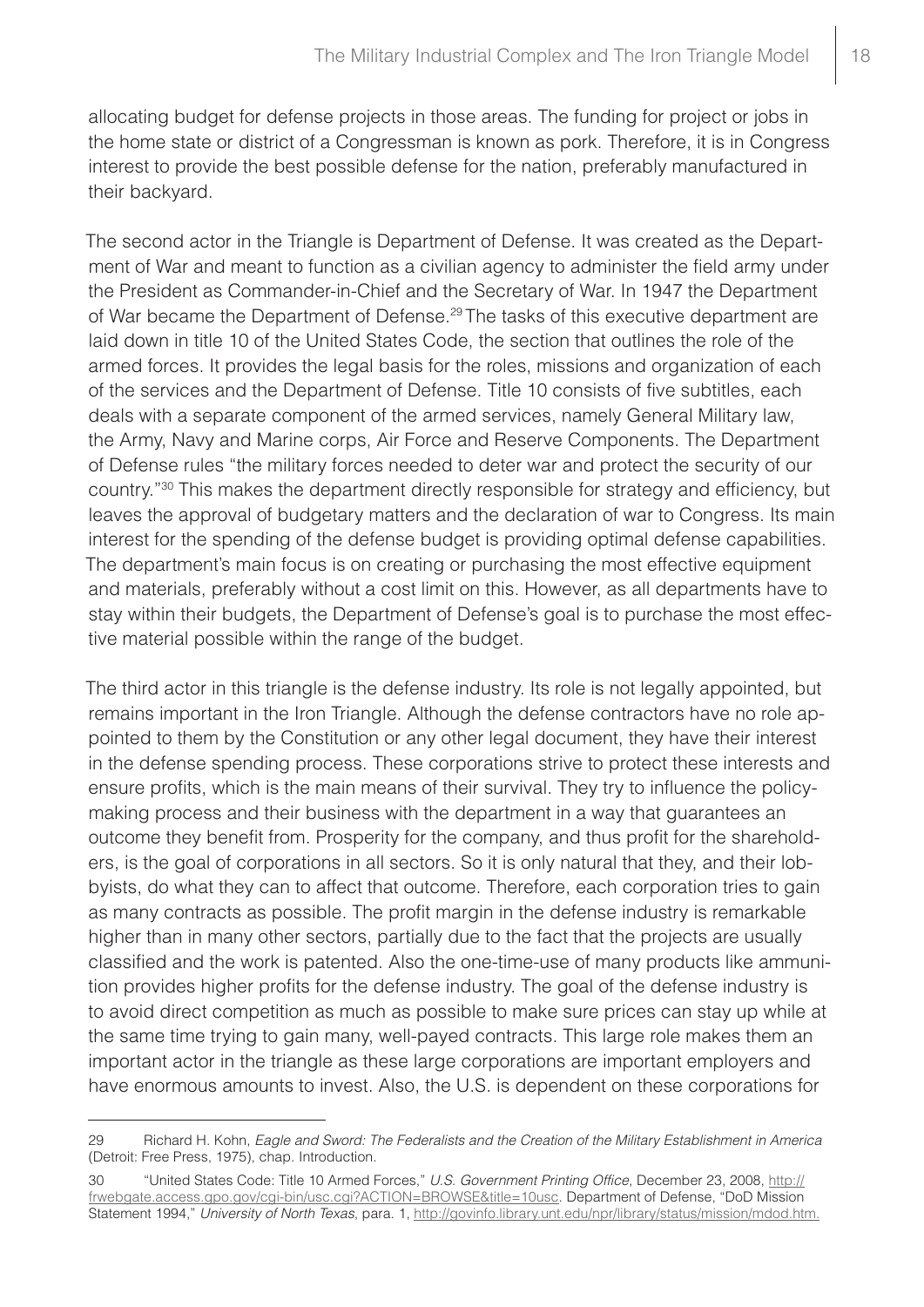research and development as these companies have the resources and capabilities to do this type of research while the government usually does not possess these resources. Because of this dependency the DoD often funds R&D research or considers the development part of the procurement process.

The interaction between the three groups is based on influence and money. Usually either party has one of the two and wants the other, so an exchange is made. Congress' main instruments to balance the powers of the other actors are its power of the purse and its ability to conduct oversight into the Department of Defense. The former allows Congress to appropriate of withdraw funding for the DoD. The latter is conducted through Congressional committees or presidentially appointed Blue Ribbon panels that review processes in the Department of Defense and relationships between the department and the defense industry. This highly important means allows for Congress and citizens to be kept informed of the situation in the executive branch as well as suggest reforms in that branch. Without it transparency would suffer, with consequences for American liberties. Winslow Wheeler even predicts these liberties "would wither on the vine."31 Congress can control favorable or unfavorable legislation or oversight to maintain the power balance with the defense industry.

Secondly, the Department of Defense is dependent on Congress for their funding, but the Department can allocate the funding given to it to specific projects. As discussed before, Congress has an interest in where the defense projects take place and whether or not this benefits their voters. The department is dependent on the industry for the creation of quality products and benefits from a mutually friendly relationship with the industry. It can create an environment of low regulation to benefit the industry or high regulation to maintain control. However, the DoD benefits when the lobby of the defense industry exerts pressure on Congress to raise the defense budget. Therefore, both actors benefit from a positive relationship with the other.

Finally, the defense industry might not have any legally proscribed role, but it has found effective means to exert its influence. Its main goal is to attain government defense contracts and earmarks. The defense industry has the ability to raise funding and electoral support for politicians or their opponents. For example, the defense sector has contributed nearly \$24 million to political candidates and committees during the 2008 campaign cycle, split evenly between Democrats and Republicans. Despite this reasonable amount, the sector is not even in the top 10 of industry donating to Members of Congress for 2010. This is due to the fact that donations are not the main means for the defense sector to exert its influence. It also has a large lobbying presence. In 2009 the sector spent \$136.5 million on lobbying with more than 1,100 lobbyists representing almost 400 clients.<sup>32</sup> In

<sup>31</sup> Winslow Wheeler, "Chapter 1: A Mixed History in Congress and the Executive Branch," in *Military Reform: An Uneven History and an Uncertain Future*, eds. Lawrence Korb and Winslow Wheeler (Stanford: Stanford Security Studies Press, 2007), 2.

<sup>32</sup> The Center for Responsive Politics, "Defense | OpenSecrets", para. 2-5, [http://www.opensecrets.org/industries/](http://www.opensecrets.org/industries/indus.php?Ind=D) [indus.php?Ind=D.](http://www.opensecrets.org/industries/indus.php?Ind=D) The Center for Responsive Politics, "Top Industries Giving to Members of Congress, 2010 Cycle | OpenSecrets", fig. 1, http://www.opensecrets.org/industries/mems.php.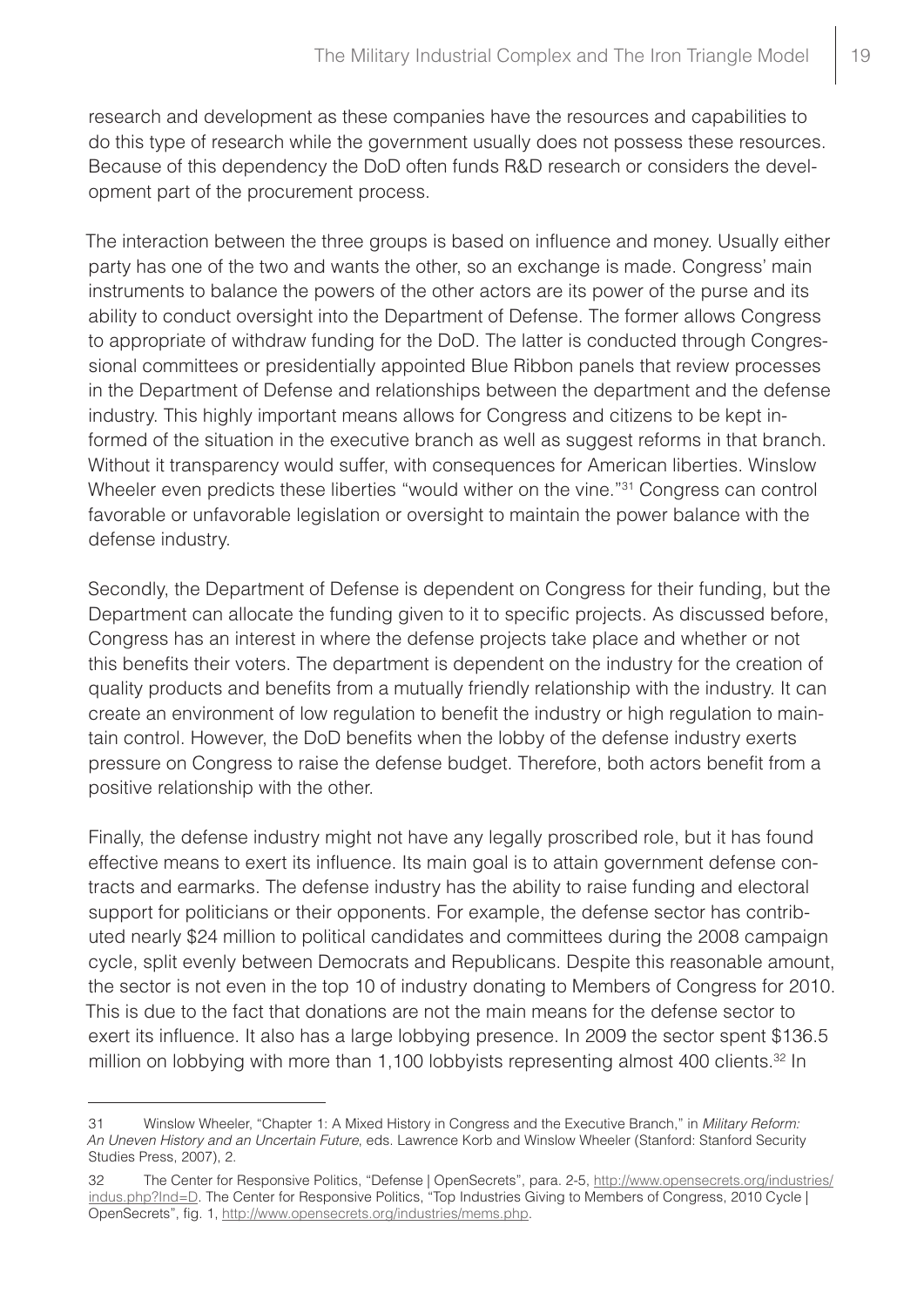this way the sector tries to influence the policy-making. In this way, the sector can provide electoral support for Congress, whereas Congress has the ability to provide friendly legislation for the industry. Through its lobby influence, the defense industry can also positively influence the budget of the Department of Defense from which this department benefits.



*Figure 1:* The Iron Triangle<sup>33</sup>

The Iron Triangle relationships can be found between U.S. Congress, the executive and many different interest groups. The interdependence in these types of relationships is necessary for beneficial working relationships between all the parties and it should ensure that none of the other actors abuses their power. These three parties should come to a balanced *status quo*, which would ideally be the best course of action for the country. However, what this analysis should clearly illustrate is the fact that all actors benefit from a positive relationship with the other actors. Each actor can benefit from the influence of the other groups. How this relationship transpires in reality will be examined in the next chapter, which covers the development of Congress' oversight role.

<sup>33</sup> [Tdaxp] "Describing the Military-Industrial-Sysadmin-Complex: How We Will Win the 5GW to Shrink the Gap," *High-minded, fanatically malthusian perspectives*, July 7, 2007, para. 2, http://www.tdaxp.com/archive/2007/07/07/ describing-the-military-industrial-sysadmin-complex-how-we-will-win-the-5gw-to-shrink-the-gap.html.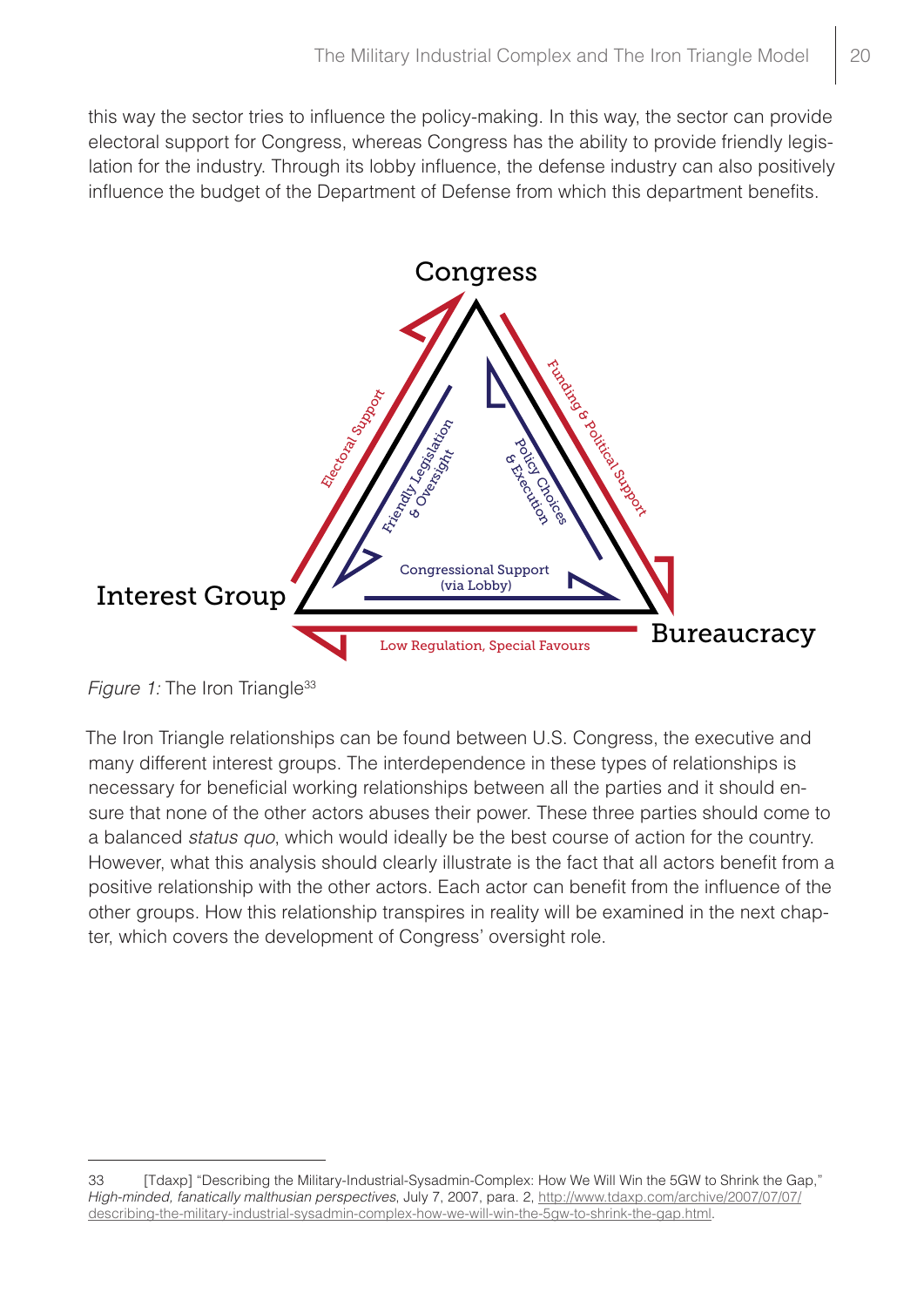<span id="page-21-0"></span>In the defense sector, the interaction between the groups involved in the procurement process has been the subject of much controversy. Ever since the Civil War, the arms industry and its relationships with the military and Congress have been under scrutiny. This chapter will examine how oversight developed from a first attempt by one man to a structural process of review in committee form. This development took place on a small scale as the arms industry had not fully evolved. There were only a few companies venturing into arms manufacturing so there was not that much activity to oversee in the first period of review attempts.

The Truman Committee is considered the pinnacle of this early development of oversight. This committee can be considered the end of the development process as the review process in committee form has fully developed because it has become a respected and influential force. Furthermore, with the Truman Committee the political element starts to become seriously involved with the work of these types of committees. In this development, the main motivations for a committee play an important role in its success. This historical overview examines three important committees with different motivations, namely economic, political and military. All have their flaws, but finally Truman's motivation as a former officer proves the most effective. This development started with the first attempt at oversight during the Revolutionary Wars.

Although the U.S. military industrial complex matured during the First World War, this did not mean the process of arms procurement was without oversight prior to that. Already in 1782, the Continental Congress requested arms manufacturer, Robert Morris, to investigate "fraud, negligence or waste of public property" in Revolutionary Wars purchasing.<sup>34</sup> This attempt at oversight will illustrate the effects of an economic conflict of interest of the reviewer. As the U.S. treasury was in debt \$25 million and public credit had collapsed, Congress was forced to take action. So it granted dictatorial powers to Robert Morris and

<sup>34</sup> David C. Morrison, "The Defense Reform Merry-Go-Round," *National Journal* (March 22, 1986): 718. Wheeler, "A Mixed History", 4.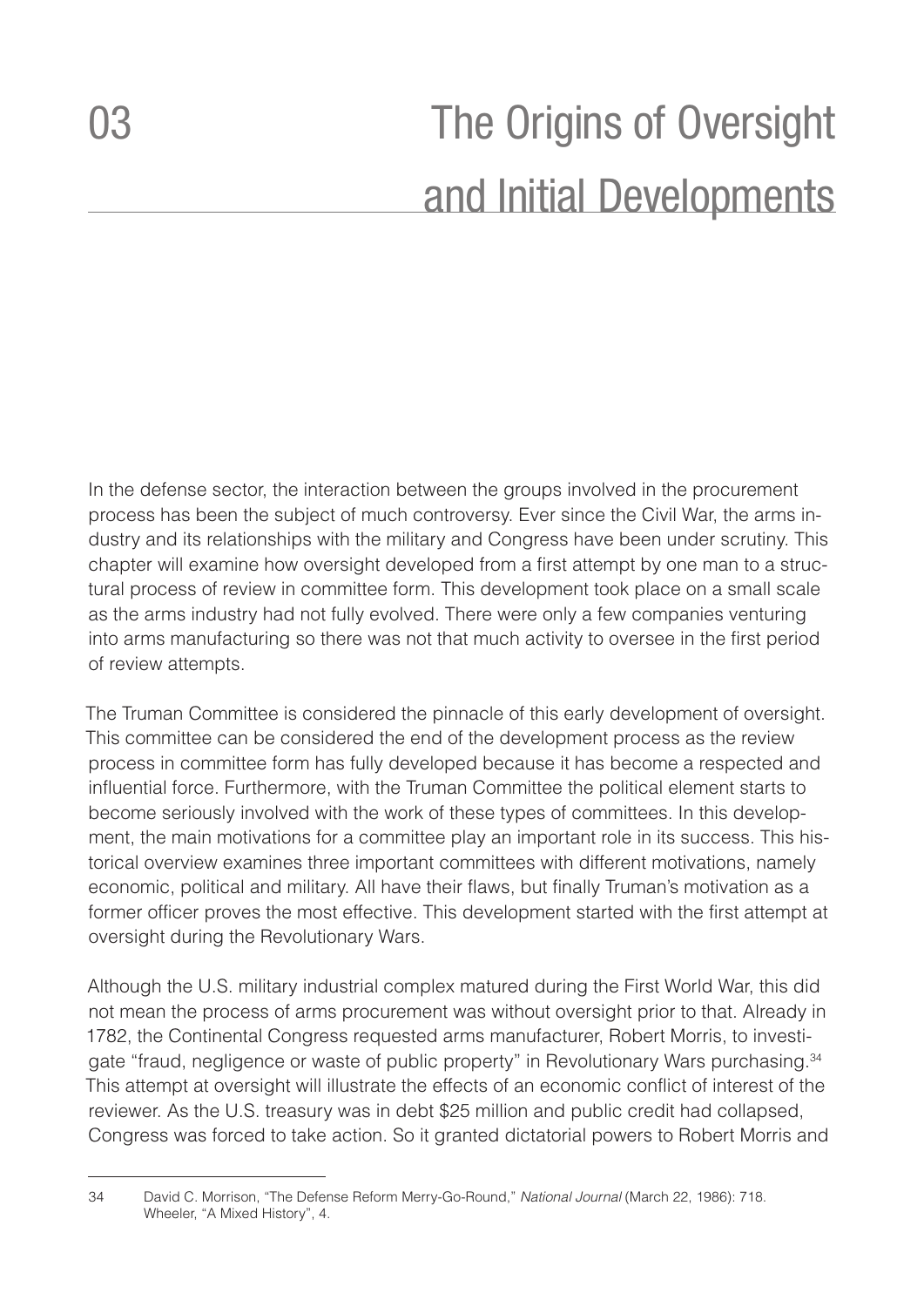even "acquiesced to his condition that he be allowed to continue his private commercial enterprises."35 He was the owner of a large arms and ammunition manufacturer. Although this can be considered a conflict of interest, Congress needed someone with expertise to conduct oversight and Morris was also Superintendent of Finance at the time. Although he and his firm profited handsomely, without his efforts at raising funds for the war with England and tightening accounting procedures the nation might not have been able to avoid bankruptcy.36 Morris' oversight, however, was simplified because it was conducted by only one man, who was often distrusted. However, Morris even invested his own fortune in the war effort and took out loans from friends to finance, for example, soldiers' pay. His support placed strain on his personal credit but Morris' firm also benefited from government contracts. After the war, he has been reported saying his finances "came out about even".37

Morris' investigation resulted in a recommendation to introduce competitive bidding for contracts for arms and other war-related efforts as this would reduce overpayments to war profiteers. Wheeler mentions "[t]his was the first of two centuries of attempts to impose change, in this case the free market system, on U.S. defense purchasing."38 Unfortunately, this initial example also illustrates one of the obstacles to defense reform. Despite the fact that Morris made a clear recommendation on how to avoid war profiteering, he did little to implement it. Even worse, he ignored it. David Morrison states that he continued "to award contracts to personal friends without the bother of competing them against others."39 Arguably, this was accepted as he raised funds both privately and professionally for the Revolutionary Wars.

As Morris' firm had potentially been guilty of profiteering during the Revolutionary Wars, his judgment and loyalty were questioned. Although the results of Morris' efforts were effective in saving the nation from bankruptcy, he also ignored his own recommendations for improving oversight. This example illustrates the issues that arise when someone with an economic ulterior motive. This causes him to have a conflict of interest when he tries to conduct oversight. When an arms manufacture also conducts oversight over his own branch, this is likely to lead to a favorable view of the arms industry. Or in this case, despite the fact that the view was not entirely positive, but the results were few. Morris had no incentive to create tough legislation for his own company. As an arms manufacturer will be less likely to push the branch to become more effective, efficient and competitive because it will undermine the profitability of their own business. Although expertise is a requirement in oversight, conflicts of interest diminish its efficiency.

<sup>35</sup> "Biographical Sketches - Signers of the Declaration (Robert Morris)," *National Park Service*, para. 4, http://www. cr.nps.gov/history/online\_books/declaration/bio33.htm.

<sup>36</sup> Ibid., 3.

<sup>37</sup> Ibid., 4.

<sup>38</sup> Wheeler, "A Mixed History", 4.

<sup>39</sup> Morrison, "The Defense Reform Merry-Go-Round", 718.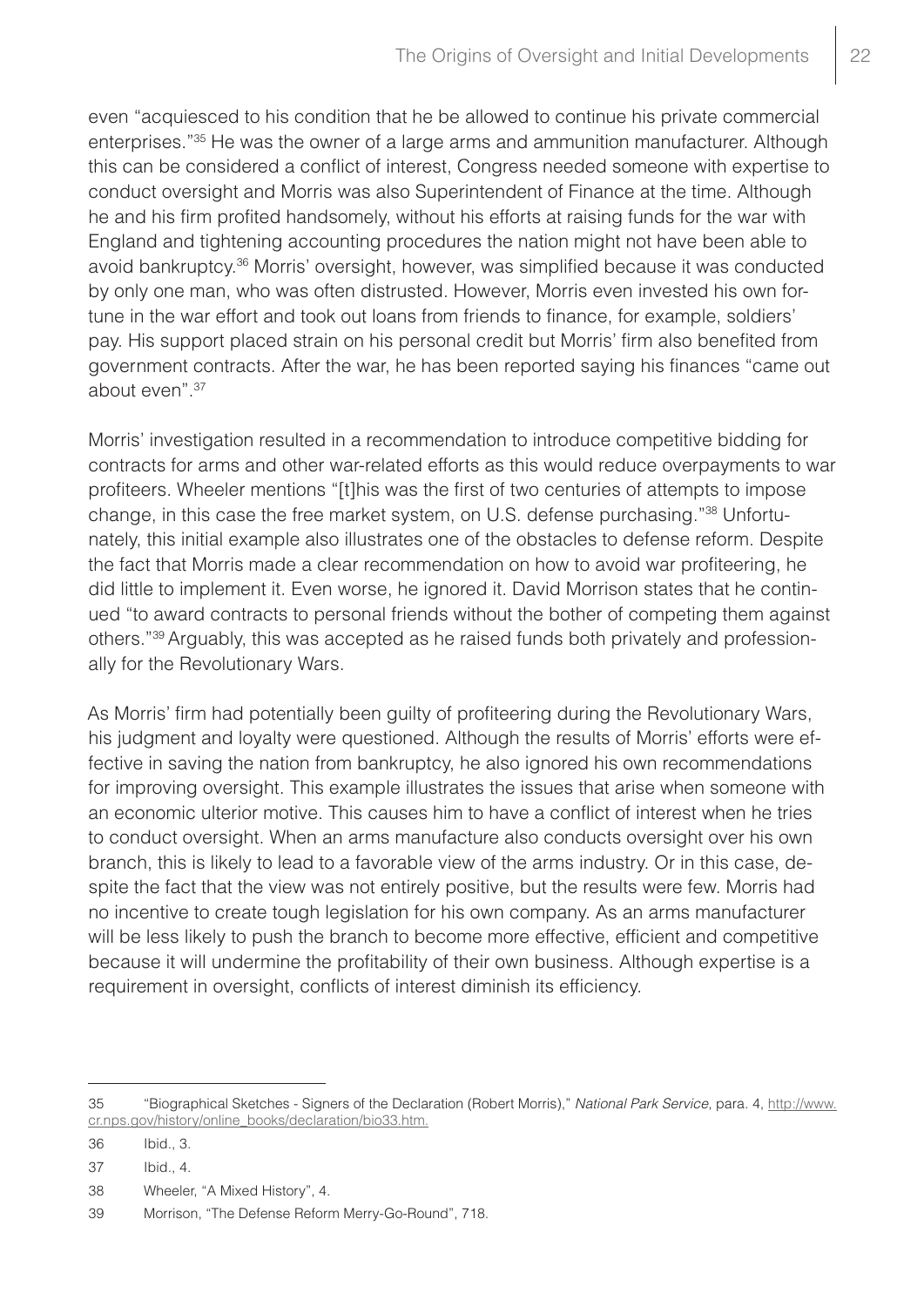Congress' Joint Committee on the Conduct of War, originating from the American Civil War, was the second major attempt at oversight. By that time an official Navy and War Department had been created. This committee illustrates the issues that arise when a politically motivated committee lacking military experience attempts oversight. This committee was formed after the Union army was defeated in the first battle of Bull Run in December of 1861."40 Several Members of Congress had traveled to Virginia to observe the Union army's battle while enjoying a picnic. The loss of the Union army and the deserting soldiers shocked the delegation of Congressman which led to the creation of the Conduct of War Committee. The committee was to investigate military contracts, illicit trade with the Confederate States and the causes of Union battle losses and was chaired by Republican Senator Benjamin Wade.41 Although the committee's hearings were not open to the public, the committee leaked classified information to the press to generate public support for their work. For example, the committee leaked the statements of a General Frémont whose actions in the field were considered controversial. The committee intended to gain public support for Frémont's actions as to ascertain his reappointment. Throughout the war the committee tended to support antislavery, Republican generals in favor of their Democratic counterparts who remained neutral on the topic regardless of their strategic success.42

The committee used secret testimony to discredit certain soldiers and military officers.<sup>43</sup> As this was a civil war, the committee often questioned the loyalty of soldiers who had lost a battle or were slow to pursue the enemy. Sometimes the committee would even accuse officers of being traitor and then press the president for a change in leadership. This created a negative, politically charged atmosphere which negatively affected the Union army's performance. Furthermore, the committee had little knowledge of military strategy and a simplified perception of war due to this lack of knowledge and belief in Northern superiority. This led the committee to interpreted acts of caution exerted by trained officers as cowardice. It would also disapprove of military leaders that would not execute aggressive, offensive operations.44

The committee members themselves were not unsatisfied with their own performance and felt their work had made a considerable contribution to the war effort. They had led President Lincoln "to more carefully consider the strategy and evaluate the performance of his top field commanders."45 However, the Committee on the Conduct of War was considered well-intentioned but inexperienced in Congress in general. The military had a more negative perspective, it found the committee lacked "military experience and seemed unquali-

<sup>40</sup> Wheeler, "A Mixed History" 4.

<sup>41</sup> "U.S. Senate: Art & History Home > Origins & Development > Powers & Procedures > Joint Committee on the Conduct of the War," *United States Senate*, para. 1, [http://www.senate.gov/artandhistory/history/common/investigations/](http://www.senate.gov/artandhistory/history/common/investigations/JointCommittee_ConductofWar.htm#Public_Relations) [JointCommittee\\_ConductofWar.htm#Public\\_Relations](http://www.senate.gov/artandhistory/history/common/investigations/JointCommittee_ConductofWar.htm#Public_Relations). Bruce Tap, *Over Lincoln's Shoulder: The Committee on the Conduct of the War (Modern War Studies)* (Lawrence, Kansas: University Press of Kansas, 1998), 5.

<sup>42</sup> "Joint Committee on the Conduct of the War", 4.

<sup>43</sup> Tap, *Over Lincoln's Shoulder*, 165.

<sup>44</sup> "Joint Committee on the Conduct of the War", 4.

<sup>45</sup> Ibid., 7.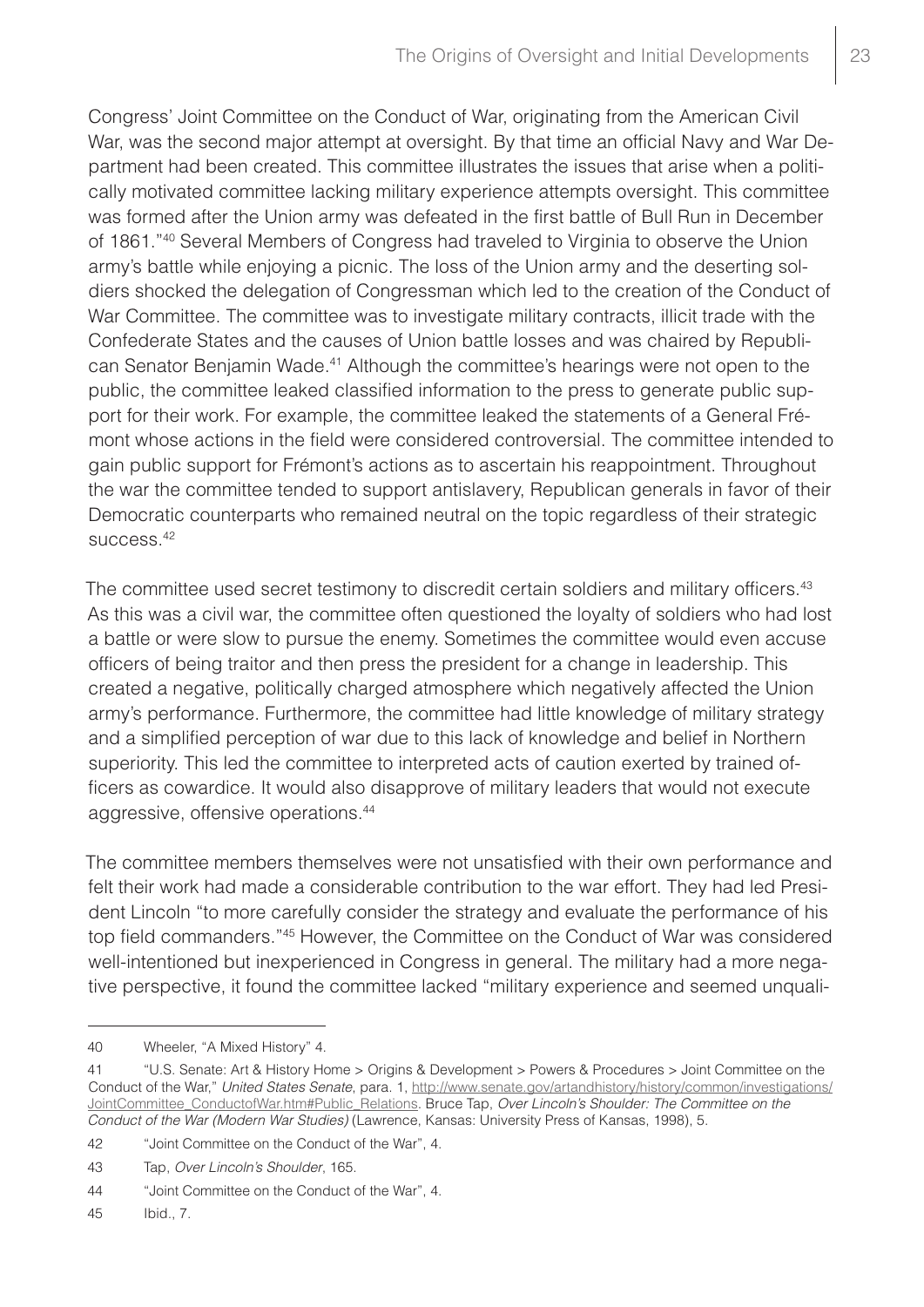fied to analyze war-related decisions and commanders who made them."46 This committee inserted itself so far into military affairs with negative consequences that Confederate commander Robert E. Lee even commented that "the Committee was worth about two divisions of Confederate troops."47

Even though Congress would remain involved afterward, the nature and the depth would never be larger than at the time of the Joint Committee on the Conduct of War as the rest of this thesis will illustrate. It has become a historical example of how Congressional investigations should not be done. It illustrates that a lack of expertise combined with a political motivation can lead to dangerous results. The committee's ulterior motives in this case were political as they tried to influence policy and military appointments.

Although there was less evidence of corruption than in the case of Robert Morris, the committee also delivered fewer results. The committee made clear that Congress should leave some subject areas, like battle-strategy, to the military staff and some expertise on the topic is desirable.48 The Conduct of War Committee illustrates that there was much left to improve in the functioning of these oversight committees. Also, the broad scope of this committee without members that were able to restrain themselves was considered dangerous. This mistake would not be repeated in future committees.

By the beginning of the twentieth century the number of corporations dependent solely on income through arms manufacturing and other defense-related activities was still next to none. Corporations would perhaps have a branch that was oriented towards defense activities or they would adapt their production line when the situation required, or made it profitable, to do so. However, this would soon change. During the First World War some companies, either independent organizations or subsidiaries of larger corporations, turned to defense production as the primary source of income.

When the First World War ended, the availability of these government contracts dried up and led to the disappearance of many firms for whom no alternative sources of income existed beyond government contracts. In an attempt to avoid the disappearance of their companies, industry leaders argued that retaining their business possibilities would have significant detrimental effect on the market and employment rate. This approach enabled the industry to elicit the assistance of both the financial community and government officials. The government considered it beneficial to supply their voters with defense jobs while the financial community as shareholders benefited from their return on investment. The financial community and the government were instrumental in crafting national policies that made it easier for defense contractors to survive during peacetime. The major incentive for these policies was to keep critical personnel in working teams and keep production facilities open, even though this essentially led to a subsidized private defense

<sup>46</sup> Ibid., 6.

<sup>47</sup> David McCullough, *Truman* (New York: Simon & Schuster, 1992), 258. See also Arthur M. Schlesinger, Jr. and Roger Burns, eds., *Congress Investigates: A Documented History, 1792-1974* (New York: Chelsea House Publishers, 1975).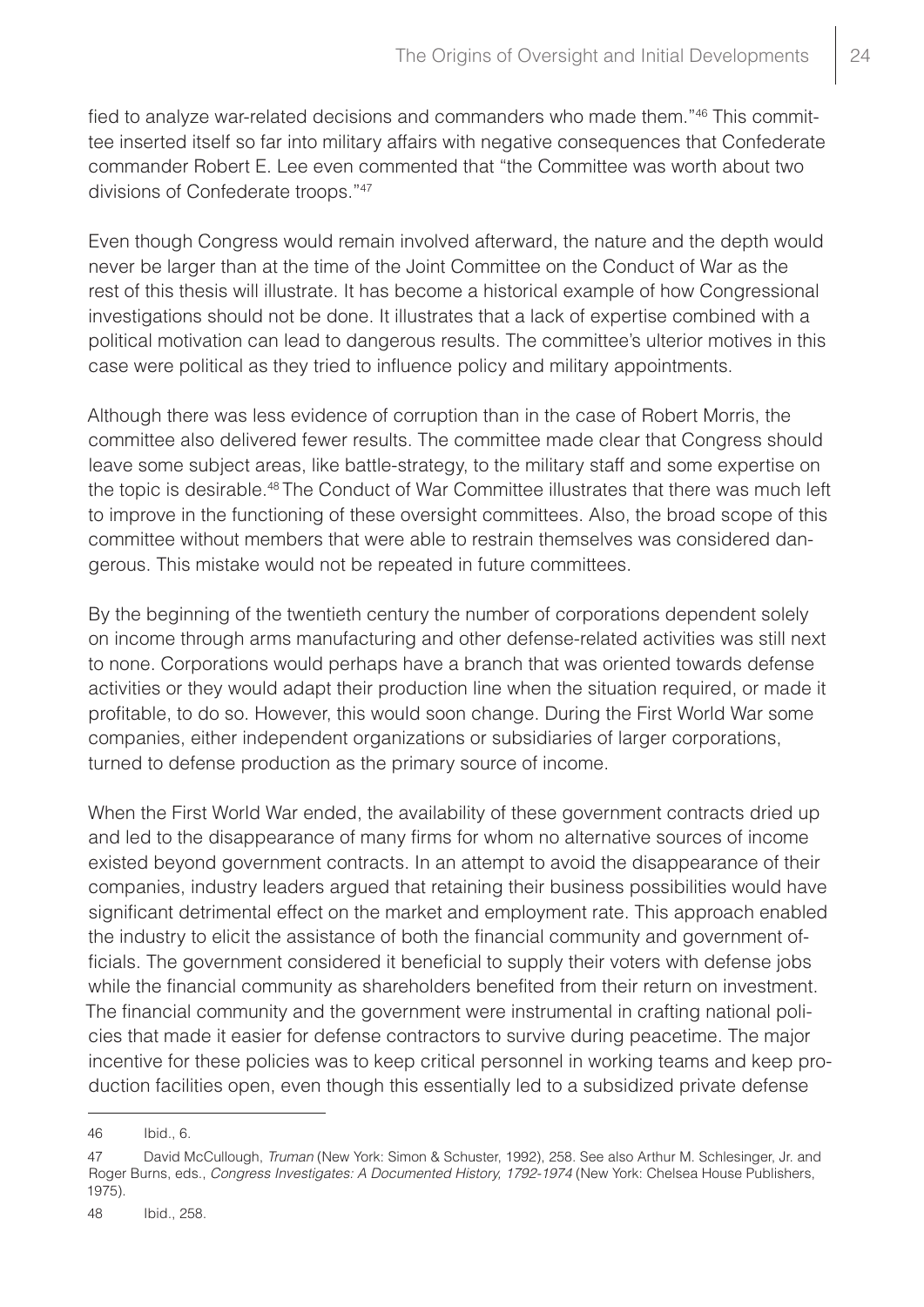industry. The consistent defense procurement, air mail subsidies and beneficial Federal regulations are only a few examples.<sup>49</sup> Although these regulations were introduced during the First World War, by that time most defense contractors had already gone under. This would not be so the second time around.

After the First World War many books and articles were published which argued the arms manufacturing industry had had a strong influence on the U.S.' decision to enter into this war.<sup>50</sup> In response to these accusations Congress formed the Special Senate Committee Investigating the Munitions Industry in 1934. This committee was under leadership of progressive Republican Senator Gerald Prentice Nye of North Dakota. This senator was known for his anti-big business sentiments. He had earned the name Gerald the Giantkiller in the previous decade during the Teapot Dome scandal.<sup>51</sup>

The Senate Committee on Public Lands and Surveys of which Nye was the chairman researched claims published by the *New York Times* against Secretary of the Interior.52 The paper accused Secretary of the Interior Albert Fall of having leased, without competitive bidding, the U.S. naval petroleum reserve at Wyoming's Teapot Dome to a private oil company. In the committee's final report it not only produced proof of the claims made by the New York Times, it also discovered the oil company had donated funds to the Republican National Convention in return for the lease.<sup>53</sup>

Senator Nye was considered an excellent candidate to chair the Special Senate Committee as he was young and had courage. The Senator who pushed for Nye's appointment claimed he was "the only one out of the 96 whom he deemed to have the competence, independence and stature for the task."54 However, Nye was isolationist and at least somewhat prejudiced against the arms industry as he had stated: "when the Senate investigation is over, we shall see that war and preparation for war is not a matter of national honor and national defense, but a matter of profit for the few."55

In the committee's final findings this was not the case. This proves that despite Nye's prejudice, he was an empiricist. Despite the committee's factual report, the findings were considered highly controversial. The report took a strong stance against the lobbying practices of the defense industry. Just to give a brief impression of the tone the Nye Committee used:

<sup>49</sup> Adams, *The Iron Triangle,* 21.

<sup>50</sup> Pursell, *The Military Industrial Complex*, 118.

<sup>51</sup> "Joint Committee on the Conduct of the War,", para. 2-4.

<sup>52</sup> Burl Noggle, *Teapot Dome: Oil and Politics in the 1920s* (Baton Rouge, Louisiana: Louisiana State University Press, 1962), 198.

<sup>53</sup> Robert W. Cherny, "Graft and Oil: How Teapot Dome Became the Greatest Political Scandal of its Time," *History Now. The Historians Perspective*, para. 3-8, http://www.gilderlehrman.org/historynow/historian5.php.

<sup>54</sup> Barbara W. Tuchman, *The March of Folly: From Troy to Vietnam* (New York: Ballantine Books, 1985), 382.

<sup>55</sup> "U.S. Senate: Art & History Home > Historical Minutes > 1921-1940 > 'Merchants of Death'", para. 3, http:// www.senate.gov/artandhistory/history/minute/merchants\_of\_death.htm.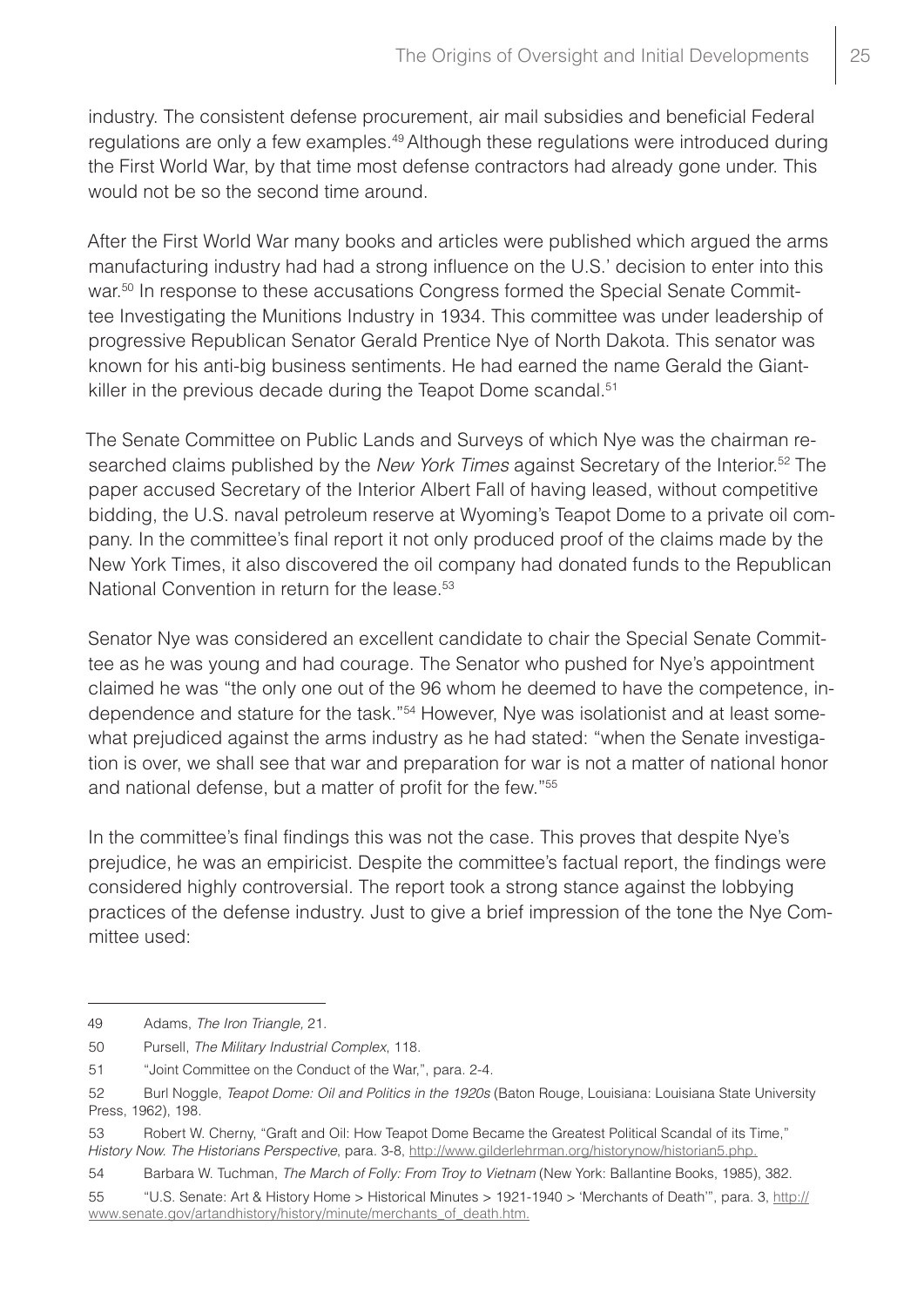I understand the morning after the (appropriations) bill went through, every east coast shipyard had its representatives in Washington with their tongues hanging out and all teeth showing ready to fight for their share of the plunder, and the only thing that kept the west coast yards from being here was the fact that they couldn't come bodily by telegraph.56

This disapproving tone indicates the committee's negative impression of the defense industry's behavior while attempting to acquire government contracts. However, this was not the only defense industry behavior the committee criticized. It was also displeased by the high profits the munitions companies demanded for their production and services. The Nye Committee criticized the expectations of high profits by the munitions industry in the following manner. "…the munitions companies insisted throughout on their pound of flesh in the form of high profits for their production and did not let their patriotism stand in the way of their 'duty as trustees' to the stockholders."57

Finally, the committee had a strong opinion on the way corporations dealt with the competitive bidding for government contracts. It even claimed to find evidence of collusive bidding, which the committee strongly condemned. It described this type of collusion on government contract bids in the following words. "If there was no collusion, there was sympathetic understanding among the big companies of each others' desires. If there were no conversations about bidding among them, there was telepathy."<sup>58</sup>

The committee also mentions the impossibility of enforcing legislation that tries to influence the *status quo*. For example, the committee's inability to enforce the existing laws. The Vinson-Trammell bill of 1934 was one of the attempts at regulating the defense industry's high profit margin. This bill allowed for a maximum profit of 11.1% for the defense industry. However, this bill was impossible to enforce unless a huge police force of accountants was available. Such a force was available and therefore it was impossible to check if companies abode by this legislation. Though the Nye Committee discovered this was often not the case.<sup>59</sup>

Furthermore, the committee did not only look at issues in the defense industry, but also at the relationship between the industry and the Department of Defense. It uncovered several instances of unhealthy cooperation between the two. The following example from the Nye Committee hearings illustrates their attitude towards this type of cooperation. The first example explains the negative consequences of the close ties between the defense industry and the DoD. These two actors took action against their political enemies to ensure their common goals, a pro Navy Congress and a higher budget, would be ascertained:

<sup>56</sup> "Congressional Record", 74 Congress, 2nd Session, June 26, 1936, 10134.

<sup>57</sup> Ibid., 10135.

<sup>58</sup> *Congressional Record*, 26 June 1936, 10135.

<sup>59</sup> Pursell, *The Military Industrial Complex*, 126.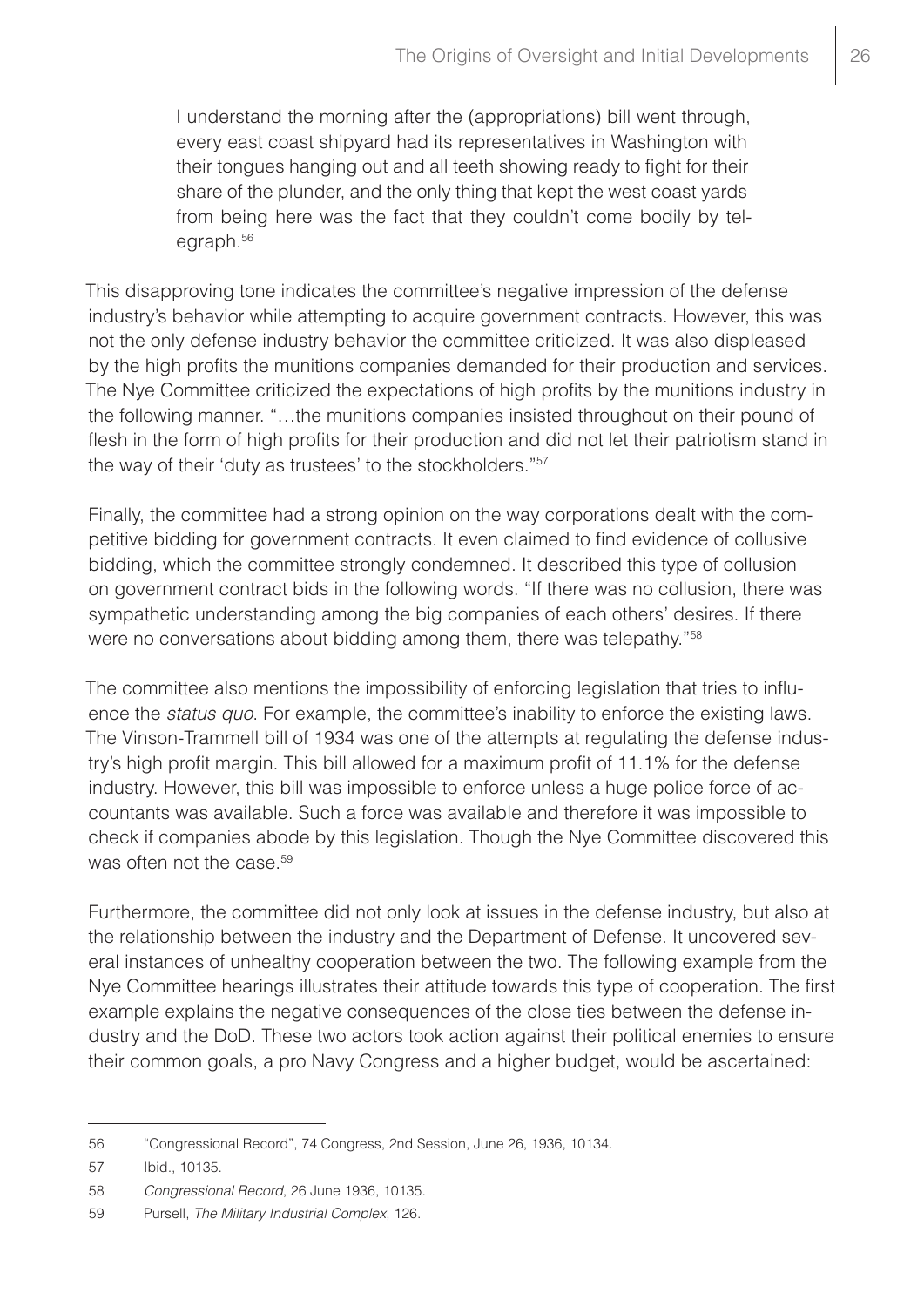the Navy League of the United States has solicited and accepted contributions from steamship companies...on the ground that these would profit from a large navy... [and] together with various Navy officials have engaged in political activity looking toward the defeat of congressmen unfavorable to Navy League and Navy views.<sup>60</sup>

Despite the stern tone in the earlier statements by the committee, the description of this cooperation is fairly neutral. The committee describes its evidence in a neutral way and refrains from judgment until the conclusion. In the conclusion, the committee warns against the dangers that spring from this unhealthy cooperation between departments and industry. A political power which only satisfies its own selfish interest is a dangerous direction for the U.S. according to the Nye Committee:

> close association between munitions and supply companies on the one hand and the service departments on the other hand... constitutes an unhealthy alliance in that it brings into being a self-interested political power which operates in the name of patriotism and satisfies interests which are, in large part, purely selfish.<sup>61</sup>

This committee did not only look at the ties between the defense industry and the Department of Defense, it also examined the interaction between Congress and the industry. It found a strong lobby presence of the defense industry. Apart from this, the committee found some companies in the industry engaged in bribing Congressmen to attain their goals. The committee's report notes:

> The committee notes the claims of the Washington representative of United Drydocks in 1934 that he could get a bill through Congress for \$50,000 [in bribes], and that 'there is no virtue in being quixotic at this stage'. It notes the placing of Congressmen on certain committees at the request of the shipbuilders. It notes the claim to have helped the Navy on certain bills and to have elected Members to the House Rules Committee.62

Despite the extensive reports and critical attitude of the committee, opinions on its value vary greatly. Winslow Wheeler mentions the negative attitude towards the committee.

> The Nye Committee has been trashed by most historians as conspiratorial, leftist, and isolationist. It concluded World War I was caused by a scheme of arms manufacturers seeking profit; it recommended nationalization of major portions of the arms industry, and its protagonists were highly active in isolationist causes before World War II.63

<sup>60</sup> "Congressional Record", 10134-10137.

<sup>61</sup> Idem.

<sup>62</sup> Idem.

<sup>63</sup> Wheeler, "A Mixed History", 5.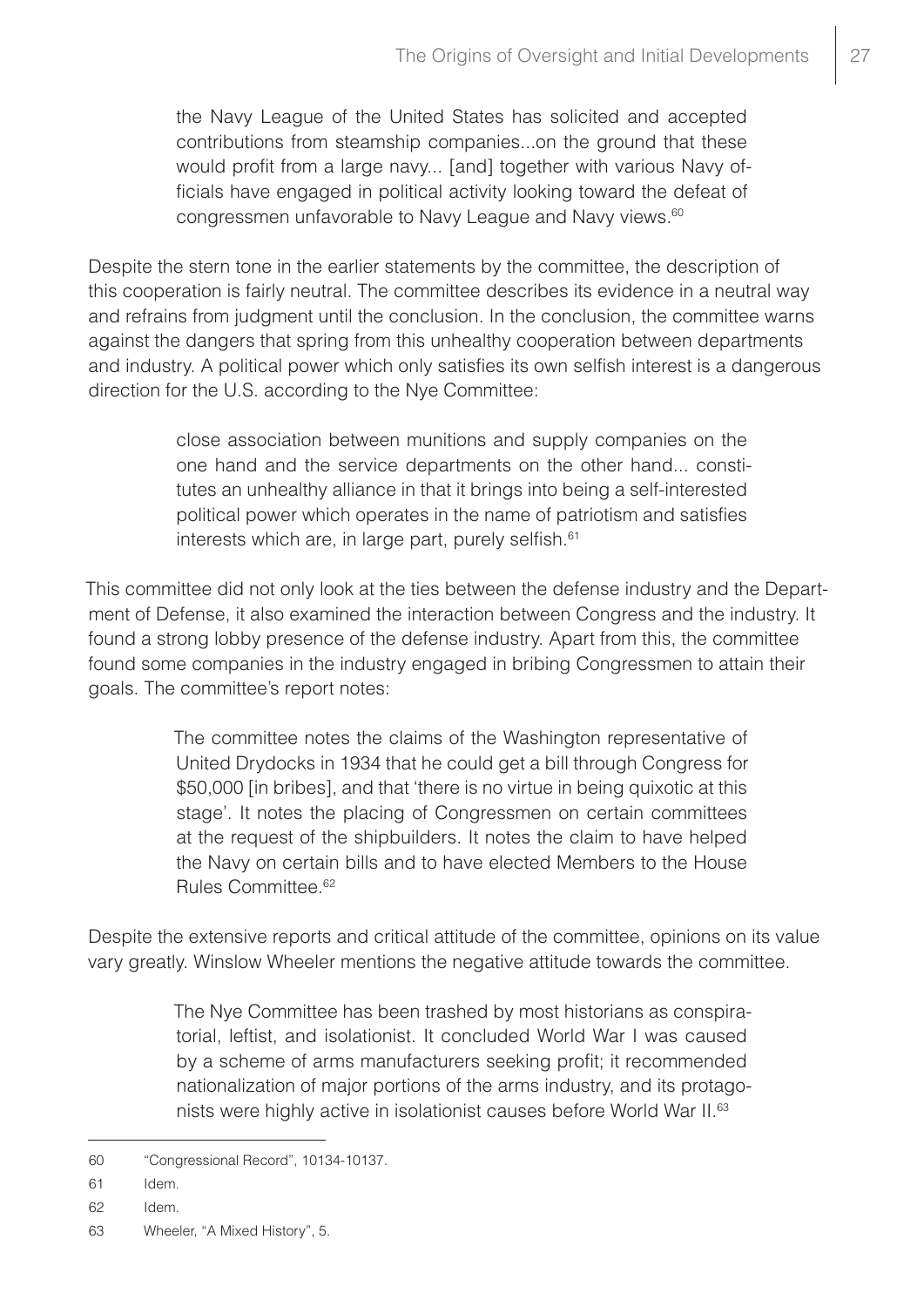However, there are not only negative opinions on the Nye Committee. Carroll W. Pursell, Jr., values the committee's findings as he states that in the voluminous Committee reports

> the operations of a [military industrial] complex were clearly revealed, but subsequent events proved that despite Progressive hopes, disclosure and public censure are insufficient defense against the machinations of a profitable and powerful alliance of public and private interests.64

The fact remains that evidence was found of intimate and unhealthy cooperation between the military service and defense industry, as well as proof of strong ties between both of those actors and Congress. Although some of the close ties that the committee points out have become generally accepted in the present, this thorough analysis of the process was groundbreaking at the time. The committee also took all relevant actors into account and criticized all behavior it deemed inappropriate or unhealthy. Therefore the Nye Committee deserves at least some credit for identifying a web of very complex interactions and criticizing the negative aspects of this network.

The committee's findings did bolster isolationist sentiments due to the negative portrayal of big business. The committee reported that between 1915 and early 1917 the U.S. had loaned the United Kingdom and its allies almost a 100 times more than to Germany.<sup>65</sup> This was one of the facts that led to conspiracies about the reason behind the U.S. entry into the First World War. The committee's work led to the passage of the Neutrality Acts of 1935, 1936, 1937, and 1939 outlawing arms trade with and providing credit for all parties in a war. $66$ 

Before the U.S. entered into the Second World War, the defense industry blossomed once again due to contracts with nations already at war. President Roosevelt, before his election to the highest office, had pledged to "take the profits out of war" and made a statement about the arms race of that time.<sup>67</sup> He claimed it was a "grave menace ... due in no small measure to the uncontrolled activities of the manufacturers and merchants of the engines of destruction and it must be met by the concerted action of the people of all nations."68

However, after his election as president, Roosevelt changed directions. As historian Bruce Catton phrased it, "Dr. New Deal had been dismissed and Dr. Win-the-War had been called in to prescribe for the dangerously ailing nation."<sup>69</sup> The Roosevelt Adminis-

68 "Weekly Report," *Congressional Quarterly* 6 (1964): 265-278.

<sup>64</sup> Pursell, *The Military Industrial Complex*, 117.

<sup>65</sup> "'Merchants of Death'", 5.

<sup>66</sup> Jerald A. Combs, "Embargoes and Sanctions," *Encyclopedia of American Foreign Policy*, 7, http://findarticles. com/p/articles/mi\_gx5215/is\_2002/ai\_n19132406/pg\_7/.

<sup>67</sup> "TIME Person of the Year: Story Archive Since 1927, Franklin D. Roosevelt," *Time Magazine*, 1935, para. 28, http://www.time.com/time/subscriber/personoftheyear/archive/stories/1934.html.

<sup>69</sup> Pursell, *The Military Industrial Complex*, 141.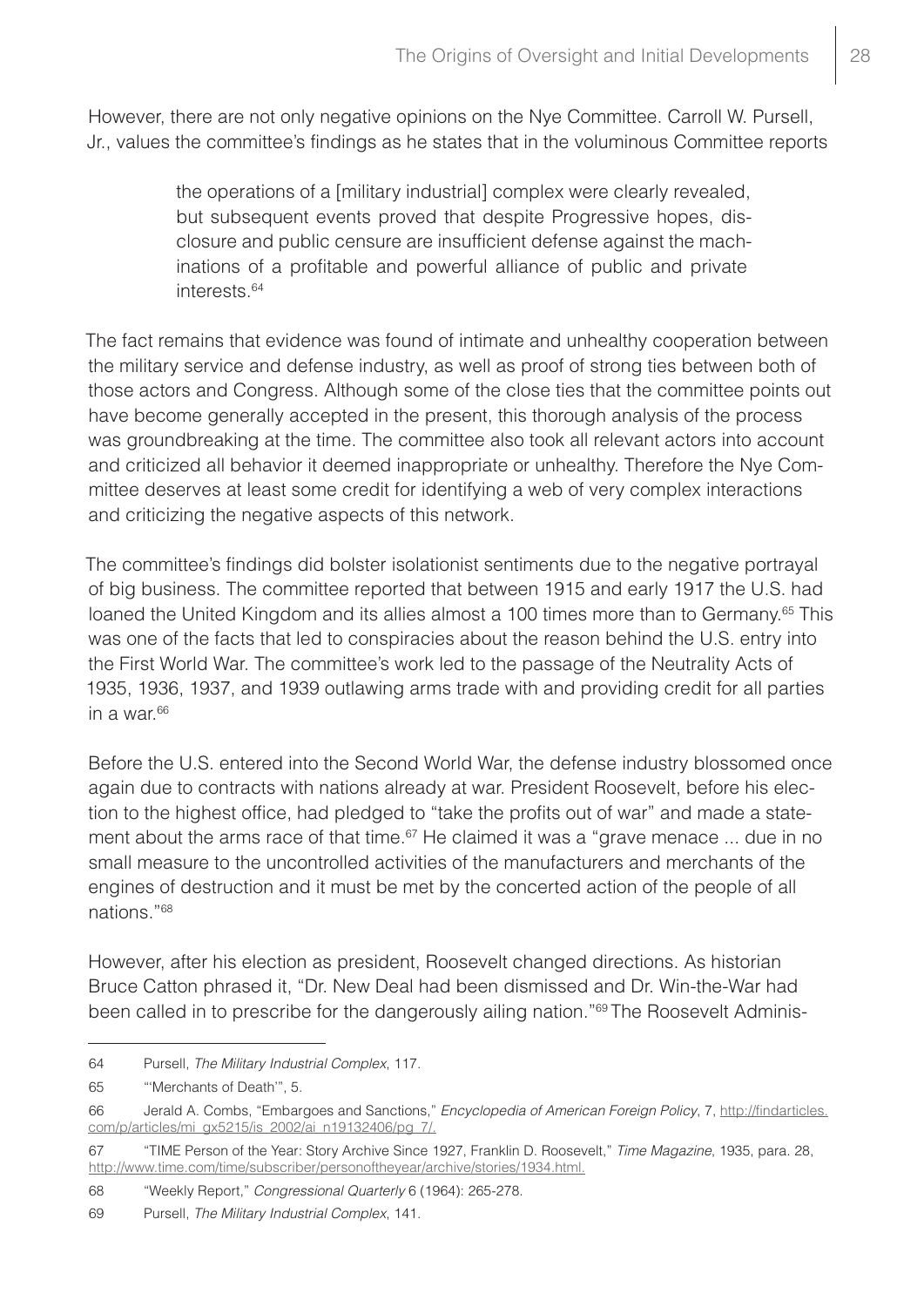tration had decided to prioritize winning the war, and to do so with as little disruption of existing institutions as possible. Even before the United States had entered into the war, President Roosevelt had started asking for appropriations of billions of dollars for the prewar build up and loans to the warring parties. By the 1<sup>st</sup> of December 1940, over \$10 billion had been appropriated for new defense contracts. That amount is approximately \$180 billion in 2006 dollars.<sup>70</sup>

During that time, Senator Harry S. Truman from Missouri, later Roosevelt's last Vice-President and the 33rd U.S. President, made himself famous by executing oversight on the growing defense industry. Truman considered improving the defense sector a personal mission, partially due to his personal experience in the military serving as an artillery officer during the First World War. Compared to Truman's visits, today's inspections by Congressmen are a virtual circus. Truman went on these visits unaccompanied and sometimes even unexpected. As McCullough describes,

> Truman drove in his own personal car (an 'old dodge') and was not accompanied by a gaggle of military escorts to arrange his meals and lodging, make pleasant conversation, and otherwise ensure life was comfortable for him. He did not even take along his staff. He was utterly alone; unless asked, he did not even identify himself as a U.S. senator.<sup>71</sup>

After his expeditions, Senator Truman met with President Roosevelt in private to persuade him to take action to improve the situation. Truman had been not at all pleased with his findings: "huge waste everywhere, corporations making giant profits with no incentive from competition to be more efficient, and military and government officials doing nothing about any of it."72 However, the White House did not consider Truman's findings a priority considering the political climate at the time. Although the U.S. had not entered into the Second World War yet, the defense industry was geared up and profiting from arms trade with Europe. Also, the involvement of the U.S. in that war was not out of the range of possibilities.

As Truman's plea was not heard in the White House, he delivered a speech to the Senate in which he proposed a special committee to further examine his own findings.<sup>73</sup> The Senate voted in March 1941 and made Truman chairman of the Special Senate Committee to Investigate the National Defense Program. The committee had a broad mandate which included the study of defense contracts and the bidding for them, their geographic distribution, their effect on labor and migration, the performance of and benefits to con-

<sup>70</sup> Arthur M. Schlesinger, Jr., *Congress Investigates*, 330. Inflation adjustment is calculated from National Defense Budget Estimates for FY 2002, Office of the Under Secretary of Defense (Comptroller), March 2002 and from discussion with staff of Congressional Budget Office.

<sup>71</sup> McCullough, *Truman*, 256.

<sup>72</sup> Wheeler, "A Mixed History", 7.

<sup>73</sup> McCullough, *Truman*, 256.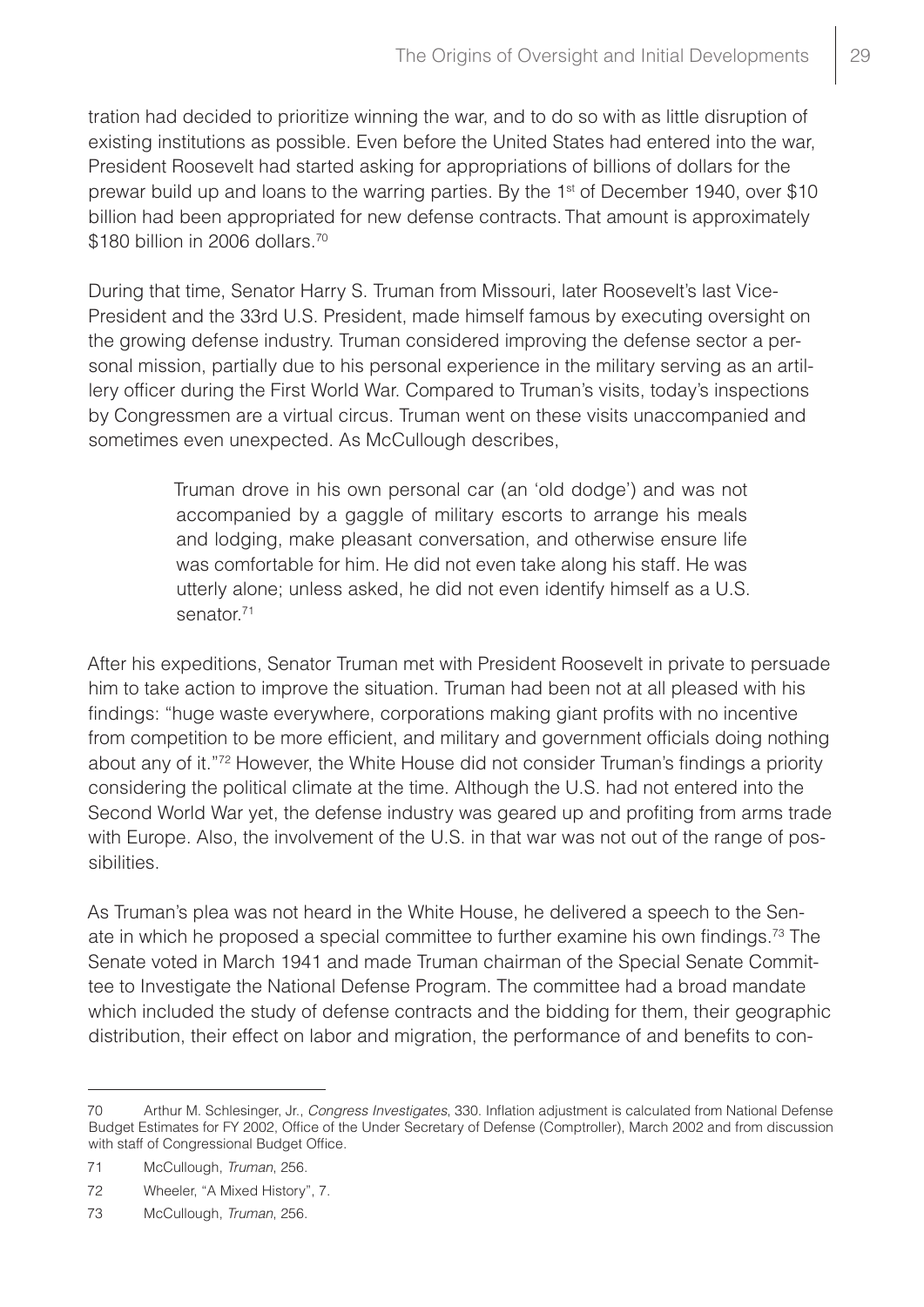tractors, and "such other matters as the committee deems appropriate."74 Truman's committee and its staff earned a reputation for professionalism, fairness and independence. He went on a path to expose corruption, inefficiency and waste, but kept out of topics that were beyond the committee's reach like tactics and strategy. This in contrast to the behavior of the 1861 Committee on the Conduct of War, which illustrates the lessons learned from earlier mistakes. Although the committee in theory had an unlimited scope, Truman refused to focus on anything that he considered an unsuitable task for civilians. The Committee's 51 reports were perhaps voluminous but not without reason, as straight forward assertions filled the pages. For example, the committee found evidence of fraud in competitive bidding. As the report observed "[s]o called competitive bidding, [which] has often been used as a cover for collusive bidding in Government contracts."75

Although this was an important discovery, the committee also focused on problems that had received little attention up until its reports. A clear example of this is the mass production of products which suffered design flaws. These unfinished designs led to corrections on a mass scale or models that would not function as intended. The report recommended "we should not attempt mass production of an entirely new model incorporating a whole series of major improvements until after it has been tested and proved."76

Another problem the committee took issue with was false advertising. This misrepresentation of products by either the Department of Defense or the defense industry was condemned by Truman and the committee members. As the committee's report summarized:

> The committee particularly condemns advertising such as the Curtis Helldiver advertising which was intended to give the public the erroneous impression that the Curtis Helldiver was the world finest divebomber and was making a substantial contribution to the war effort when the fact is that no usable plane has yet been produced... The fact that such advertising was approved by the Navy and was based upon a speech of a Navy Admiral does not justify it.<sup>77</sup>

These strong criticisms of civil-military interaction were not an attempt to undermine the war effort. Truman's achievements gave citizens "the impression that their interests were being protected and the selfish and inept were being rooted out."78 When the U.S. entered into the Second World War, Secretary of Defense Robert Patterson recommended to Roosevelt to suspend the Truman committee as not hurt the public morale. However, Truman saved his research by appealing to Roosevelt and arguing that the committee supported the administration and had no intention of criticizing the military conduct of the war. Apart from that, the committee's findings led to significant savings, some even estimate

<sup>74</sup> Schlesinger, *Congress Investigates*, 330.

<sup>75</sup> Congressional Record, March 4, 1944.

<sup>76</sup> Congressional Record, July 10, 1943.

<sup>77</sup> Idem.

<sup>78</sup> Wheeler, "A Mixed History", 8.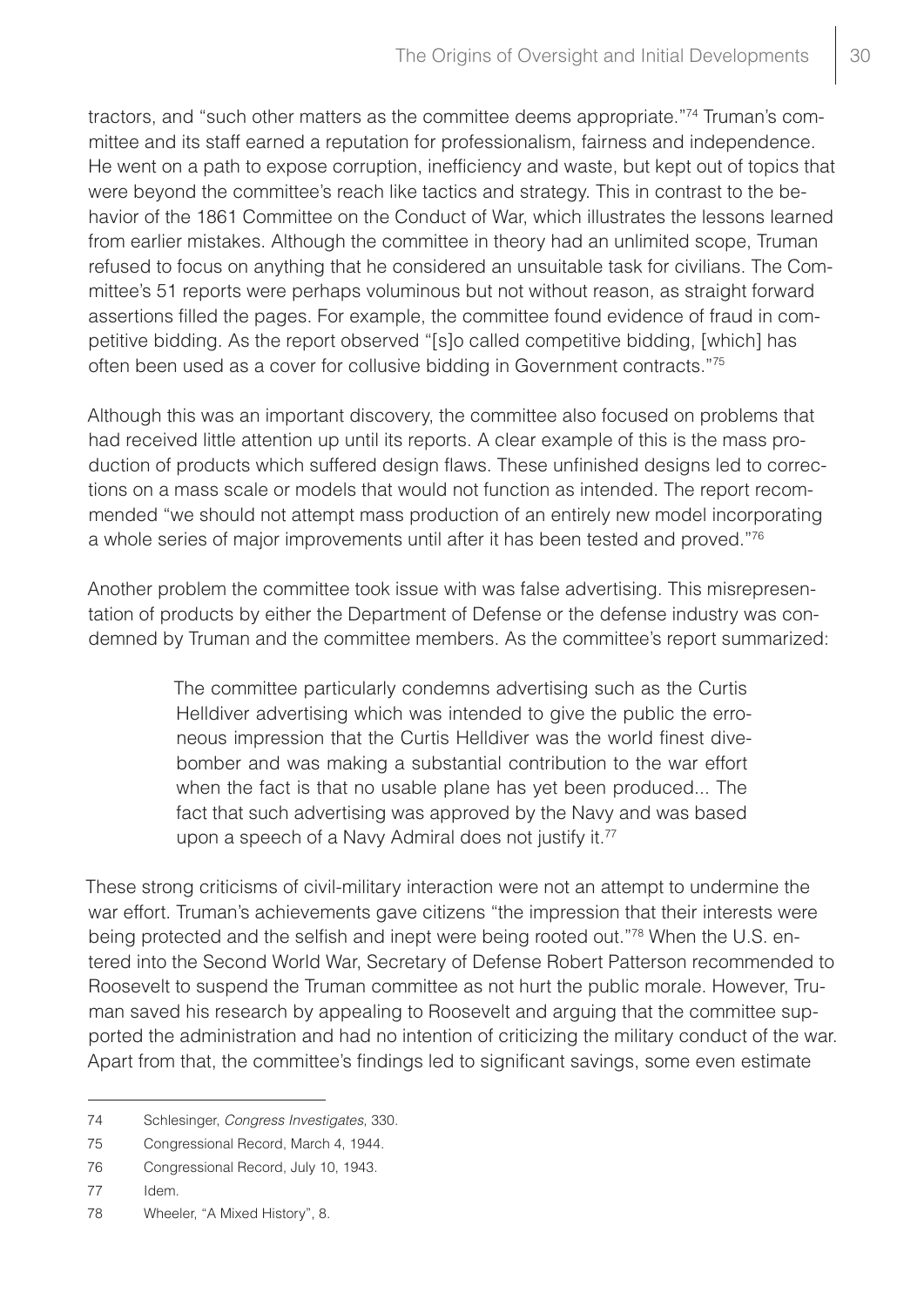these savings at approximately \$15 billion dollars, which would currently roughly translate to \$270 billion dollars.79

Despite all the positive recognition he received, Truman did have to compromise his efforts as he was not able to examine racial discrimination and segregation within the U.S. forces, something which he would later somewhat make up for as president by desegregating the armed forces. Regardless of this, his attempt at critical oversight of the armed forces can be considered as one of the most successful. While the Joint Committee on the Conduct of War from 1861 served as a negative example, Truman's committee became a shining example of how defense oversight was to be conducted. The committee gained results and did not have its loyalty or professionalism questioned. It was wellrespected and considered independent. For this reason, the Truman Committee can be seen as the pinnacle of defense oversight. During Truman's time the defense industry blossomed, yet his committee remained a force to be reckoned with as their judgment was stern but fair. The fact that Truman is a former member of the military and therefore has some experience with the branch he was overseeing proved successful. It also added to his credibility. Further recognition of this fact is the reference to the Truman Committee in difficult situations after the Second World War. This is illustrated by Congresswoman Slaughter's call for a committee of the Truman Committee's quality and standards for the U.S. wars in 2005.80

The Truman Committee allowed its chairman to evolve from a marginal senator to a respected leader. The positive attention Harry Truman received because of the Truman Committee made him known and respected on the national stage, which would later enable him to become Vice-President. Due to Truman's altruistic motive and expertise on the topic his committee because a success. This gave him national publicity and acknowledgment, but this was not Truman's main reason for undertaking his mission. There lies the difference with the other committees up until this point. They all had ulterior motives which led the task of oversight to become engulfed by political power-play. Morris had an ulterior economic motivation to protect his own branch, the Committee on the Conduct of War wanted to exert its political influence and the Nye Committee was prejudiced against big business which eroded their credibility. The Truman Committee did not suffer any of these problems.

However, after the Truman Committee other politicians tried to follow his example as defense oversight became one of the ways to climb the Washington ladder. As politicians realized the positive addition defense oversight could bring to one's career, defense oversight almost seemed to become a fad.

This chapter describes the evolution from an initial attempt at oversight over the defense industry to a more fully developed screening of the entire system in committee form. This

<sup>79</sup> Schlesinger, *Congress Investigates,* 338.

<sup>80</sup> Louise Slaughter, "Our Troops Deserve a Modern Day Truman Commission," *Huffington Post*, para. 4, http:// www.huffingtonpost.com/rep-louise-slaughter/our-troops-deserve-a-mode\_b\_772.html.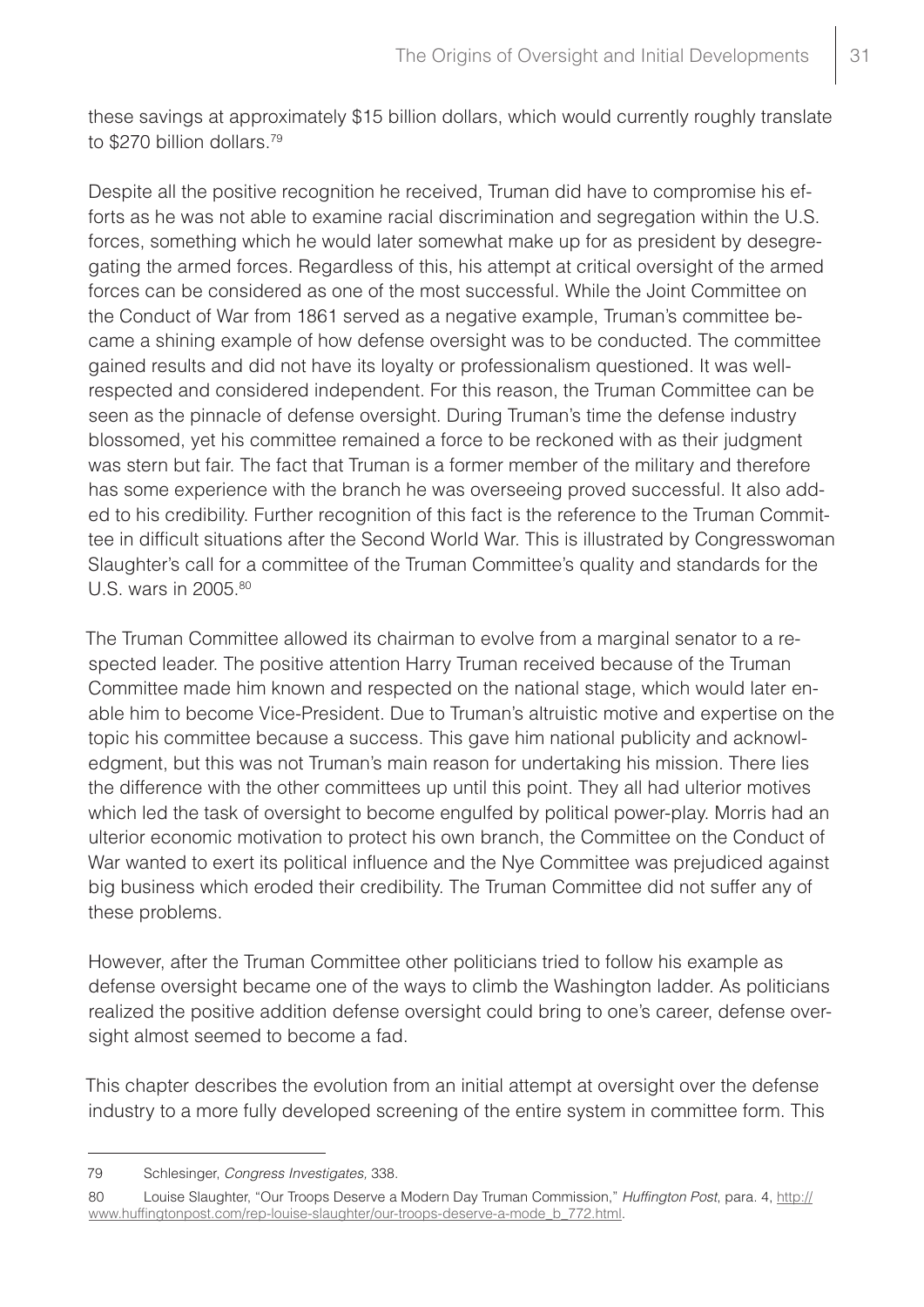development was necessary to keep up with the growing defense industry. The industry reacted to industrial development and the size of conflicts, and the related size of demand for their products. During the Revolutionary Wars, there was hardly a defense industry to speak of but during the First World War the number of companies producing war-related products increased exponentially. This reflection of technological and economic development provided the prerequisites for a permanent defense industry. The growth in production led to a stronger defense industry and Defense department. The ties between the three actors of the Iron Triangle had formed, but only by the time the Second World War ended did these relationships become so strong that they could be typified as an Iron Triangle.

The growing production of war-related products meant that the oversight over this sector also needed to develop to maintain a balance. For Congress to maintain influence over the growing defense industry and the growing war, or later, defense bureaucracy its oversight activities needed to increase in frequency and in quality. This illustrates that when part of an Iron Triangle is strengthened, the other actors will make an effort to maintain the balance. In this case, Congress allowed for friendly legislation for the defense industry. This legislation, combined with a growing demand because of the First and Second World Wars, lead to a growing defense industry. Related to this is the growth in the Department of Defense itself. This was initially due to an increase in military activities during war, but this increase in bureaucracy was maintained. This was partially because of its employing potential, but also due to the fact that the defense industry needed to be maintained and screened. The interaction between the growth of the defense industry and the Department of Defense illustrates the dependence between the different actors in the triangle.

Congress tried to maintain balance in its relationship with the Department of Defense and the defense industry which is why the oversight committees grew in scope and frequency. In this development all actors tried to expand, or at least maintain, their power. This 'infighting' led to some balance in the relationship between the three actors. A main cause for this is the Congressmen responsible for the review process have the national interest at heart. The following chapter will illustrate how this will change in the following decades.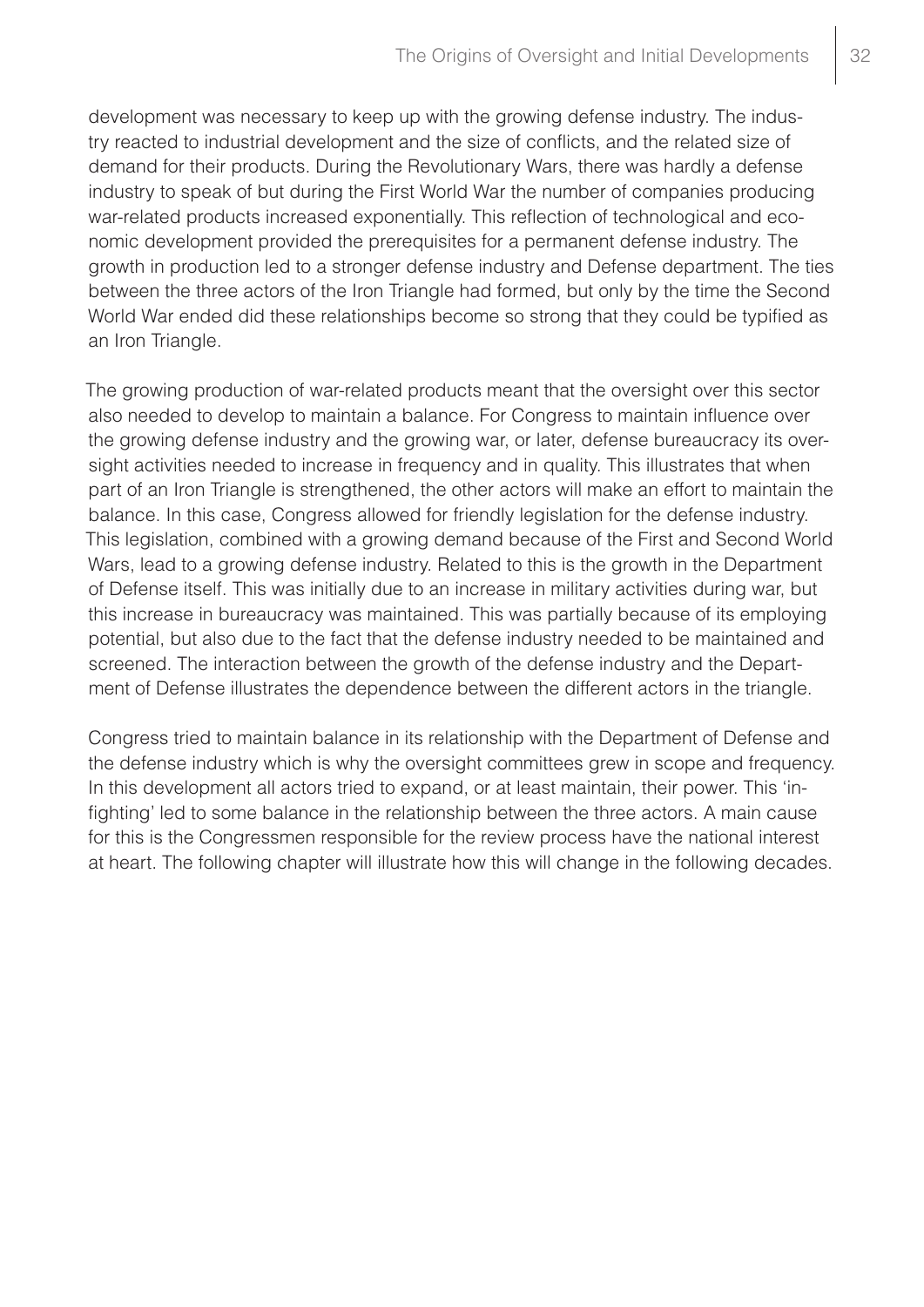# <span id="page-33-0"></span>04 Oversight and Solidification of The Iron Triangle between 1944 and 1973

After the Second World War the defense industry became a permanent feature of American society. This had certain consequences for oversight as the permanent defense sector influenced all actors involved in the oversight process. The main difference for the defense industry itself was the change from an ad-hoc industry to a permanent one. Prior to the Second World War, the U.S. defense industry had consisted of several small firms that had weapons production as one of their business lines. They would only broaden their armament scope when the U.S. was involved in a conflict. After the Second World War, big business would come to dominate the arms sector, some of which had arms production as their only source of income. "[T]he record of the war years shows a constant increase in the importance of big business and a constant decline in that of the little concerns [small business]."81 The permanence of the defense industry was only possible due to the government's decision not to dismantle the industry as it had done following the First World War.

New ideas about the benefits of a defense industry led the government to decide against amending regulations, which would have taken apart the arms industry. The idea that the defense positively influences the nation's economy, coupled with a new interpretation of the American role on the global stage established a permanent military industry. As Pursell argues,

> powerful forces within the United States saw a *Pax Americana* backed up by armed force as the most desirable state for the postwar world. Both world wars had lifted the nation from depression, and informed opinion feared a return of hard times with the end of fighting in Europe. [...] The decision was made that this country should become the policeman of the world. [...] a strong military, backed up by a strong munitions industry, became a cornerstone of public policy.82

<sup>81</sup> Pursell, *The Military Industrial Complex*, 154.

<sup>82</sup> Ibid., 129.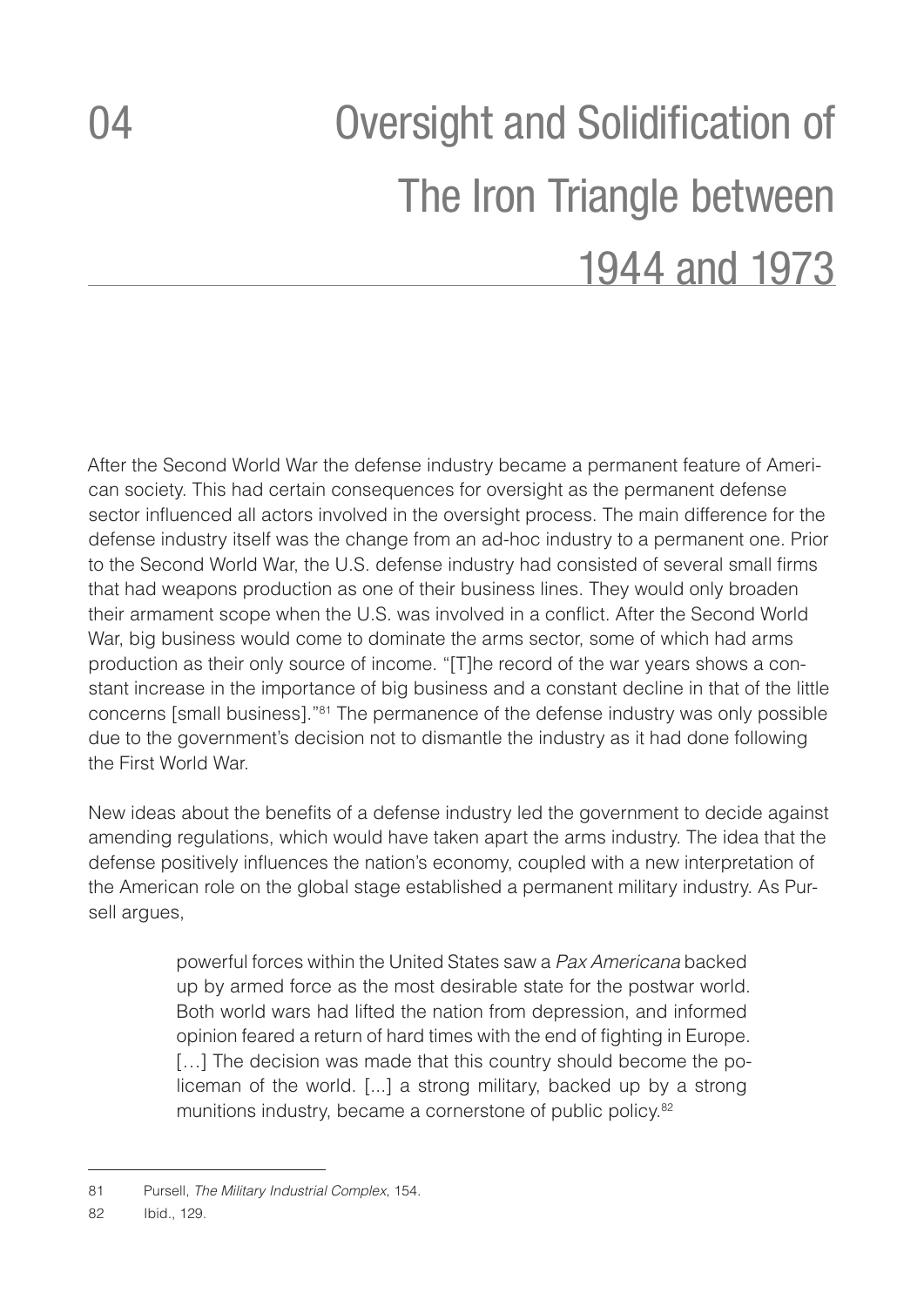The idea of the U.S. as an exceptional nation on the global stage came to drive foreign policy. American exceptionalism replaced isolationism which had consequences for the national perspective on defense. As an exceptional nation, the U.S. needed a powerful military to back up their strong international position. Furthermore, Congress came to realize the benefits of having a permanent defense industry as it would continually generate employment and employed voters were more likely to facilitate reelection. Thus, Congress benefits from defense industry investment. Congress was able to afford this increase in defense spending due to the introduction of the income tax during the Second World War. As this tax was never abolished after the Second World War, the U.S. could afford expanding the national budget.

The Department of Defense was also influenced by this paradigm shift. Due to a larger budget, the Department of Defense became able to continually possess well-trained and prepared armed forces with the ability to react to emergency situations. The idea of American exceptionalism fueled arms stockpiling. This combination contributed to the expanding arms race with the Soviet Union. As a result, the Department of Defense was required to constantly improve and expand their arsenal for which consistent and everincreasing funding was necessary. This permanent requirement for national defense is illustrated by the symbolic name change of the department. Prior to the Second World War, national defense was only necessary when the U.S. was in a war or conflict which was always a temporary situation. After the Second World War, the U.S. found itself in a seemingly permanent Cold War which required permanent investment. In this context the name of the Department of War was changed to the Department of Defense in 1949. This symbolic name change illustrates the shift from temporary defense during war to a long-term defense of the nation. The spending required for this shift fueled the permanent defense industry. The name change also signified the unification of the Department of War with the Department of Navy. This change also required some restructuring.

As a result of this new state of permanence the relationship between the defense department, Congress and the defense industry changed. Oversight committees were no longer focused on short-term savings in a temporary system and individual cases of war profiteering. Instead the oversight committees focused on keeping a perpetual system functioning as efficiently as possible as well as condemning endemic corruption within the system. The military was no longer viewed as a temporary expense and the military budget continued to increase.

Another result of the permanent defense industry was a change in oversight over the DoD and the defense industry. These two actors now fell under two types of oversight committees. The Department of Defense became subjugated to another type of oversight apart from defense specific oversight. Committees established to oversee efficiency in the entire government started to take the Department of Defense into account. These types of committees had broad mandates examining government efficiency in general. Prior to the Second World War, these types of committees were unlikely due to the smaller scope of government. Adjacent to the general government review committees, the committees with a focus solely on defense remained. All of the committees intended to prevent financial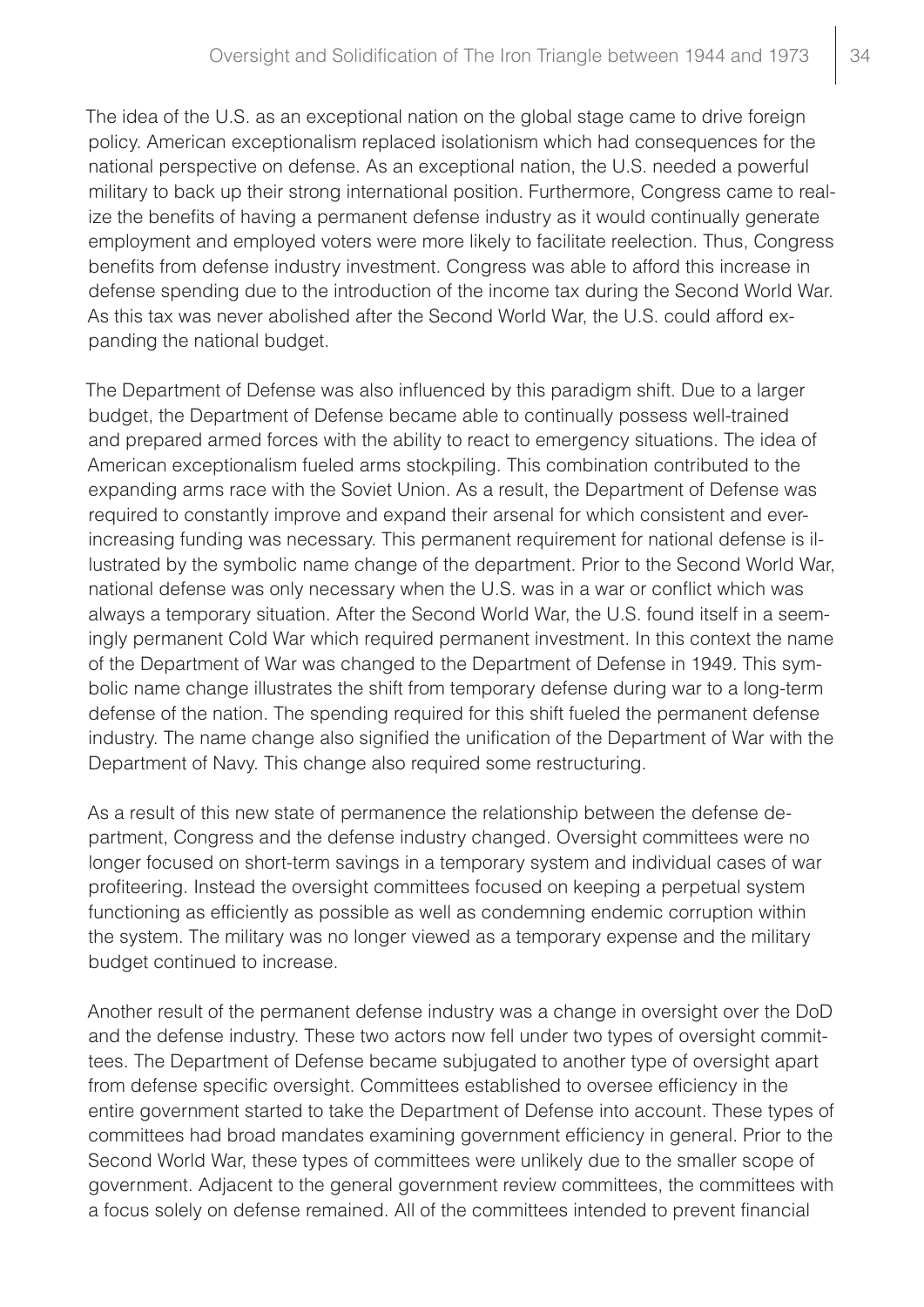mismanagement, but the earlier committees also had another motive. As the executive branch was confronted with a permanent need for the defense and a permanent military industry, it needed to create order in the political system. Therefore, the oversight committees also functioned as a way for the government to regulate the military establishment.

However, each of the committees had ulterior motives apart from preventing financial waste. The previous chapter described economic, political and military motives behind the initial attempts at oversight of the temporary defense industry. After the defense industry becomes permanent this trend does not change because Congress attains an ulterior motive apart from creating an efficient department. Congress benefits from conducting oversight with as a goal attaining more pork on behalf of their voters. The previous chapter illustrated that the ulterior motives of these committees influence their success. Therefore, this chapter will also examine ulterior motives and the effects these have on a committee's efficiency. The first part of this chapter analyzes the work of the committees with a focus on improving general government efficiency. The section after that will discuss the committees that focus specifically on the Department of Defense and its relationship with the defense industry.

As the previous chapter indicated, President Truman aimed to create better government through improvement of its management. However, the congressional majority did not agree with his views. They considered economy and savings the goal of reorganization. Truman also indicated that he considered an issue that each government agency forged alliances with its clientele and its congressional oversight committee. This Iron Triangle or 'triangle of power' as Truman referred to it, considered any presidential reorganization a threat to its influence.<sup>83</sup>

In his first term, Truman submitted several reorganization plans to Congress but all were rejected. Although Truman was disillusioned by this fact he did not capitulate. His unlikely friendship with former president and Truman's political adversary Herbert Hoover ultimately became beneficial.

Officially established in 1947 by the National Security Act as the Commission on Organization of the Executive Branch of the Government, President Truman appointed former President Herbert Hoover to chair the commission, whom it then was named after. The U.S. government at that time had greatly expanded due to the reforms of the New Deal and the mobilizing of the nation for the Second World War. Members of both political parties considered it time for reducing the size of government. The Commission was bipartisan, but contained more Democrats than Republicans. However, several of the Democrats were opposed to Truman's policies, which did not simplify Hoover's chairmanship of the commission. Their goal was to streamline government efficiency and "to find ways to reduce the number of federal government departments and increase their efficiency.... post-World War II."84

<sup>83</sup> William E. Pemberton, "Truman and the Hoover Commission," *Whistle Stop, the Newsletter of the Harry S. Truman Library Institute* 19, no. 3 (1991): 14-15.

<sup>84</sup> Encyclopædia Britannica, "Hoover Commission (United States government)," *Encyclopædia Britannica Online*, para. 1, http://www.britannica.com/EBchecked/topic/271415/Hoover-Commission.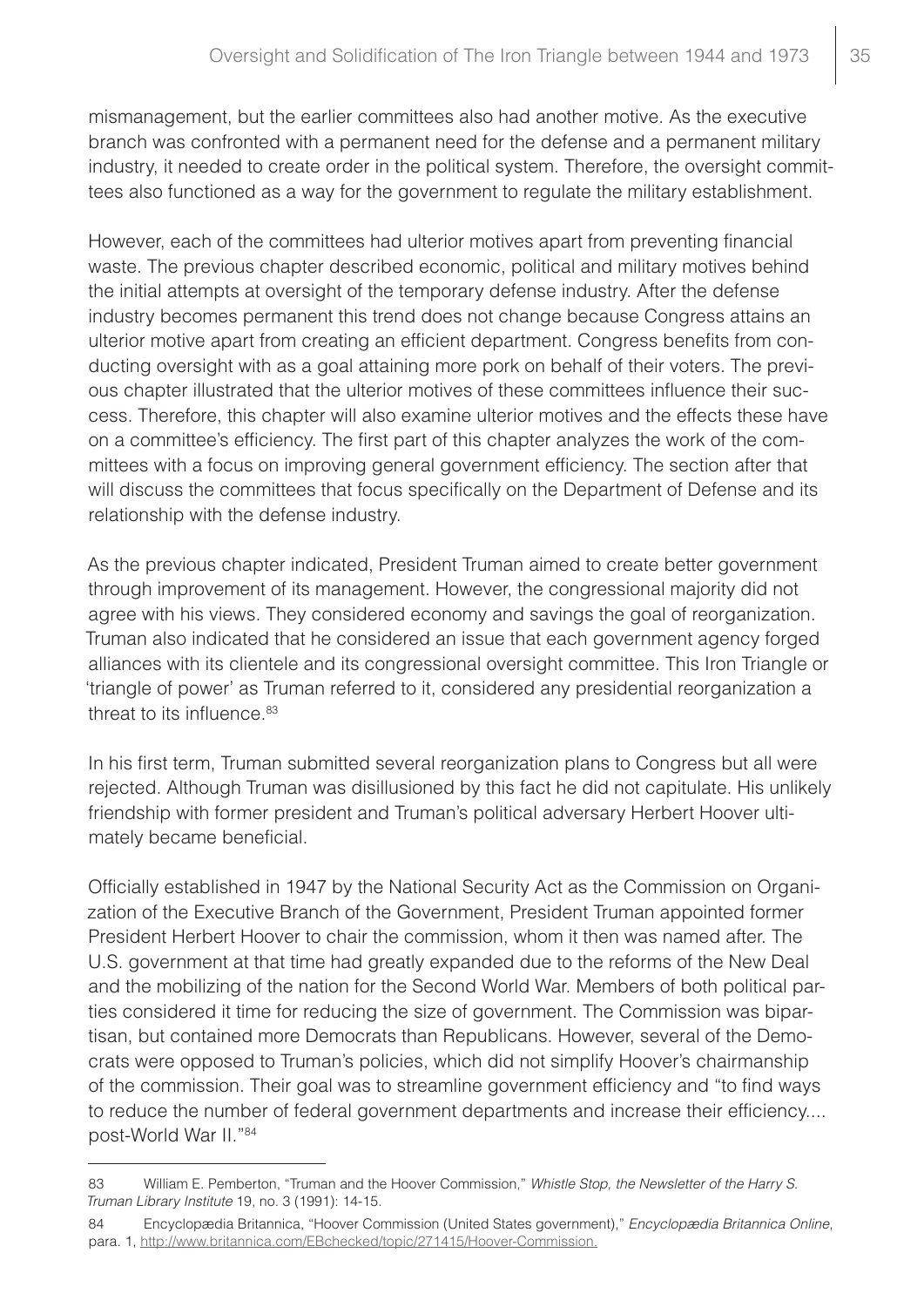Hoover already had established a reputation as a former president. He considered this attempt at government efficiency a personal mission. Apart from his clear Republican stance, Hoover did not seem to have an ulterior motive apart from creating a more limited government. However, Congress had limited the committee's scope by instructing it to create a management assessment and refrain from evaluating policy. A special task force was created under the Hoover Commission to focus on the newly created Department for Defense. Officially this group was called the Task Force for National Security Organization. However, it was nicknamed the Eberstadt task force after its chairman Ferdinand Eberstadt.<sup>85</sup> This task force wrote the final report on the national security structure which was published as part of the Hoover Commission's reports.

In 1949, the commission presented their initial recommendations to President Truman which proposed additional centralization of power. The Commission recommended "further centralization of authority around the Secretary of Defense to reduce costly duplication in procurement and waste in utilization among the three services."<sup>86</sup> This reinforced civilian control of the military. The civilian control resulted in the increasingly politicized military procurement. These recommendations intended to avert the infighting between the Joint Chiefs of Staff about the division of the budget.

The Hoover Commission was a fairly successful attempt at reform because it achieved tangible results. The findings "resulted in an extensive reorganization of the executive branch of the federal government."<sup>87</sup> Congress implemented most of the Commission's 273 recommendations. A later review by the Second Hoover Commission notes that "116 recommendations were fully realized, 35 were mostly carried out and 45 were partially implemented."88 Most of these were executed under the 1949 Reorganization Act. Congress enacted this legislation giving enforcing presidential reorganization powers.89 Part of its success was due to the fact that Truman considered administrative reforms of the highest priority, but the bipartisan effort also played an essential part as "members of Congress on either side of the aisle advocated government streamlining, both for efficiency and as a curb on excessive control and regulation of the private sector."90

For the Department of Defense this meant a stronger Secretary of Defense and more civilian control over the military. However, the issue of interservice conflicts was not fully resolved and as a consequence of this defense budgets continued to rise. The Hoover Commission's report on National Security Organization claims that the Joint Chiefs were

<sup>85</sup> Charles B. Coates, "Book Review - A Hook in Leviathan, a critical interpretation of the Hoover Commission Report," *Political Science Quarterly* 6, no. 2 (Jun., 1950): 287.

<sup>86</sup> Wheeler, "A Mixed History", 10.

<sup>87</sup> Dennis Bilger, "Truman Library - Hoover Commission Special Subject Guide", October 1, 2001, para. 1, http:// www.trumanlibrary.org/hoover/hoover.htm.

<sup>88</sup> Herbert Hoover, "Mr. Hoover's personal papers concerning his services as Chairman of the two U.S. Commissions on Organization of the Executive Branch," *Herbert Hoover Presidential Library*, para. 3, http://www. ecommcode2.com/hoover/research/hooverpapers/hoover/postpres/hpphcom1.htm.

<sup>89</sup> Ferrel Heady, "The Reorganization Act of 1949," *Public Administration Review* 9, no. 3 (Sumer, 1949): 165.

<sup>90</sup> Pemberton, "Truman and the Hoover Commission".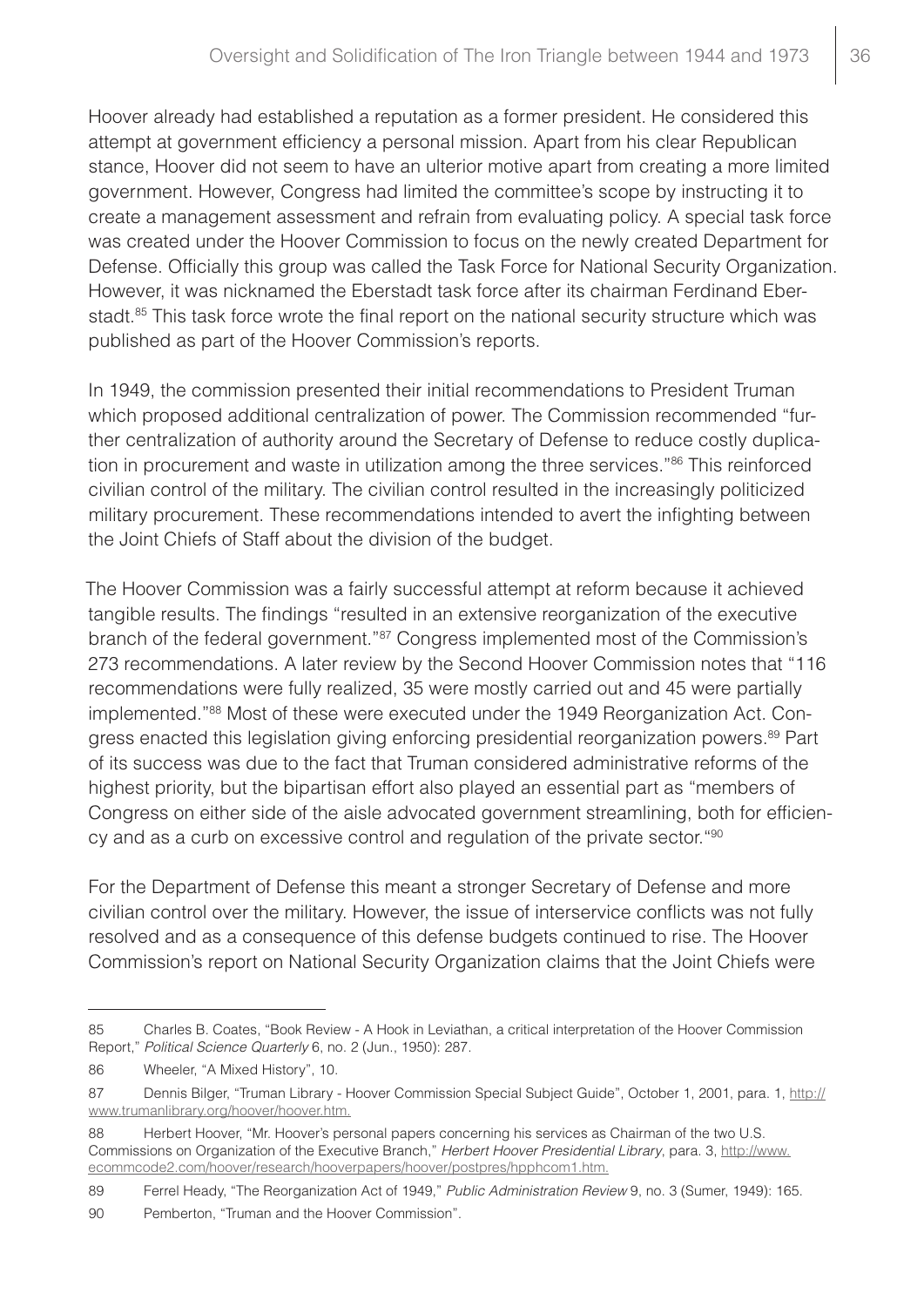instructed to create a budget for 1948 that was not allowed to exceed \$15 billion. After consultation all services, three at the time, provided a budget of \$10 billion, totaling \$30 billion dollars.<sup>91</sup> This example illustrates how important each of the services considered itself. It also indicates how well the Joint Chiefs of Staff followed political orders. Despite all this, the Joint Chiefs of Staff maintained a powerful position and consolidation of power around the Secretary of Defense would become a recurring theme. Furthermore, the report commented on a lack of cooperation in the broader field of U.S. security. The committee recommended a healthier cooperation between the already existing agencies, like the Federal Bureau of Investigation and the armed forces, and the newly created Central Intelligence Agency.

Partially due to the Hoover Commission's recommendations, the National Security Act of 1947 was amended in 1949 to create the Department of Defense from the Departments of War and Navy, increased the Secretary of Defense's authority and removed the services secretaries from the cabinet level. Finally, this amendment created a chairman for the Joint Chiefs of Staff.92 However, the Hoover Commission refrained from commenting on the political situation as Congress had ensured this was not part of the committee's scope.

This fact that military procurement became increasingly politicized was not only to avoid infighting between the Joint Chiefs of Staff. It was also due to the fact that Congress tried to reassert its power over the Department of Defense which had grown exponentially during the Second World War. Both the individual actors within the Iron Triangle as well as their interconnectedness had increased in strength during the 1940s, due to the increase in the war economy. However, Congress felt it had lost power to the military side of the Triangle. Therefore, this strengthening of civilian control of the military is one of the initial indications that Congress, the Department of Defense and the defense industry became more intertwined and were starting to form the balancing act that is the Iron Triangle.

A second Hoover Commission was established in 1953 because the national debt was still of unprecedented size and the post-war budgets kept spiraling despite previous efforts at reform. The Republican Congress also felt that the Hoover's previous attempt at controlling the growth of big government had not gone far enough. Therefore, the scope would be far broader during Hoover's second attempt at government reform. Despite being on the same side of the aisle, Eisenhower was not enthusiastic about a commission formed outside of his sphere of influence. However, there was little he could do as the idea became popular in Congress.<sup>93</sup> Therefore another bipartisan commission lead by Hoover attempted to review government operations once again.

Congress intended to diminish the size and budget of the executive as to restore the balance of power between the two branches. Congress believed that this balance had

<sup>91</sup> Coates, "Book Review" 287.

<sup>92</sup> Douglas Kinnard, *The Secretary of Defense* (Lexington, Kentucky: The University Press of Kentucky, 1980), 192.

<sup>93</sup> Ronald C. Moe, *Administrative renewal. Reorganization Commissions in the 20th Century* (Lanham, Maryland: United Press of America, 2003), 75.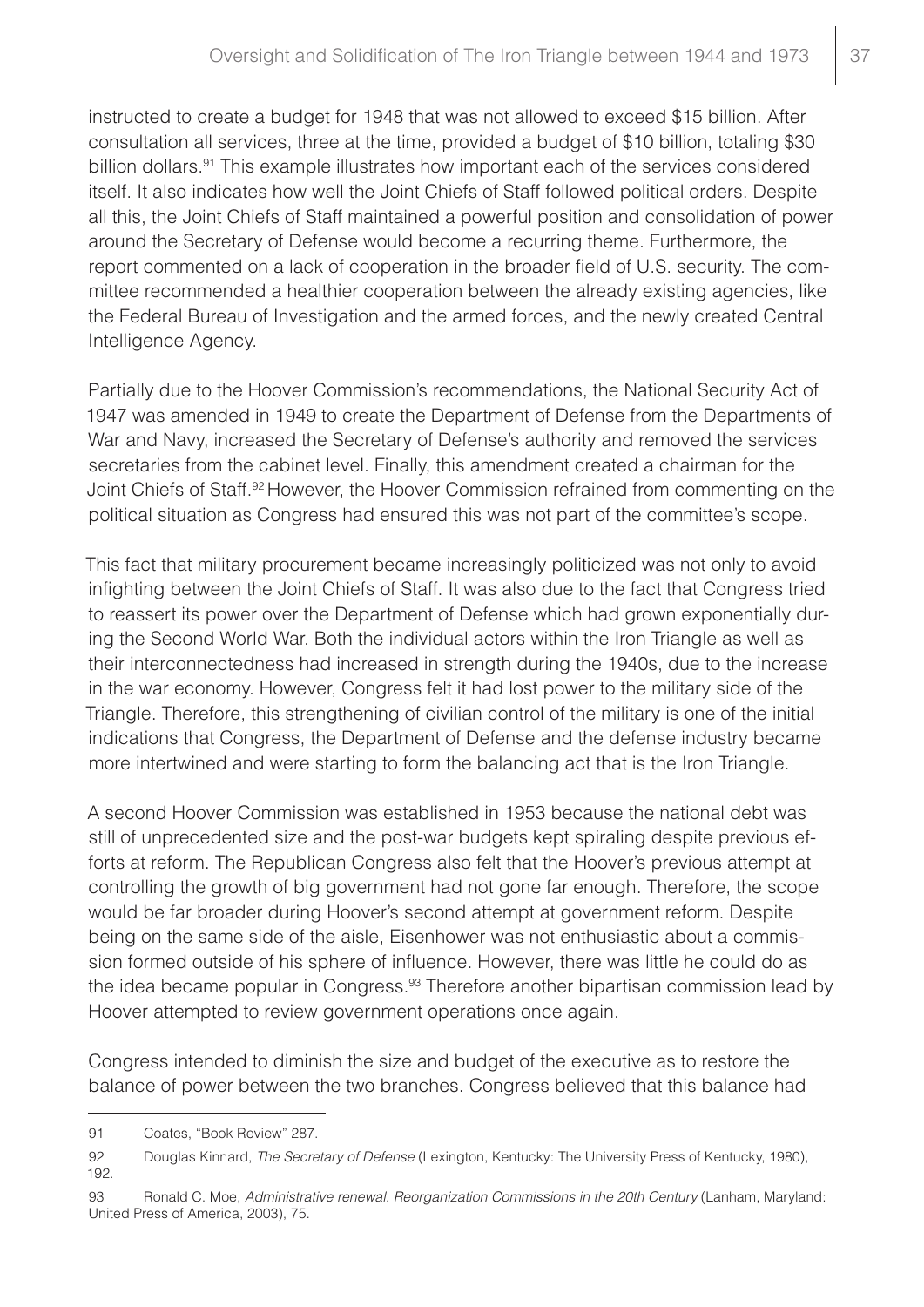suffered from the bestowal of vast war powers to the president.<sup>94</sup> The main difference between the two Commissions under Hoover was the scope. Although the first commission was considered successful, there remained much waste and inefficiency to be discovered. The second Hoover Commission was additionally asked to express an opinion "on the elimination of nonessential services and activities competitive with private enterprise."95 Consistent with the first Hoover Commission report, this Commission presented findings in 1955 which recommended further streamlining and consolidation of clear lines of authority for the Secretary of Defense. Although some action had been taken after the previous report strengthening the position of the Secretary of Defense, this had not gone far enough.

However, even before the committee's findings were presented, another reorganization of the Department of Defense took place. Due to pressure by President Eisenhower, the office of the Secretary of Defense was strengthened further by centralizing more functions under this office. This came at a cost to the power and influence of the services. However, the position of the chairman of the Joint Chiefs of Staff was consolidated. This was intended by Congress as an attempt to convince the military leadership to take a broader strategic outlook and forsake infighting. Despite of this restructuring, the Second Hoover Commission still recommended a further centralization of authority around the Secretary of Defense.96

These coinciding committees illustrate that Congress and the President were not always of the same opinion. This demonstrates that the Iron Triangle is only a simplified model as it does not stipulate a specific space for the role of the President. The same holds true for the role of the Secretary of Defense. Some Secretaries of Defense preferred the military 'corner' of the Triangle while others sided with Congress and/or the President. However, as both Congress and the President tried to strengthen the civilian element within the Department of Defense, their common goals was less military control. The fact that the actors differed to which degree military control should be lessened is less relevant.

The final general commission in this period was created by President Eisenhower as a second opinion to the Second Hoover Commission. President Eisenhower disliked obtaining his information from one source, especially a source that did not report primarily to the president.<sup>97</sup> This committee was officially known as the President's Advisory Committee on Government Organization, but nicknamed the Rockefeller Committee.<sup>98</sup> The committee had several objectives relating to government efficiency and had Nelson A. Rockefeller as its chair until 1958. Rockefeller would later become Vice-President under Gerald Ford. He had great social standing as he was a noted businessman and former president of the Rockefeller Center, art collector and philanthropist.

<sup>94</sup> Hoover, "Mr. Hoover's personal papers", 5.

<sup>95</sup> Ibid., 7.

<sup>96</sup> Moe, *Administrative renewal,* 81.

<sup>97</sup> Ibid., 82.

<sup>98</sup> "U.S. President's Advisory Committee on Government Organization: Records 1953-61" (U.S. Government Printing Office, August 23, 1966), 2.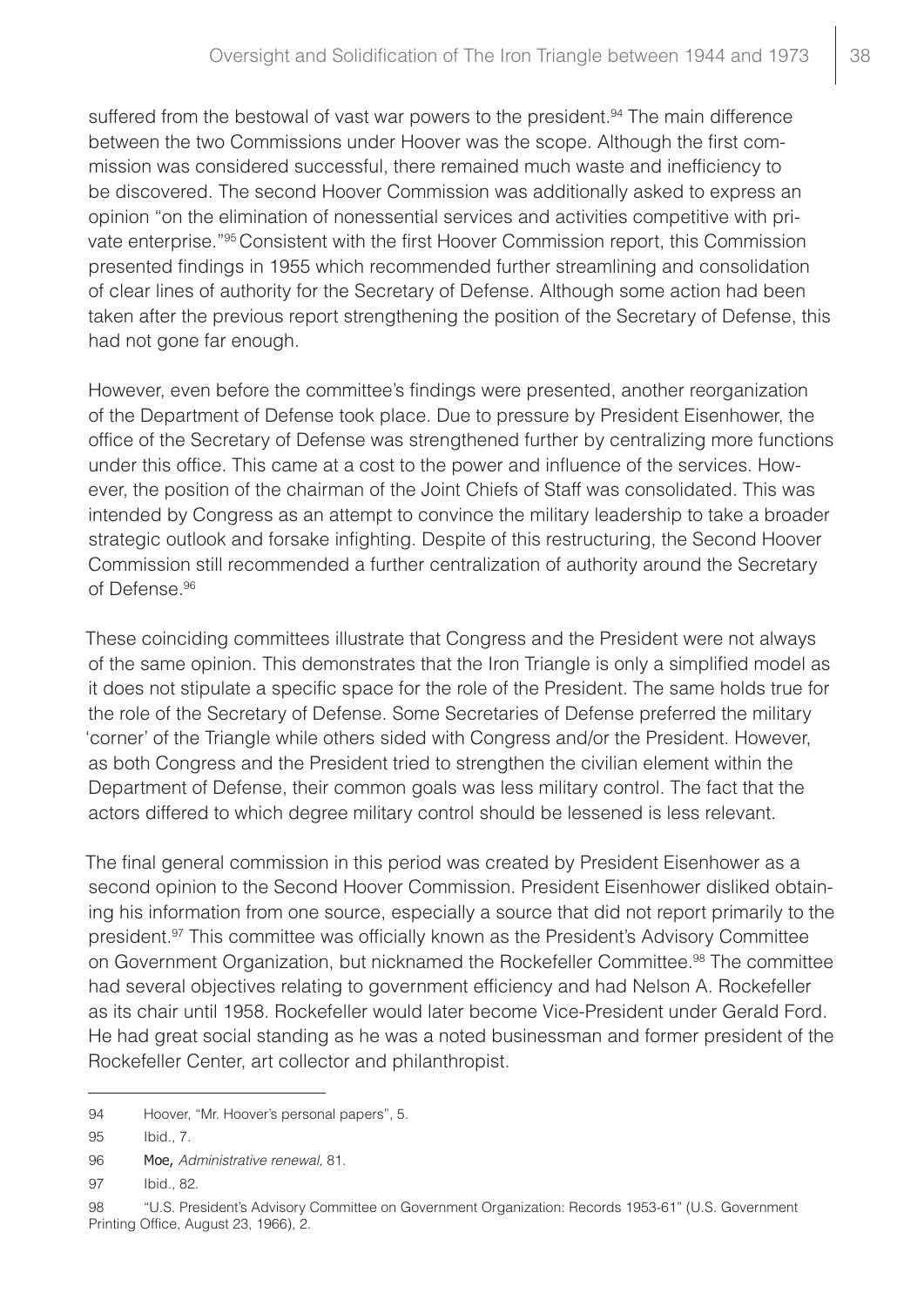The commission's objectives included the review of "the executive authority of the President and of the heads of Departments and Agencies to facilitate administration within the Executive Branch" and also "improving Government-wide procedures within the Executive Branch, in the fields of personnel management and budget controls, with a view to facilitating and strengthening Departmental Management."99

These aspirations led the committee to seek to enable the DoD to achieve broad objectives by increasing efficiency and to maximize its provision of services while minimizing the cost. Following suit with the Hoover Commission and in accordance to the objective of centralization, this committee further recommended centralization of authority around the Secretary of Defense. It also urged a decrease of the power of the Joint Chiefs of Staff as the committee perceived them as having a limited perspective. As Wheeler describes, "they were found to fail to rise above the particular views of their respective services."100

This small, bipartisan and expert committee which worked with little publicity is considered highly effective.<sup>101</sup> However, because their work took place mostly outside the public sphere is it difficult to determine their ulterior motives. Despite of this fact, it remains another attempt at strengthening civilian control of the military.

The general committees illustrate an attempt at controlling spending and integrating the defense establishment into the political system. Some committees are moderately successful at this, but the reorganization of the Department of Defense turned out to be more effective. Through this latter goal Congress gains more control over how the Defense budget is allocated.

The other form of oversight, which was continued from before the Second World War, consisted of committees that focus solely on the defense sector. After the Second World War, Lyndon Johnson initiated an attempt at overseeing the Department of Defense and its contractors in 1948. In the context of the Korean War, Johnson appealed to his mentor Richard Russel who was chairman of the Senate Armed Services Committee. Johnson started chairing his Special Preparedness Investigating Subcommittee in 1948, and led it for two years. According to biographer Robert Caro, Johnson did this in a conscious attempt to imitate Truman.<sup>102</sup> As defense oversight had become a way to further one's political career. Although Johnson's subcommittee produced a large number of reports, the quality and originality of these publications was questionable. As Wheeler argues:

> Over two years, Johnson issued forty-three reports on subjects reminiscent of the Truman Committee on rubber, nickel, tin, and wool defense production, and many other subjects. Johnson's and his sub-

341.

<sup>99</sup> Ibid., 3.

<sup>100</sup> Wheeler, "A Mixed History", 10.

<sup>101</sup> Moe, *Administrative renewal*, 83.

<sup>102</sup> Robert A. Caro, *The Years of Lyndon Johnson: Master of the Senate* (New York: Alfred A. Knopf, 2002), 309-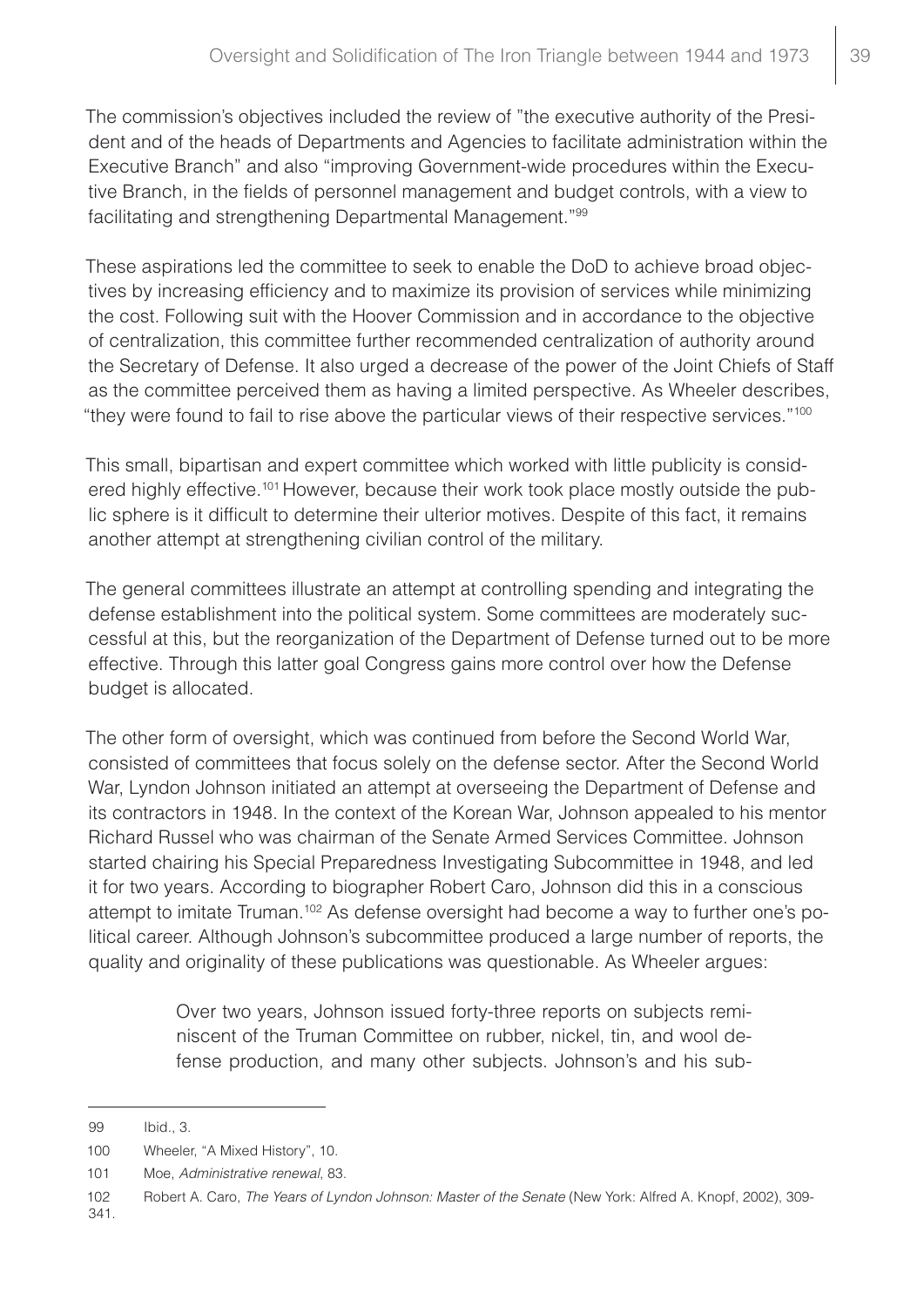committee's report, however, were frequently junk. Virtually all of the reports from Johnson's Special Preparedness Subcommittee were either overhyped nonentities or simply stolen from other sources, or sometimes both.<sup>103</sup>

Johnson appeared to have been more concerned with acquiring recognition than actually producing proper, factual reports as his position required.104 Caro describes Johnson frequently leaking information to the press in exchange for a favorable account for the committee, Johnson was not involved in research or travel, nor did he hold many public hearings. Furthermore, Johnson would feign bipartisan support by making any and every change to a report that committee members suggested, so they would sign off on the report.105 Another of Johnson's biographers, Robert Dallak, claims that despite his political motivation Johnson did have good intentions. "The mission was a temporary exposure to danger calculated to satisfy Johnson's personal and political wishes, but it also represented a genuine effort on his part, however misplaced, to improve the lot of America's fighting men."106 One of Johnson's own staff members said "the whole thing was to get Johnson's name in the papers."<sup>107</sup> According to Winslow Wheeler, Johnson managed to keep up appearances because of a non-vigilant press. None of the members of the press core did the thorough research to realize that Johnson's reports were weak or plagiarized.<sup>108</sup>

The committee also investigated the U.S. missile and satellite programs after the Soviet Union launched Sputnik, the first orbital satellite, in October 1957. Concerns rose about a possible 'missile gap' as a results of the committee's hearings on this topic. This was considered a danger as it exposed the U.S. to a potential Soviet attack. These feelings were later exploited by John F. Kennedy for his 1958 Senate re-election campaign as well as his in presidential campaign. However, despite Kennedy's belief in the 'missile gap', the numbers turned out to be extremely inflated. It was actually the U.S. that had more missiles and the strategic advantage.<sup>109</sup> Due to these types of rumors, spending on conventional military capabilities actually increased under Johnson's committee.<sup>110</sup>

Despite Johnson's meager performance on oversight, the committee did provide him with the publicity he desired. Partially thanks to this platform, Johnson would later become Kennedy's Vice-President. This illustrates that Johnson succeeded in attaining his goal,

107 Caro, *Master of the Senate*, 329.

<sup>103</sup> Wheeler, "A Mixed History", 9.

<sup>104</sup> Caro, *Master of the Senate*, 339.

<sup>105</sup> Wheeler, "A Mixed History", 9.

<sup>106</sup> Robert Dallek, *Lone Star Rising: Lyndon Johnson and His Times, 1908-1960 Volume 1* (Oxford: Oxford University Press, 1991), 237.

<sup>108</sup> Wheeler, "A Mixed History", 9.

<sup>109</sup> "The Committee on Armerd Sevices: The Russel Era: 1955-1968," *National Archives*, para. 4, [http://www.](http://www.archives.gov/legislative/finding-aids/reference/senate/armed-services/1955-1968.html) [archives.gov/legislative/finding-aids/reference/senate/armed-services/1955-1968.html](http://www.archives.gov/legislative/finding-aids/reference/senate/armed-services/1955-1968.html). Christopher A. Preble, "'Who Ever Believed in the Missile Gap?': John F. Kennedy and the Politics of National Security," *Presidential Studies Quarterly* 33, no. 4 (December, 2003): 801, 822.

<sup>110</sup> Stephen I. Schwartz, eds., *Atomic audit: the cost and consequences of U.S. nuclear weapons since 1940* (Washington, D.C.: R.R. Donnellery & Sons Co., 1998), 21.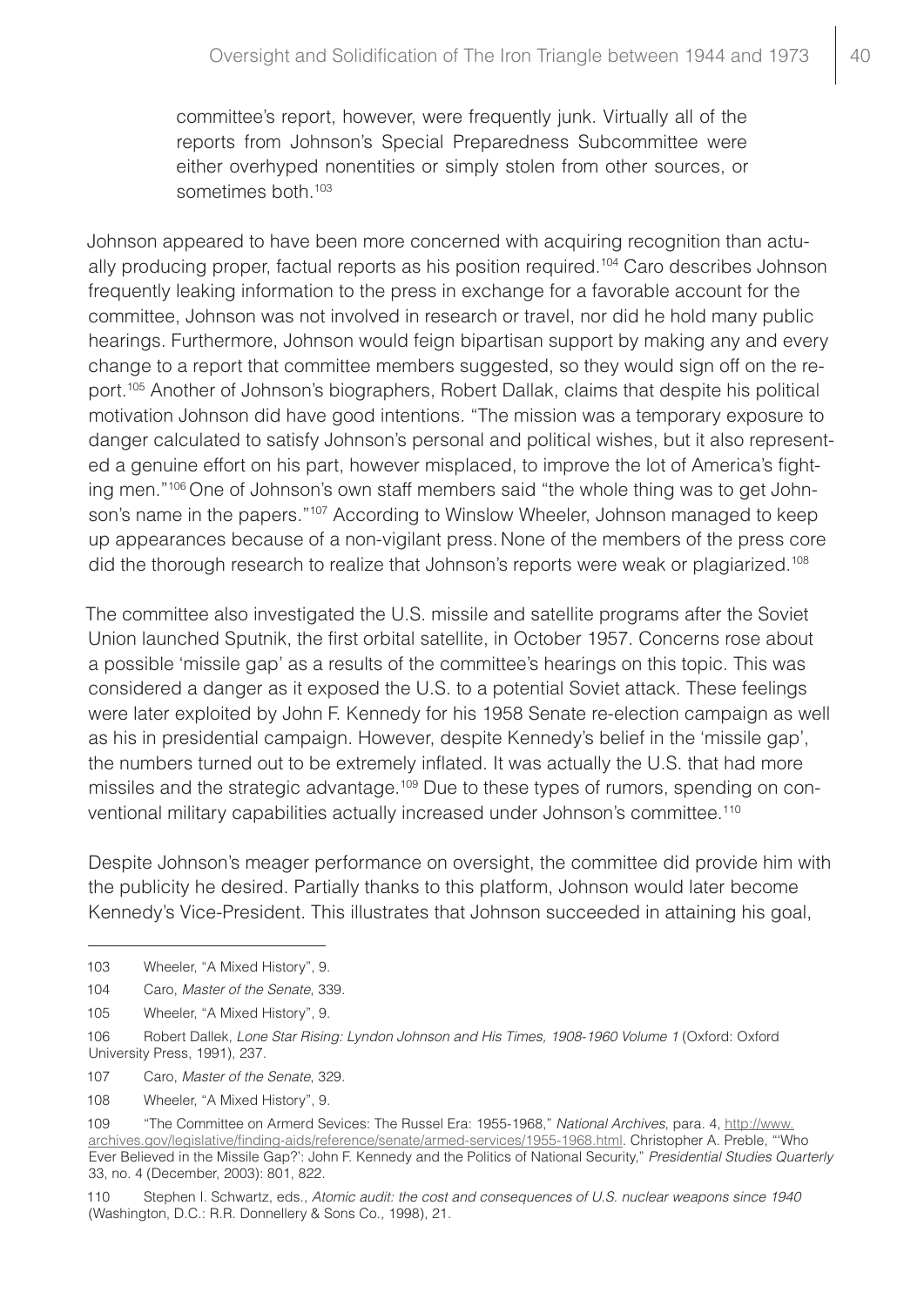but also that he had an ulterior motive for conducting oversight. Not only did he aspire to climb the political ladder in Washington, it also allowed him to influence defense policy.

This use of defense oversight committees would become more common. Unlike the committees discussed in the previous section, these committees focused only on the Defense oversight and not on general improvement of efficiency in government. This fact makes these committees more relevant to the Iron Triangle as they are Congress direct influence over the Department of Defense and the defense industry. It is in this context that Congressmen began to realize the value of what is now referred to as 'pork'. As described ear Defense projects in their home states meant employment for their constituents which is beneficial to their political careers. In the next section, the expanding oversight power over the Department of Defense is described.

Johnson's subcommittee was formed during a time when Richard Russel was chairman of the Senate Armed Services Committee. He had a great influence on the development of this committee. According to the official history of the Senate, "Senator Russell solidified the committee's traditions of the strong chairman, bipartisanship, and the committee as the forceful voice for a strong defense in the Senate."111

Russel was the main driving force behind the expansion of the committee's influence in the late 1950s and early 1960s. The senator was one of the main sponsors of amendment 412(b) of the Military Construction Act of 1959 which required authorization by the Senate Armed Services Committee of missiles, aircraft and naval vessels prior to appropriations.<sup>112</sup> Even though Eisenhower and the Pentagon strongly objected to this amendment, Russel had Congress' support. This development greatly increased the committee's influence on policy. However, this was insufficient for Senator Russel as he cautiously continued to increase his committee's scope of authorization. Eventually, this led to more political influence over the defense procurement process because finally the entire defense budget became subject to approval of the Senate Armed Services Committee.

In 1962, the committee gained the power of authorization over research, development, testing and evaluation of all weapons subject to clause 412(b). A year later, the committee extended this requirement to the Department of Defense. In 1965, the committee added tracked combat vehicles to the authorization requirement. The committee did this after discovering the cabinet had depleted the inventory of tanks because of transfers to allies.113

These developments driven by Senator Russel led to a growing expansion of the power of the Senate Armed Services Committee. He started with requiring approval for only a small part of the defense budget, but expanded this further and further. In the end, the Senate Armed Services Committee needed to authorize the entire defense budget. A

<sup>111</sup> "The Committee on Armerd Sevices", 1.

<sup>112</sup> Ibid., 5.

<sup>113</sup> Ibid., 5-6.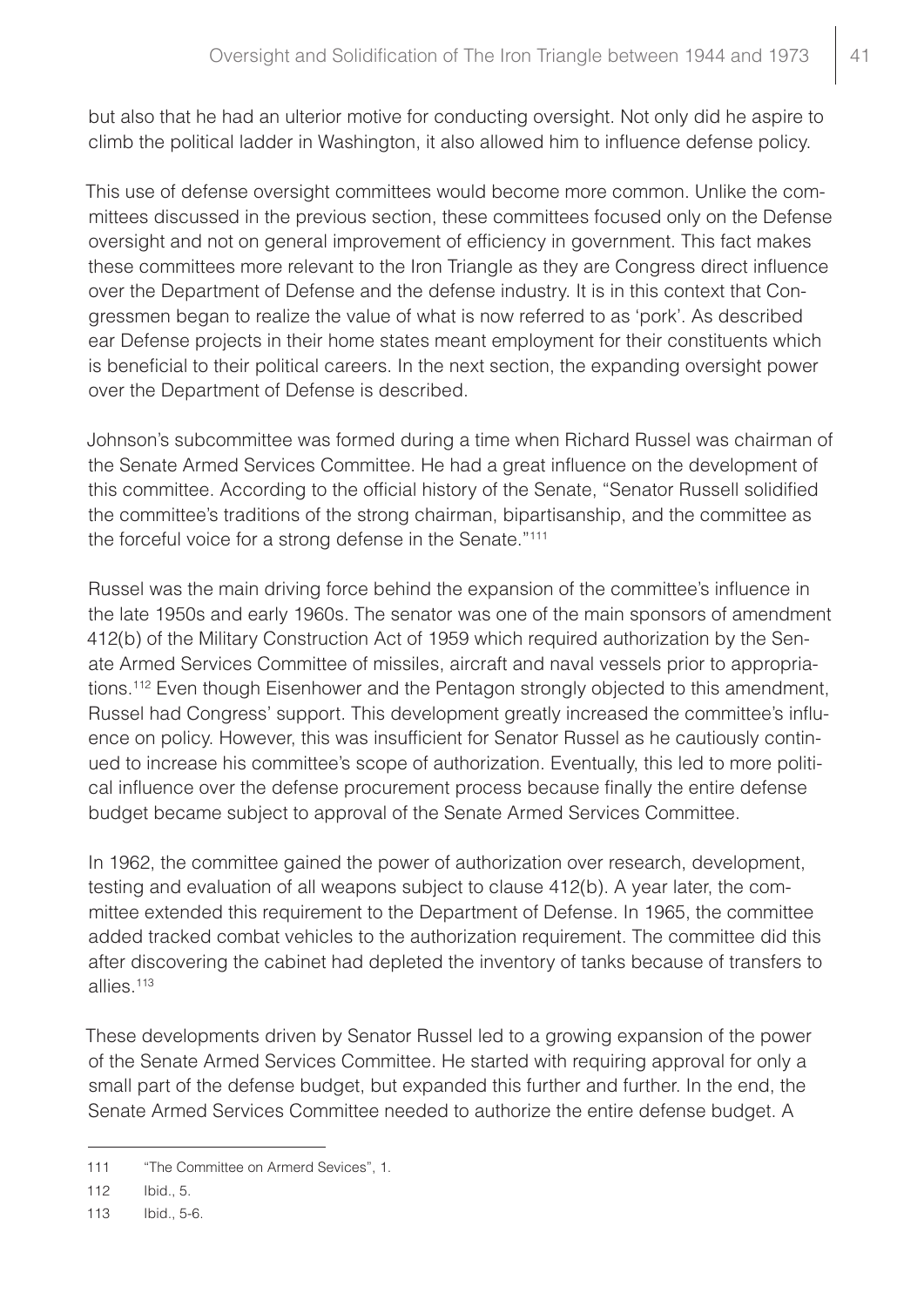consequence of this was more influence for the committee on the Department of Defense. It also led to a politicization of the budget process for the DoD. However, the increased influence for the committee did not lead to an increase in savings for the Department of Defense.<sup>114</sup>

This powerful Armed Services committee illustrates a successful attempt of Congress to affect processes within the Department of Defense in way that is beneficial to the constituents of individual Congressmen. However, a consequence of this expansion was that the budget of the Department of Defense kept increasing, as did the pressure these expenses put on the national budget.

In 1965 and 1966 Secretary of Defense Robert McNamara suggested major defense cost reductions to combat the ever increasing defense budget. McNamara insisted that cuts were necessary to cope with the rising defense budget due to the arms race with the Soviet Union and the Vietnam prewar build up. The Armed Services committee was strongly opposed to McNamara's plans which closed many military installations in the U.S. and abroad, reduced funding and delayed decisions on major weapons.<sup>115</sup> Despite this opposition, McNamara managed to execute a great deal of his plan. However, this was to little avail with regard to the budget. The committee ensured that there were projects to expand bases that remained open to compensate the amount that McNamara intended to cut from the budget.

The opposition to McNamara's approach is an illustration of the clash between Congress and the Secretary of Defense. However, in spite of the fact that the role of the Secretary of Defense is part of the Department of Defense in the Irion Triangle model, McNamara was a civilian and he did not specifically further the influence of the military within the DoD. In this case, another political actor influenced the balance between Congress and the military. Although the Iron Triangle is a model its actors do not exist in a vacuum and will always have to take other actors into account in reality.

However, due to the fact that McNamara cannot be placed in either 'corner' of the Iron Triangle, both the military and Congress did not view all of his attempts as beneficial. Although the military staff within the Department of Defense had a greater appreciation for McNamara than the Armed Services committee, neither considered him a total ally.

This increase of power of the Senate Armed Services Committee illustrated a clear issue with the permanence of the defense industry. This permanence allowed the defense industry to provide incentive for Congress to create friendly legislation for the defense industry. As Congressmen will in return benefit from the jobs provided for their constituents. This development has enormously strengthened the leg of the Iron Triangle between Congress and the defense industry. Although Congressmen assuring their constituents

<sup>114</sup> Ibid., 6.

<sup>115</sup> "SecDef Histories - Robert McNamara," *The U.S. Department of Defense*, para. 22, http://www.defense.gov/ specials/secdef\_histories/bios/mcnamara.htm.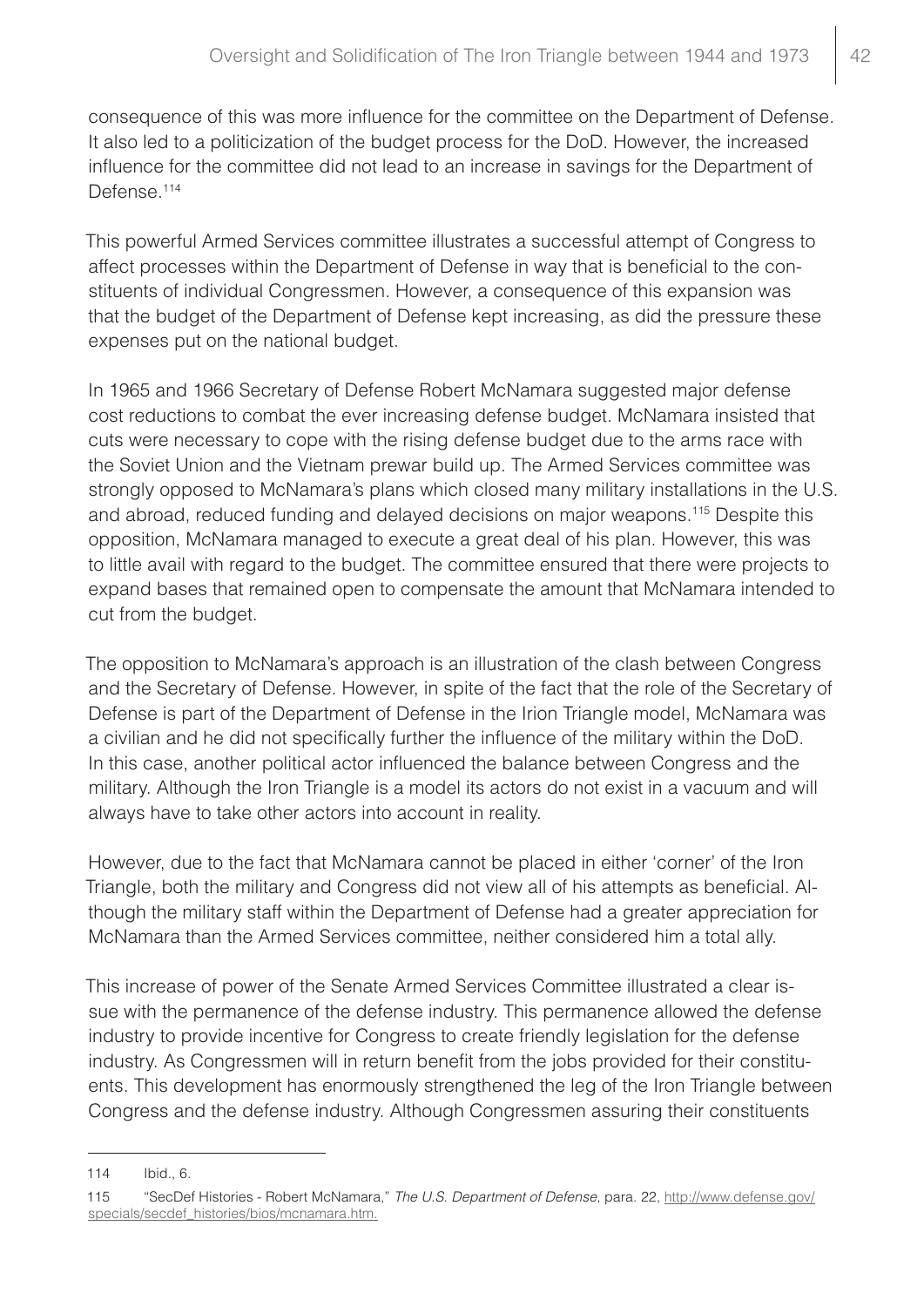are employed is a way of representing the people, the consequence of this is an everincreasing defense budget.

Although the Senate Armed Services Committee became the most powerful committee with regards to the Department of Defense, it was not the only committee in this area. In 1970, the Permanent Subcommittee on Investigations of the Government Operations Committee of the Senate started an investigation into a new fighter-bomber for the Defense Department.116 This committee was considered the Truman Committee's successor. Founded in 1962, the committee had a broad mandate to investigate inefficiency, mismanagement and corruption in government. Although this might seem as one of the committees that were covered in the first section, this committee oversaw very specific defense projects and is therefore covered in the defense specific section of this chapter.

The committee only occasionally investigated the Department of Defense, but once focused on the procurement of the new F-111 fighter-bomber. The design of this jet had been competed between General Dynamics and Boeing. However, the aircraft's performance as a fighter-jet turned out to be appalling while its maintenance proved to be extremely labor-intensive and expensive. Apart from that, the plane also disappointed in other areas, Wheeler describes it as "overpriced, overweight, and delivered late."117 The fighter-bomber was intended as a plane that could serve both the Air Force and the Navy's demand for new jets which was an extra challenge in designing this plane.<sup>118</sup> Secretary of Defense Robert McNamara decided that despite the differences in the demands of the different services, both the Navy and the Air Force would get a different version of the same fighter. Although this seems to be in line with the recommendations of most of the previous Commissions trying to improve Government efficiency, reality took a different turn.

The Government Operations Committee discovered that McNamara had overruled the selected board's recommendation. They had unanimously selected Boeing's design as having the most potential. However, McNamara chose General Dynamics, the other final competitor, to receive the contract. Perhaps coincidentally, General Dynamics happened to be located in then Vice-President Lyndon Johnson's home state, Texas.<sup>119</sup> This illustrates the possible clash that arises with civilian control of the military. After these findings the Committee wondered if the results of the consolidation of power around the Secretary of Defense, as recommended by previous committees and commissions, were optimal.120 This committee's report strengthened of the military's claim to have a stronger influence on the policymaking and major decisions within the Department of Defense. The military wanted to counterbalance the influence of Congress on defense policymaking and the procurement of expensive, nationwide defense projects.

<sup>116</sup> Wheeler, "A Mixed History", 10.

<sup>117</sup> Idem.

<sup>118</sup> Bill Gunston, *Bombers* (New York: Grosset & Dunlap, 1978), 36.

<sup>119</sup> *TFX Contract Investigation,* Hearings before the Permanent Subcommittee on Investigations, Committee on Government Operations (Washington, D.C., 1970), pt. 1, 12,16,18.

<sup>120</sup> Wheeler, "A Mixed History", 10.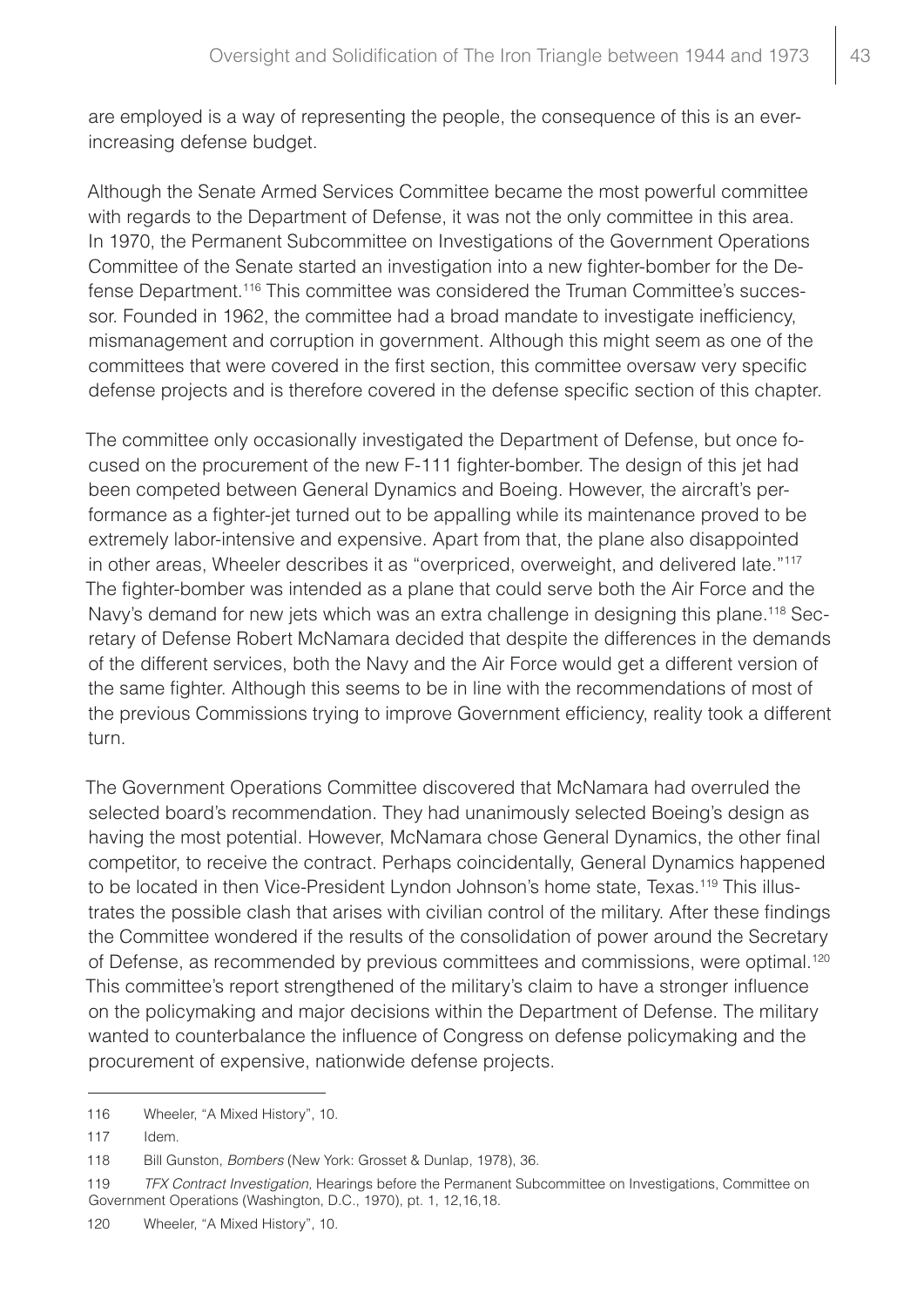Finally, after the advice of Secretary of Defense Melvin Laird, President Nixon appointed a Blue Ribbon Defense Panel in 1971 to resolve many of the issues that had been uncovered by its predecessors but had not been resolved. It was lead by Gilbert W. Fitzhugh, chairman of the Metropolitan Life Insurance Company.121 Although industrial leaders had been involved in the oversight process in previous committees, but they were not often chairmen. This committee, however, was appointed by the President and not by Congress. Nixon could choose whomever he wanted to serve on the committee. The fact that Nixon selected someone from outside Congress was a clear indication that this committee would deviate from the path set by its predecessors. The conclusions of the Fitzhugh panel on the previous decades, and centuries, can be summarized briefly; these efforts had solved little, or perhaps had even exacerbated the situation. The panel found that "there are too many layers of both military and civilian staffs, and the staffs are too large... The results are excessive paper work and coordination, delay, duplication and unnecessary expense."<sup>122</sup>

Furthermore, the panel expressed disapproval of the staffing of military operations through the Joint Chiefs of Staff and the Military Departments. As this

> provides a forum for interservice conflicts to be injected into the decision making process for military operations; and it inhibits the flow of information between the combatant commands and the President and the Secretary of Defense, often in crisis situations.<sup>123</sup>

Finally, the panel mentions the issues with defense procurement. The panel stated that R&D and procurement had become too costly and were under-performing.

> The policies of the Department on development and acquisition of weapons and other hardware have contributed to serious cost overruns, schedule slippages and performance deficiencies. The difficulties … require many interrelated changes in organization and procedures.124

The Fitzhugh panel concluded that despite the good intentions of the many groups before them that have made recommendations on efficiency in government, more specifically the Department of Defense, little has been achieved to improve the situation.

After extensive research, the Fitzhugh panel offered 113 recommendations to President Nixon. He delegated to Deputy Secretary of Defense David Packard, known as the cofounder of information technology corporation Hewlett-Packard, the responsibility to im-

123 Ibid., 2.

<sup>121</sup> Charles R. Schrader, *History of Operations Research in the United States Army, Volume II: 1961-1973* (Washington, D.C. U.S. Government Printing Office, 2008), 180.

<sup>122</sup> The Blue Ribbon Defense Panel, *Report to the President and the Secretary of Defense on the Department of Defense* (Washington, D.C. U.S. Government Printing Office, 1970), 1.

<sup>124</sup> Idem.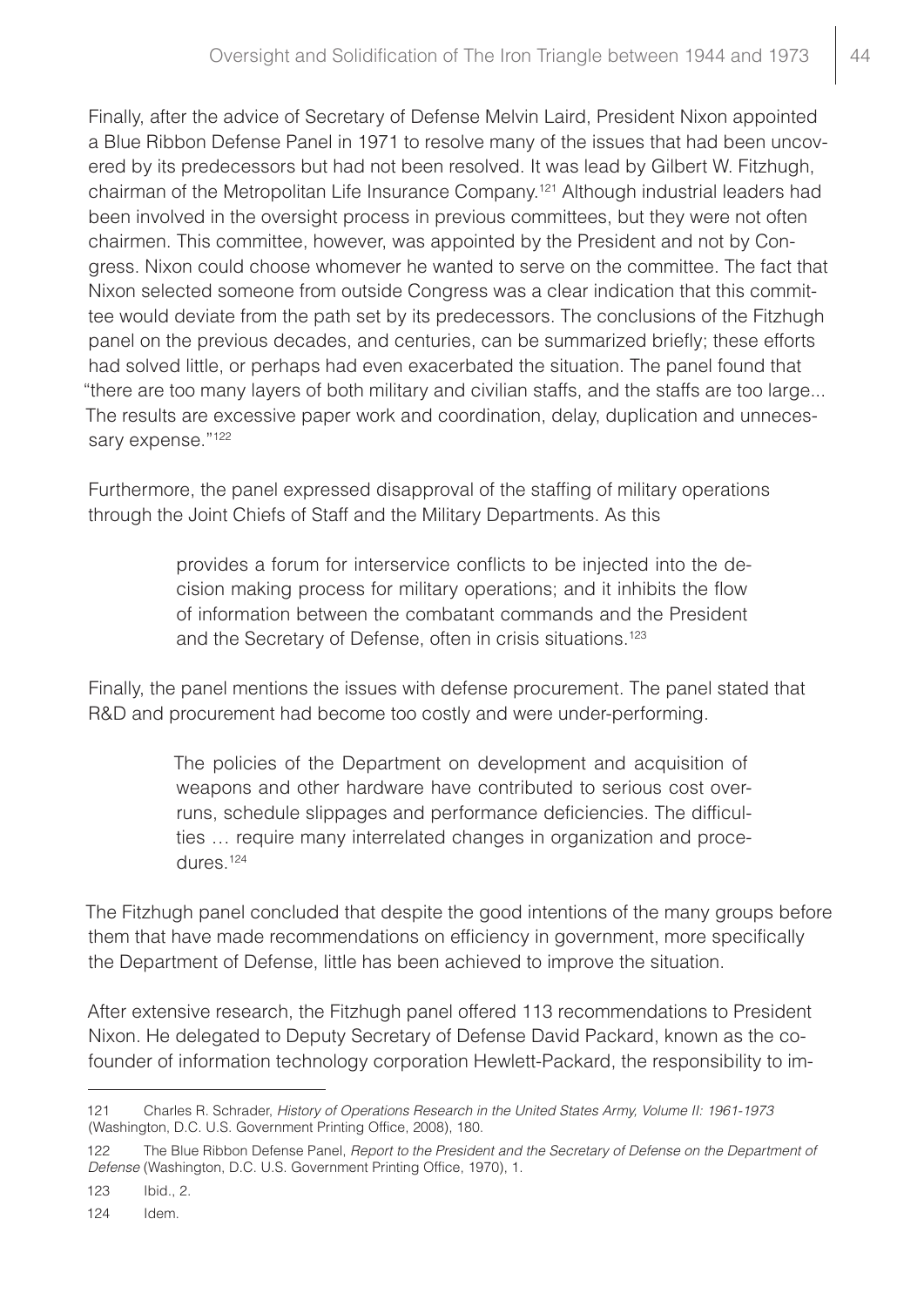plement all the Fitzhugh panel recommendations to resolve the issue of inefficiency once and for all. Although Packard was Deputy Secretary at the time his ties to his own company, which was somewhat involve in the defense sector, remained strong. Both before and after his time serving President Nixon, David Packard was chairman of the board of Hewlett-Packard.

One of the main reforms Packard was supposed to execute was the concept of 'fly before you buy' as advocated by the Fitzhugh panel. This concept was originally supported by Truman. It was a simple concept meant to let weapons systems adjust fully to reality. It should be able to deliver the results it promises, and not still be in a research phase, when it is taken into production. The 'fly before you buy' process would allow systems to demonstrate their actual merits and makes it possible to adjust certain elements that were not functioning optimally before starting multibillion dollar production. The extensive testing process involved would also prevent expensive retrofits for certain parts that needed to be modified after mass production, which would allow for major savings.

Implementing 'fly before you buy' would have been a major improvement compared to a system where often empirical demonstration of actual performance was not required or held less weight than a contractor's or military advocate's hope or promise. Despite the fact that acquisition programs that are assessed late and rushed to production usually costs billions of dollars extra, nothing had been undertaken to improve this process. Although late testing can lead to huge delays as errors are discovered late in the process which can increases the costs of retrofitting parts, the system of 'fly before you buy' was not implemented. "As weapon system advocates in the research and development community retained real control and continued to permit, and in some cases even insist on, compromised tests."125 Although Packard did create an office to oversee weapons testing that was also intended to execute the 'fly before you buy' concept, this never occurred. Although there is no clear evidence for the fact that Packard actively opposed implementing 'fly before you buy', fact remains that these regulations that would negatively affect his industry were not implemented.

This latter example illustrates that the defense industry plays a more subtle role in the Iron Triangle. Although Packard was Deputy Secretary at the time and therefore part of the Department of Defense, he undeniably had ties to a company that directly or indirectly produced products for the Department of Defense. The fact that he did not strengthen industry regulations means the benefits the defense industry receives from selling their unfinished or untested products remained.

Other recommendations made by the panel were implemented by Secretary of Defense Laird. He gradually abandoned McNamara's corporate management system and tried to gain the cooperation of the Joint Chiefs of Staff for reducing the defense budget. While maintaining his own position and that of the deputy secretary, Laird decentralized operations and even policy-making to a limited extent. However, he did maintain centralized

<sup>125</sup> Wheeler, "A Mixed History", 10-11.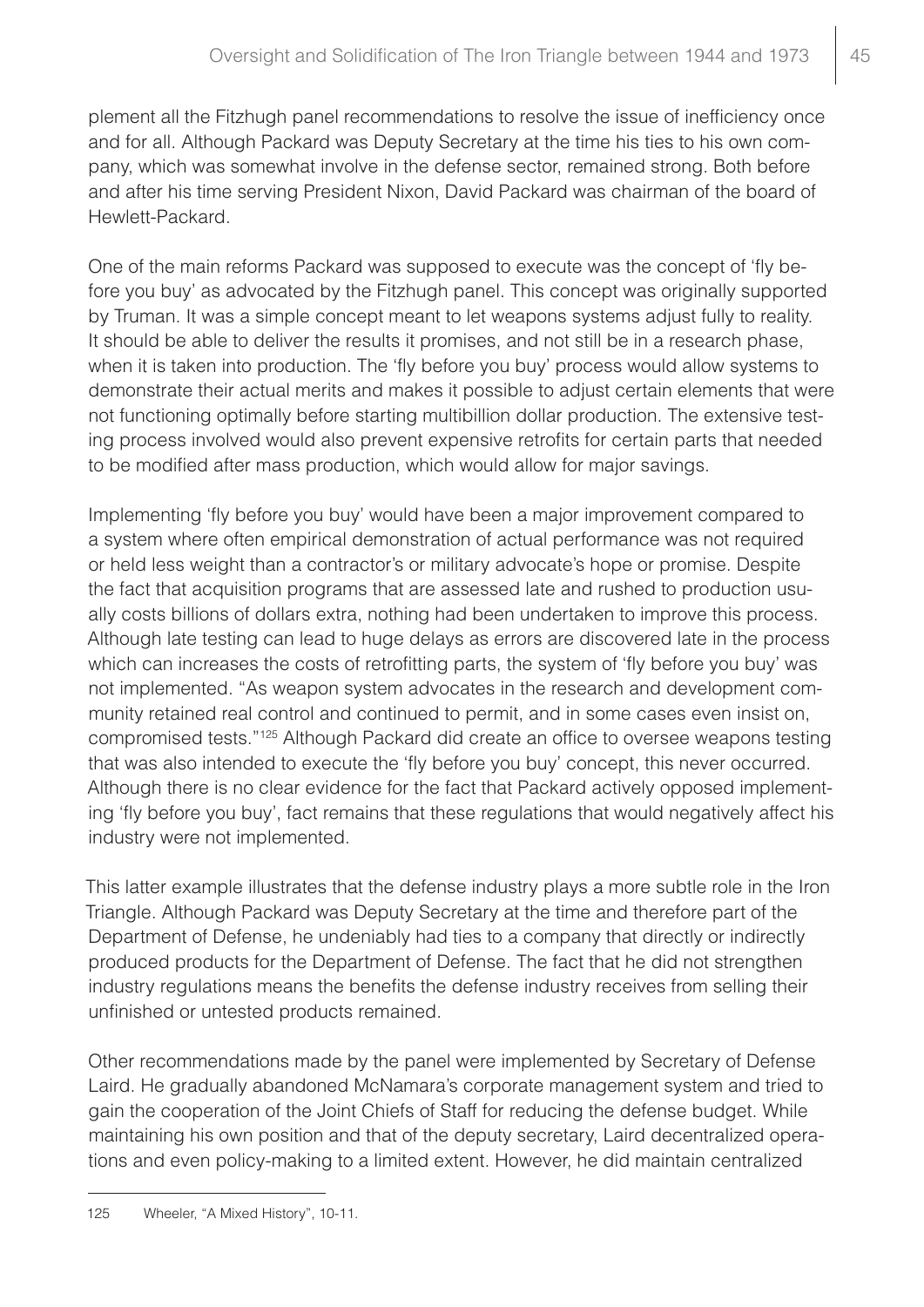management in areas such as the Defense Investigative Service, the Defense Mapping Agency, and the Office of Net Assessment. To ascertain their cooperation, Laird gave the Joint Chiefs of Staff as well as the service secretaries a larger role in the development of budgets and force levels.126 With this Laird restored some of the balance in between the political and the military spheres of influence.

The military leadership was positive about Laird's decentralization efforts as it provided more influence for the military element in the Department of Defense. However, during Laird's time in office the total military personnel declined from approximately 3.5 million in 1969 to 2.3 million in 1973. Although the Vietnam War made it less appealing to serve in the armed forces, but because of the draft at the time, it is unlikely that this had an effect on the number of personnel. Laird choose to fund more weapons project and in order to afford this, the number military staff was decreased. Laird believed strategic weapons systems like the B-1 bomber, the Trident nuclear submarine, and cruise missiles were more essential to the army than a large conventional force. The *Washington Post* even reported: "Around the military-industrial complex these days they're singing 'Praise the Laird and pass the transformation.'"127

Laird was equally respected in Congress, as a Congressional veteran who had also served in the Navy during the Second World War. As Secretary of Defense, he cooperated with Congress and recognized the general support for cuts in defense spending. In his initial years, Laird accommodated Congress by pruning the budget and acceding to additional cuts as much as possible. However, despite opposition in 1972 and 1973 Laird managed to gain budget increases for his department.<sup>128</sup>

In this last oversight panel and the developments surrounding its report, it becomes clear how the oversight panel was used politically. In the case of Secretary of Defense Melvin Laird it is difficult to determine if he strongly favored one of the actors in the Iron Triangle. However, it seems more likely that he tried to maintain his own position by balancing the power of Congress and the Department of Defense and the defense industry. Although Laird managed to cut the budget when that demand was most important to Congress, he also raised the budget in the following years. The specific reforms pushed by Laird benefited the defense industry as military personnel were subject to budget cuts more than strategic weapons systems. Therefore, the defense industry could continue to gain government contracts and develop projects even during financially difficult years. This was a positive influence for certain Congressmen as it kept their constituents employed.

This entire chapter demonstrates an Iron Triangle that is only becoming stronger as the positive influence of one actor's benefits on the others becomes clearer. After the Second World War Congress, or at least the political actors, reasserted their powers and strongly

<sup>126</sup> "Secretary of Defense Melvin R. Laird," *U.S. Department of Defense - Historical Office*, para. 4, http:// osdhistory.defense.gov/SODs/laird.html.

<sup>127</sup> "Melvin R. Laird", para. 5-7.

<sup>128</sup> Ibid., 8.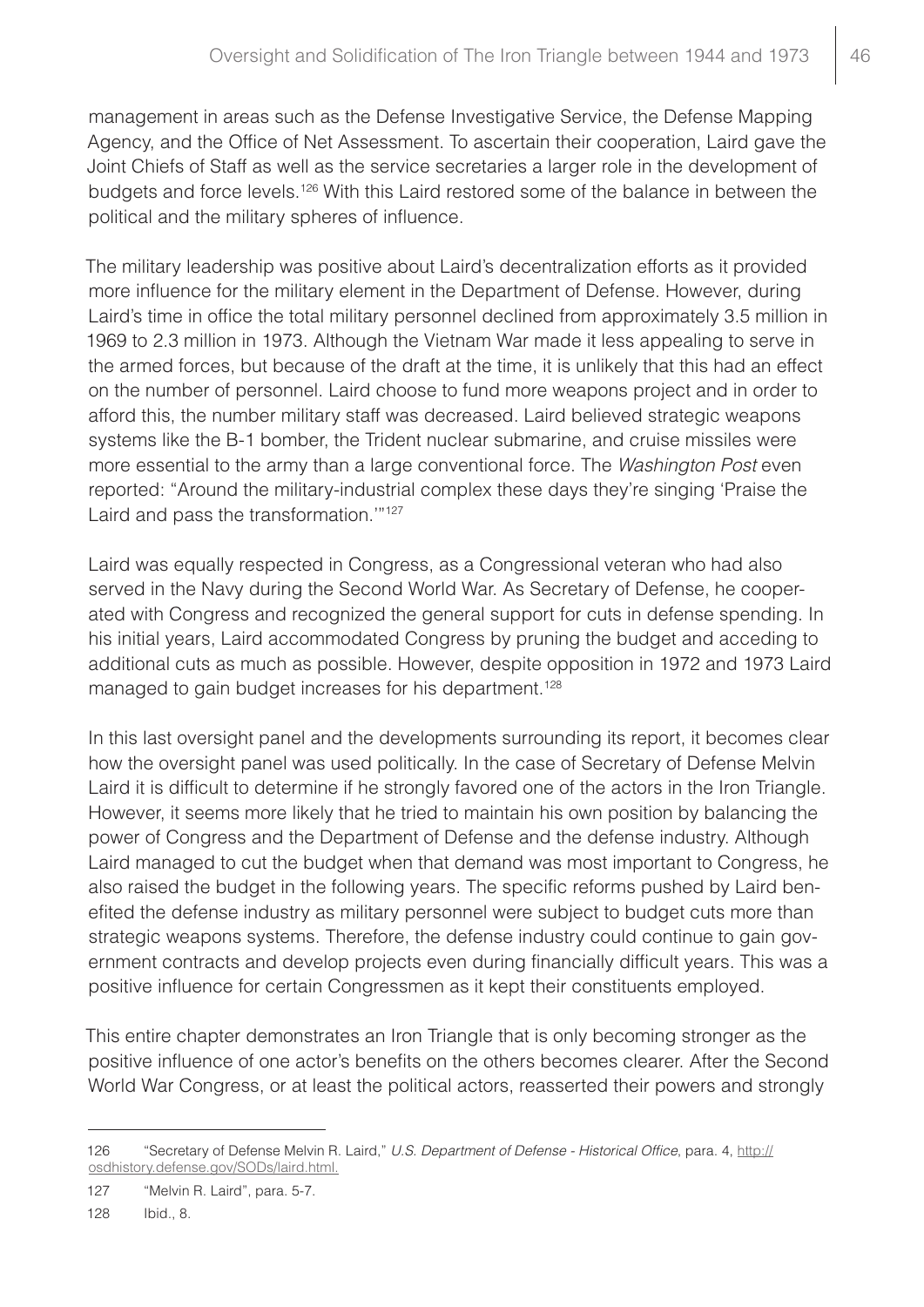increased their influence over the processes within the Department of Defense. This effort culminated in the required approval of the Senate Armed Services committee for almost the entire defense budget. Only after that did the reaction of the military to these developments begin to find support. As a consequence of this, the growing budget was somewhat constrained but not indefinitely. In a system where all actors benefit from spending money, it will be nearly impossible to convince them of the necessity to spend less if this decreases their benefits from this spending.

The consequence of this strongly politicized system is an ever-increasing national budget. Some examples illustrated committees or Secretaries of Defense that have tried to reconcile the strength of the actors in the Iron Triangle with cutting the budget or improving efficiency, but this has proven to be an extremely complicated task.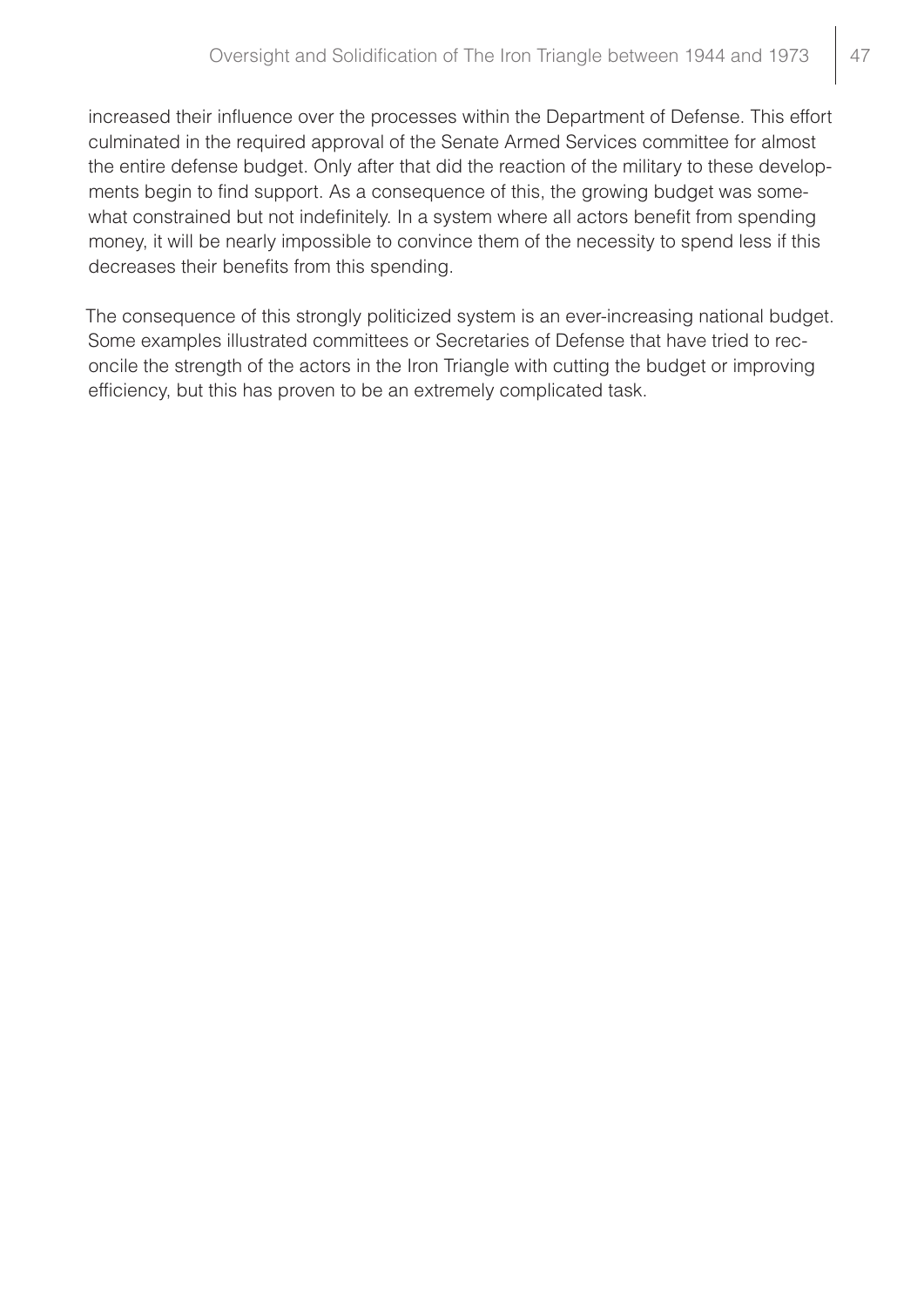## <span id="page-48-0"></span>05 **Gates' Challenge:** An All-Powerful Triangle?

There appears to be a trend in reviewing the DoD that started with the very first oversight attempt. Very few have managed to not be a part of this trend. Superintendent of Finance, Robert Morris ignored his own findings on improving efficiency of defense procurement in 1782. Since then many have followed in his footsteps and either ignored findings or chose not to execute them. As well-known advocate of defense reforms, Thomas Christie, has noted, the first oversight initiative proved an example that turned out to be a recurring pattern. Just as Superintendent Robert Morris ignored his own findings, "it may be that laws and regulations are fitting and appropriate, but the people charged to enforce or implement them are not doing their job."<sup>129</sup>

This chapter will summarize the main findings from this thesis. First, even though the initial oversight committees tried to control the system of defense spending, they soon outgrew this role. Although a lack of implementation will always be an issue, after the Second World War implementation actually was more actively used as a political strategy. As the Iron Triangle strengthened and the relationships within it became more accepted, critique of the system itself grew rarer. This also led to a limitation in the scope of the oversight committees. Instead of overseeing the department as well as the industry, this development led to a focus in oversight only on the Department of Defense itself. Finally, this chapter will explain why the Iron Triangle enables the actors within it to almost continually expand their powers.

Although not all of the committees were equally successful, a lack of implementation is stronger in the earlier committees. After the Second World War, the oversight committees become a way of enacting a political strategy. In this strategizing the Iron Triangle is reflected because it is a way of controlling the Department of Defense. By strengthening the position of the Secretary of Defense after the Second World War Congress and the President tried to maintain their influence over the military. However, after Congress realized this strategy does not produce an efficient DoD, it agreed to another approach.

<sup>129</sup> Wheeler, "A Mixed History", 4.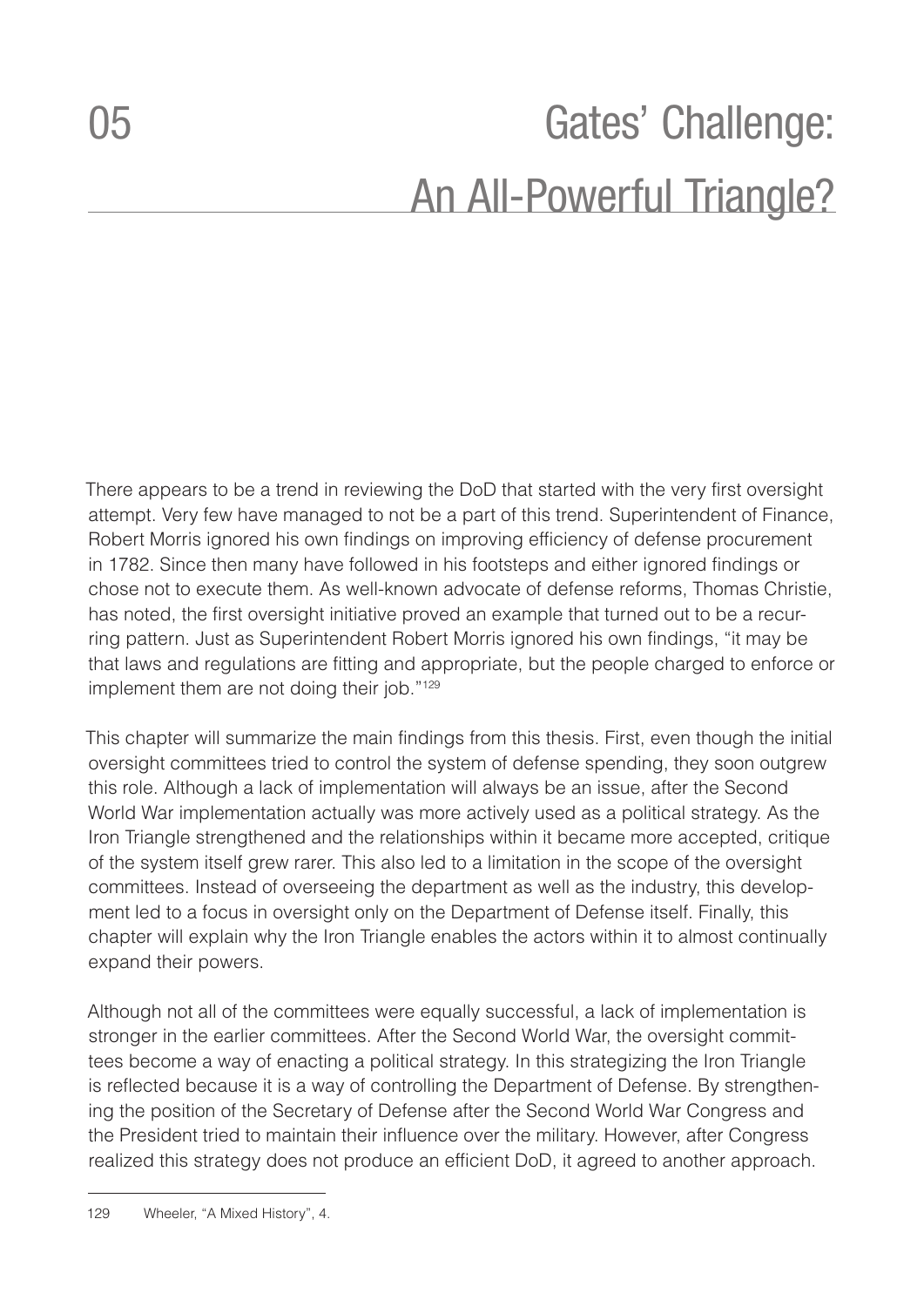This reflects the constant balancing act the Iron Triangle induces. Any change within the Department of Defense will always be subject to political discussion. The reasons behind this are quite straightforward. The issue of national security and the huge defense budget are always considered of high priority. This means that if change is implemented there are almost always those who feel the financial consequences of this change.

This was clearly the case with the Blue Ribbon panel in 1971, which fitted perfectly in the strategy of Defense Secretary Melvin Laird. Part of the political strategy consists of how the Department of Defense is managed. Initially, from the 1940s onwards, there is a strong trend towards civilian control of the military as Congress tries to reassert itself. Also, the services were subject to infighting amongst themselves for a higher budget and each considered themselves the most essential to the national defense. To avoid this infighting, Laird streamlined the armed forced and ensured the areas of overlapping responsibility were next to none.

However, an influential Secretary of Defense proved precarious because of a lack of military expertise. Due to this lack of power, the military attempted to reassert its power in the Iron Triangle. As the research by the Permanent Subcommittee on Investigations of the Government Operations Committee proved, this civilian control provided another disadvantage. It made the budget decisions and procurement process more politicized than under military control. Also, the risk of having someone with less military expertise and combat experience decide on weapons programs, might lead to uninformed decision-making. As illustrated by McNamara's decision on the F-111, a Secretary of Defense could overrule his advisory board which generally has more expertise. In this case this led to a contract being rewarded to General Dynamics which had far less experience with building jets than its competitor Boeing. This led to an extremely expensive project which produced a plane that fulfilled only half its goal. The Air Force was pleased with its new fighter-bomber, but the Navy was extremely disappointed. It only ordered a small numbers of the F-111 and spent the rest of the budget on a new plane of its own.

McNamara's budget cutting intentions were undermined by this project as well as his approval of the antiballistic missile system just before he left office. As a consequence, a strong managerial Secretary of Defense was perceived negatively and his successor Melvin Laird decided to try a different approach. This shared control between the military leadership and a civilian Secretary and Deputy Secretary of Defense was quite successful in achieving certain reforms. However, from a long-term perspective it did not contribute significantly to reducing the defense budget because Laird raised the DoD budget in the early 1970s.

While Congress and the military tried to assert their power over the Department of Defense and to organize the department according to their own views, the third actor in the Triangle was also involved. As the balancing act between Congress and the military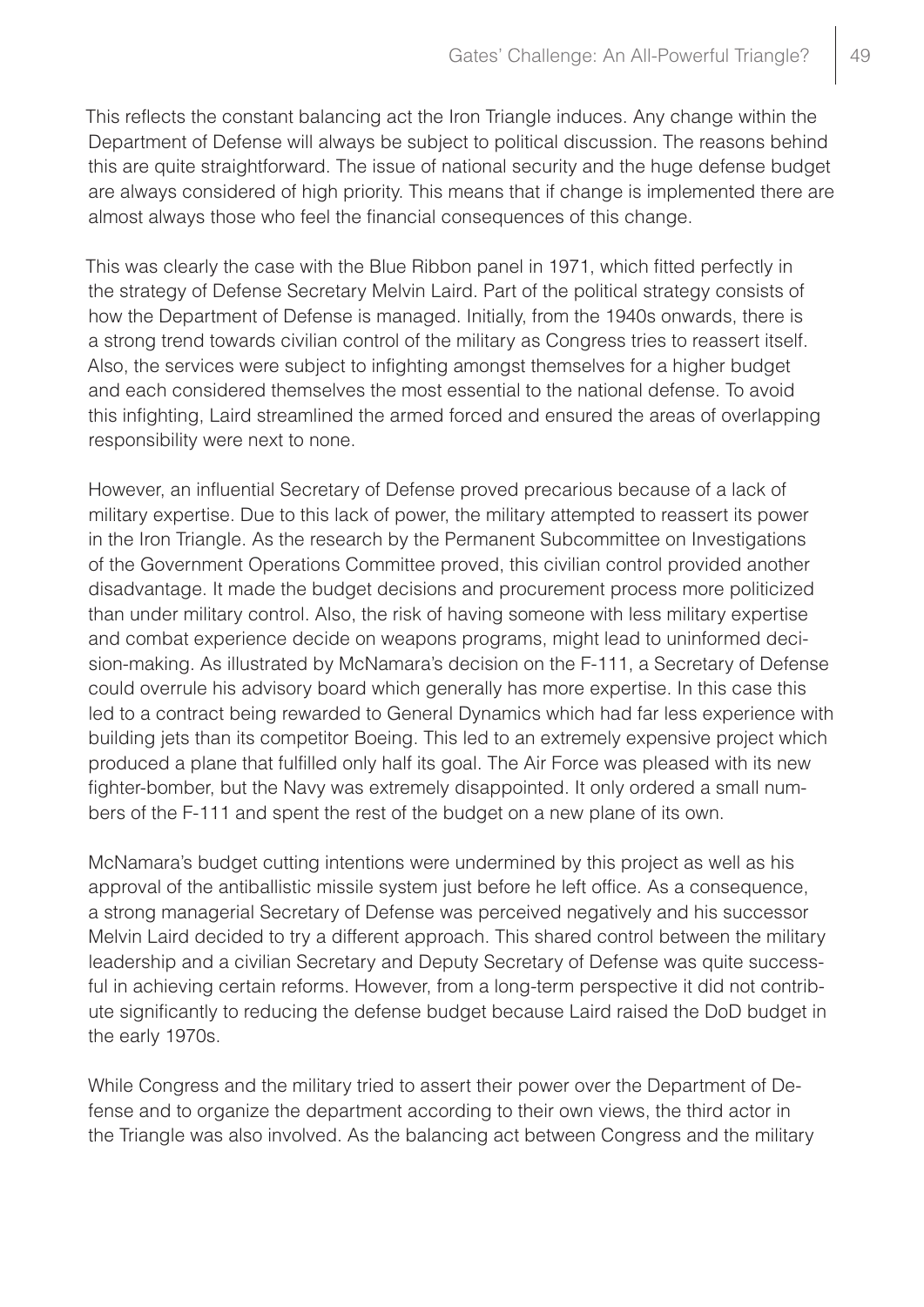continued, the defense industry tried to influence both parties. With the goal of benefitting financially regardless of which actor would be more influential at a certain time.

Another trend that becomes obvious is that the assessment of the entire Defense sector splits into two types of oversight. Incidental committees tend to address efficiency within the government in general, while subject specific committees have been formed to address specific sectors. Before the Second World War committees examined the Department of Defense, the relationship with the defense industry and Congress' performance. After the war, however, the scope of committees and panels becomes progressively narrower. The temporary, general committees tend to address all the branches within the government while the more permanent committees address the Department of Defense and to a limited extent the defense industry. However, congressmen serve on both types of committees. This generally excludes the relationship between Congress and both other actors in the triangle from the scope of oversight. The more recent committees have had a stronger focus on the Defense Department itself, emphasizing streamlining the DoD over regulating the defense industry. As the DoD became the predominant instrument through which Congress regulates the defense industry.

The Iron Triangle may be partially responsible for this. Before the Second World War, the defense industry was not considered as an employment creating force and the Department of Defense had a far less massive bureaucracy. Although the American system is set up so that the individual powers keep each other in check and maintain balance, within this context this appears to be unsuccessful. With committee after committee, the Iron Triangle only seems to solidify. Due to the fact that all three actors in the triangle benefit from friendly relations with the other actors, a *quid pro quo* system developed. In this system, all actors can choose to positively or negatively affect one another. As one negative act will most likely be followed by retribution, all parties are eager to avoid a negative spiral where each attempt at retribution is followed by the next one. As a consequence of this, however, a positive spiral has emerged where none of the actors dared to act to fiercely against the others. In principle, this state of positive relations sounds ideal, however, a consequence of this is an ever-increasing defense budget. This increase, combined with other government overspending, leads to a constantly rising national debt which is problematic for the financial situation of the nation.

The interaction between Congress and the defense industry became less direct after the creation of the Department of Defense. Although Congress still created legislation that had a direct influence on the defense industry, oversight over the industry changed. Oversight committees try to control the industry by making the Department of Defense more efficient. So instead of influencing the industry directly through recommendations from oversight committees, Congress tried to reorganize the instrument through which the government had contact with the defense industry; the DoD. This was recognized by Packard when he became chairman of a defense oversight commission himself. The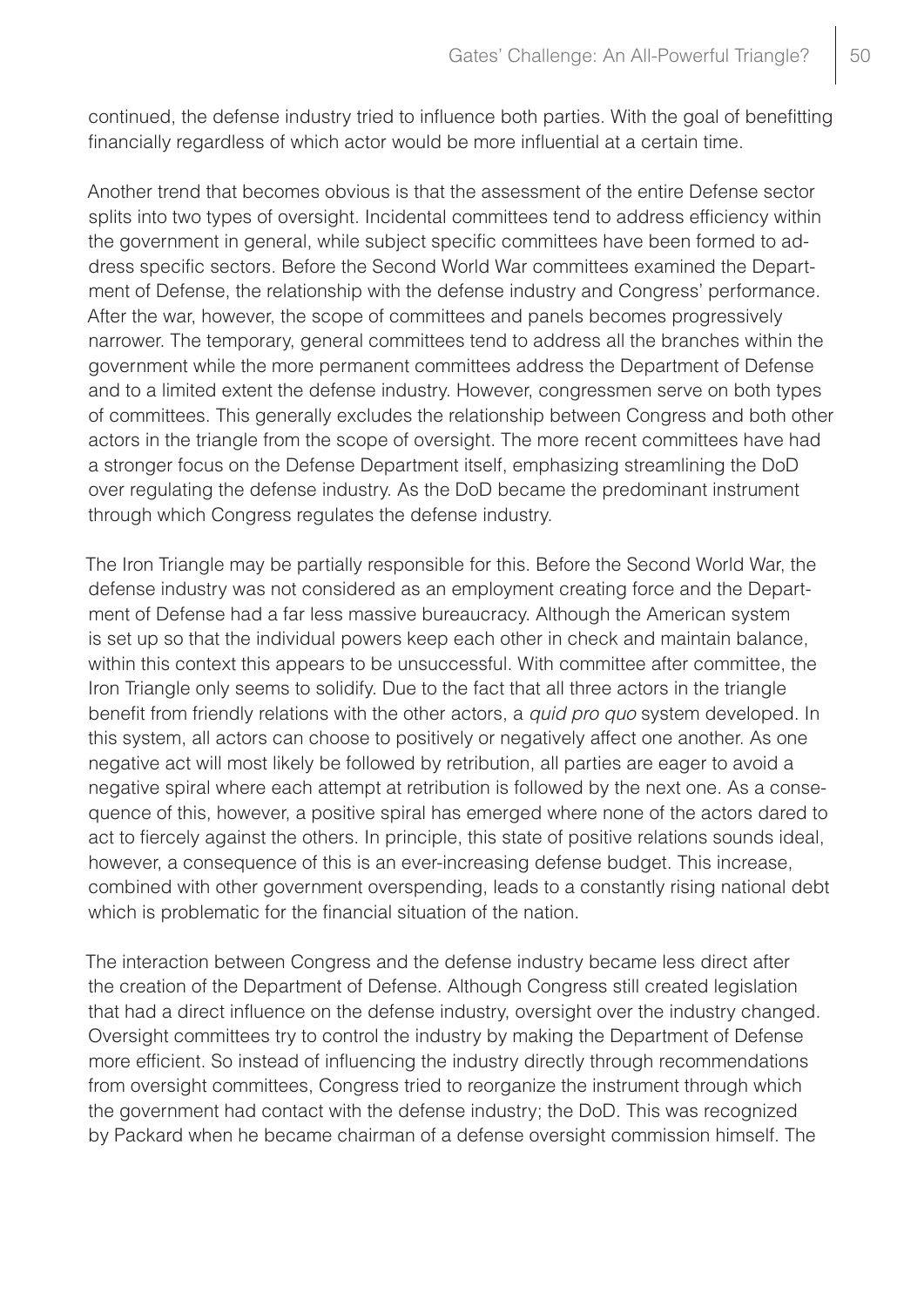Packard Commission's final report notes "the truly costly problems are those of overcomplicated organization and rigid procedure."130

Although Congress intended to streamline the Department of Defense which often requires budget cuts, individual congressmen also benefited from the home state pork the defense industry provides. As all politicians representing the American people in Congress are chosen by a specific district or state and commonly care about reelection, this left corporations with a powerful tool. Defense projects often provided employment on a large scale for the district or state they took place in. Therefore Congressmen had a strong interest in keeping those projects going. Even if these projects were not producing effective products, keeping the people in their home state or district employed could become the main interest for the congressman. People who become unemployed during his or her term are likely to vote for another candidate next election which could be considered a severe risk.

Although creating employment through government spending is a common tool, this focus on the local level caused budget issues on the national level. Although it cannot be argued that it is in the interest of people on the local level to become unemployed, their employment can collide with the national interest of having effective national defense. Until the national debt becomes more important, the defense budget will most likely continue to rise.

Some critics like Seymour Melman and John Galbraith have even described the defense industry as "a corporation that is dominated by a Government".<sup>131</sup> They see this interdependence as government control. The Department of Defense controls an industry, which consists of many millions of employees that design, produce, use and repair weapons.

The same interaction hold true for the other relationships. The Department of Defense wished to maintain a good relationship with both the industry as well as Congress. As Congress could provide a higher budget in a positive situation, while the industry could positively influence Congress through lobbying. Therefore, the Department of Defense tolerated the high margins of the defense industry as part of these profits was reinvested in lobbying for a common goal.

The corporations within the defense industry had come to expect certain standards in their dealings with their customers. Many corporations expected the government to accept their prices. According to Adams, the defense corporations expected it would not have "to do business at a loss, they assume that their productive capacity will be maintained and that profit margins will be ensured as their costs are reimbursed."<sup>132</sup> Furthermore, the attitude of the Department of Defense perpetuated these practices, as most

<sup>130</sup> Evan Thomas, Barret Seaman and Bruce van Voorst, "Defensive About Defense," *Time Magazine*, March 10, 1986, 2, http://www.time.com/time/magazine/article/0,9171,960862-2,00.html#ixzz0olICyhgT.

<sup>131</sup> Adams, *The Iron Triangle*, 22.

<sup>132</sup> Ibid., 21.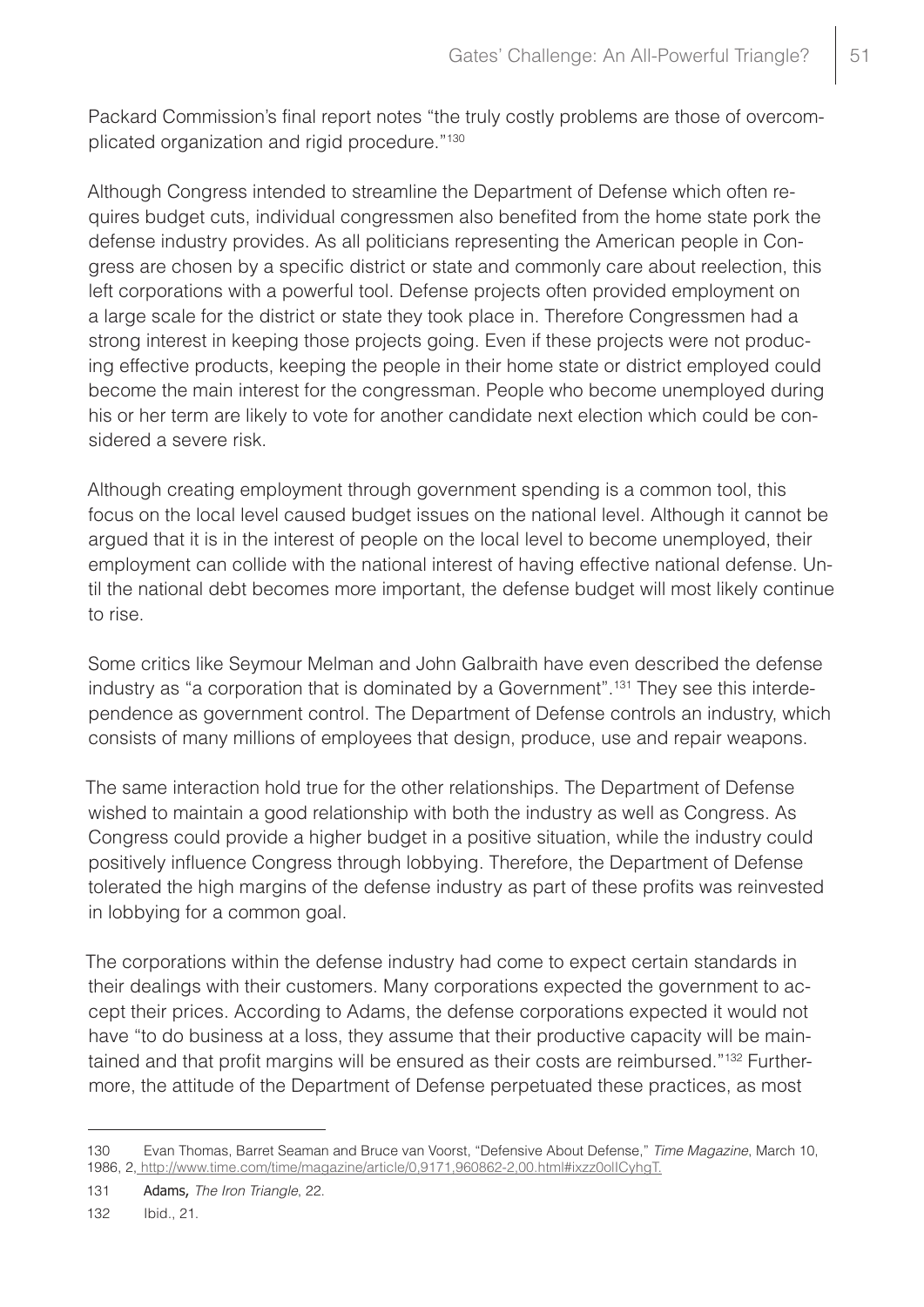defense contracts were negotiated instead of competitively divided. The Pentagon had an interest in keeping the military budget high to avoid having to restrain itself, and perhaps keeping their power or influence as large as possible. In this way, it was also in their interest to keep the relationship with the military contractors positive. The Pentagon, to avoid having its budgets cut, was sometimes willing to spend more than competitively necessary to maintain the defense industry as it strengthened the bond between the two actors.

Finally, the defense industry was dependent on the Department of Defense for the majority of its business. Especially because there were export restrictions on business with foreign governments, the U.S. defense industry looked to U.S. government agencies to provide them with the bulk of their contracts. As the defense industry could offer electoral support to Congress and congressional support to the DoD, this left them in a favorable position for doing business. Businesses desired to create profit and deliver dividends to shareholders. The defense industry could, through lobbying, somewhat influence the height of the defense budget and appropriations within it. The drive for more profit caused the industry to continually push for higher budgets and more projects.

The checks and balances system seemed unable to cope with the strong ties that turned into an Iron Triangle. The government has once made the decision to maintain a large, privately-owned defense manufacturing capacity. This has led to a variety of Federal procurement policies. According to Adams, many of these policies "foster a high degree of intimacy between the Pentagon and its contractors and inhibit cost control."<sup>133</sup> The powerful ties in the Iron Triangle were a direct result of this decision. Due to this development, oversight became eroded because ulterior motives like career development, pork for home states and lobbying altered the interests of Congress.

However, in the situation that the U.S. is currently in, with the national deficit at an all-time high, an interesting struggle will ensue between all actors involved. Secretary of Defense Gates' intentions for defense reform seem legitimate. He intends to focus on the military's core business and wants to decrease projects for military contractors and overhead costs. Therefore, there will be a smaller piece of the cake for the defense sector. However, the defense industry will try to maintain its original slice. Congressmen will also consider closing major projects in their districts or states unfavorable. Although budget considerations might force them to at least consider these steps. However, from past experiences it can be seen that is possible to cut the budget for defense contractors as long as the one idealist who is respected by all actors drives the downsizing. Although a strong Iron Triangle is now the *status quo* and its relationships have to be taken into account, it does not mean that budget reduction is impossible. As a former Air Force lieutenant and political veteran who has worked for both Republican and Democratic administrations, he might be one of those rare few that can create agreement and cut the budget.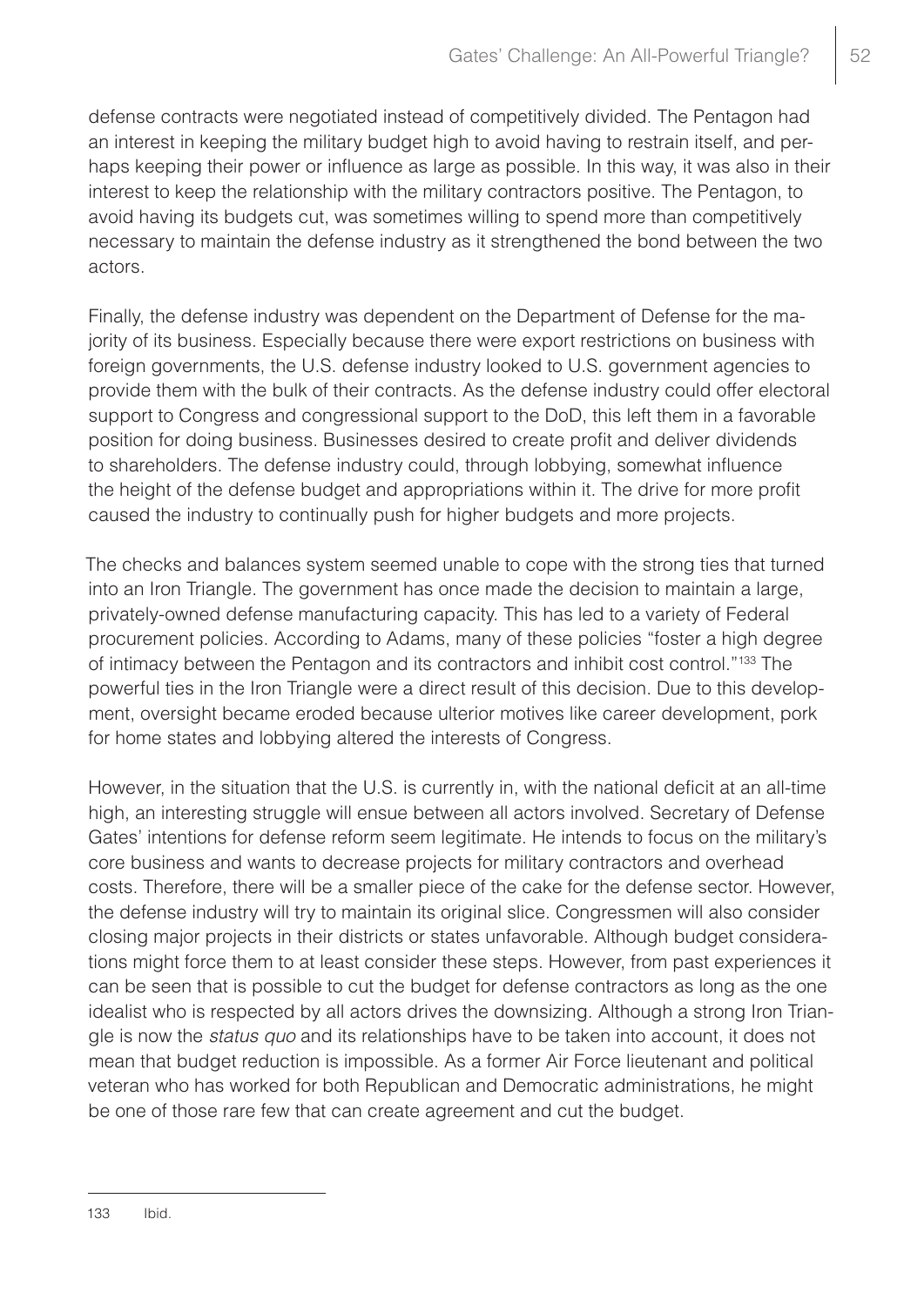#### **Bibliography**

<span id="page-53-0"></span>[Tdaxp]. "Describing the Military-Industrial-Sysadmin-Complex: How We Will Win the 5GW to Shrink the Gap." *High-minded, fanatically malthusian perspectives*, July 7, 2007. http://www.tdaxp.com/ archive/2007/07/07/describing-the-military-industrial-sysadmin-complex-how-we-will-win-the-5gw-to-shrinkthe-gap.html.

Aberbach, Joel D. *Keeping a Watchful Eye: The Politics of Congressional Oversight*. Washington, D.C.: The Bookings Institution, 1990. http://books.google.com/books?id=yus97Zz4i3YC&.

Adams, Gordon. *The Iron Triangle: The Politics of Defense Contracting (Studies / Council on Economic Priorities) 9780878710126*. New Brunswick and London: Transaction Books, 1981.

Bacevich, Andrew. *Washington Rules: America's Path to Permanent War*. New York: Metropolitain Publishers, 2010. http://www.amazon.com/dp/0805094229.

Bilger, Dennis, and Sowell, Randy. "Truman Library - Hoover Commission Special Subject Guide", October 1, 2001. http://www.trumanlibrary.org/hoover/hoover.htm.

"Biographical Sketches - Signers of the Declaration (Robert Morris)." *National Park Service*, http:// www.cr.nps.gov/history/online\_books/declaration/bio33.htm.

Blue Ribbon Defense Panel. *Report to the President and the Secretary of Defense on the Department of Defense*. Washington, D.C.: U.S. Government Printing Office, 1970.

Brant, Irving. "James Madison (president of United States)." Online Encyclopedia. *Britannica Online Encyclopedia*, http://www.britannica.com/EBchecked/topic/355859/James-Madison.

Caro, Robert A. *The Years of Lyndon Johnson: Master of the Senate*. New York: Alfred A. Knopf, 2002.

Center for Responsive Politics. "Defense | OpenSecrets", http://www.opensecrets.org/industries/ indus.php?Ind=D.

"Top Industries Giving to Members of Congress, 2010 Cycle | OpenSecrets", http://www.opensecrets.org/industries/mems.php.

Cherny, Robert W. "Graft and Oil: How Teapot Dome Became the Greatest Political Scandal of its Time." *History Now. The Historians Perspective*, http://www.gilderlehrman.org/historynow/historian5.php.

Coates, Charles B. "Book Review - A Hook in Leviathan, a critical interpretation of the Hoover Commission Report." *Political Science Quarterly* 6, no. 2 (Jun., 1950): 284-290.

Combs, Jerald A. "Embargoes and Sanctions." *Encyclopedia of American Foreign Policy*, http:// findarticles.com/p/articles/mi\_gx5215/is\_2002/ai\_n19132406.

"Congressional Record", 74 Congress, Session 2, June 16, 1936.

Dallek, Robert. *Lone Star Rising: Lyndon Johnson and His Times, 1908-1960 Volume 1*. Oxford: Oxford University Press, 1991. http://www.amazon.com/dp/0195054350.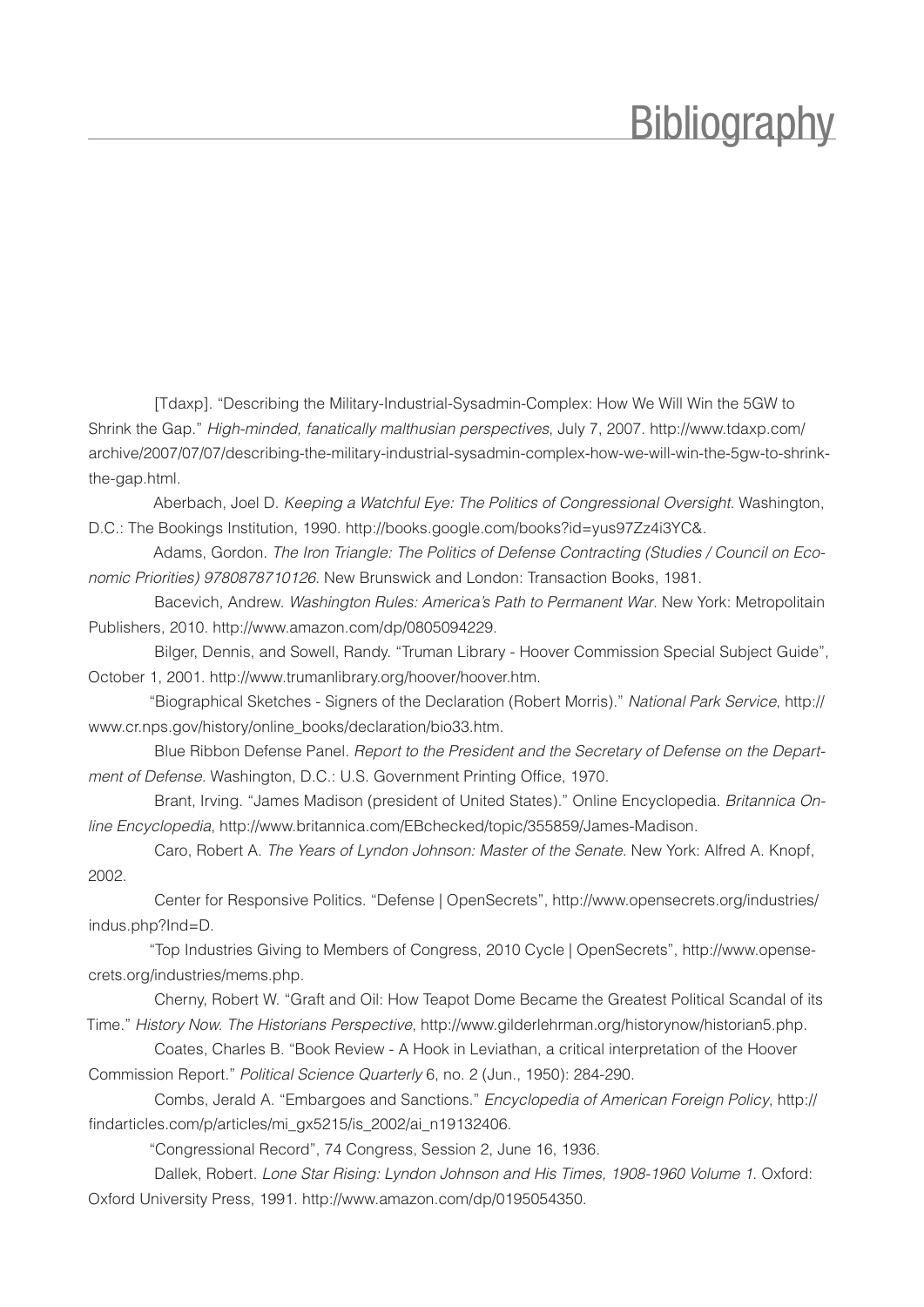Department of Defense. "DoD Mission Statement 1994." *University of North Texas*, http://govinfo. library.unt.edu/npr/library/status/mission/mdod.htm.

Encyclopædia Britannica. "Hoover Commission (United States government)." *Encyclopædia Britannica Online*, http://www.britannica.com/EBchecked/topic/271415/Hoover-Commission.

Founding Father.info. "Federalist Papers Authored by James Madison", http://www.foundingfathers.info/federalistpapers/madison.htm.

Gates, Robert M. "Speech on Defense Spending", Abilene, Kansas, May 8, 2010. http://www. defense.gov/speeches/speech.aspx?speechid=1467.

Giroux, Henry A. *The University in Chains: Confronting the Military–Industrial–Academic Complex*. Boulder, Colorado: Paradigm, 2007.

Gunston, Bill. *Bombers*. New York: Grosset & Dunlap, 1978.

Hargrove, Thomas. "Third of Americans suspect 9-11 government conspiracy | ScrippsNews." *Scropps Howard News Service*, August 1, 2006. http://www.scrippsnews.com/911poll.

Heady, Ferrel. "The Reorganization Act of 1949." *Public Administration Review* 9, no. 3 (Sumer,

1949): 165-174.

Hewlett, Richard G. "Books Reviews - The Politics of American Science, 1939 to the Present" 8, no. 1 (Jan, 1967): 125-126.

Hoover, Herbert. "Mr. Hoover's personal papers concerning his services as Chairman of the two U.S. Commissions on Organization of the Executive Branch." *Herbert Hoover Presidential Library*, http:// www.ecommcode2.com/hoover/research/hooverpapers/hoover/postpres/hpphcom1.htm.

Kinnard, Douglas. *The Secretary of Defense*. Lexington, Kentucky: The University Press of Kentucky, 1980. http://books.google.com/books?id=AakMJlM6MhsC&.

Kohn, Richard H. *Eagle and Sword: The Federalists and the Creation of the Military Establishment in America*. Detroit: Free Press, 1975.

Madison, James et al. "Transcript of the Constitution of the United States - Official." *U.S. Government Archives*, http://www.archives.gov/exhibits/charters/constitution\_transcript.html.

Martin, David. "Gates: Days Of Pentagon Waste Must End - CBS News." *CBS News*, August 9, 2010.

McCullough, David. *Truman*. New York: Simon & Schuster, 1992.

Moe, Ronald C. *Administrative renewal. Reorganization Commissions in the 20th Century*. Lanham, Maryland: United Press of America, 2003. http://books.google.com/books?id=N62jiVOu4tYC&.

Morrison, David C. "The Defense Reform Merry-Go-Round." *National Journal* (March 22, 1986):

718-719.

National Public Radio. "Eisenhower's Military-Industry Complex Warning, 50 Years Later : NPR." *Morning Edition*. Washington, D.C.: National Public Radio, January 17, 2011. http://www.npr. org/2011/01/17/132942244.

New American Foundation. "William D. Hartung, Director of the Arms and Security Initiative", http://newamerica.net/user/22.

Noggle, Burl. *Teapot Dome: Oil and Politics in the 1920s*. Baton Rouge, Louisiana: Louisiana State University Press, 1962.

Pemberton, William E. "Truman and the Hoover Commission." *Whistle Stop, the Newsletter of the Harry S. Truman Library Institute* 19, no. 3 (1991).

Preble, Christopher A. "'Who Ever Believed in the Missile Gap?': John F. Kennedy and the Politics of National Security." *Presidential Studies Quarterly* 33, no. 4 (December, 2003): 801-826.

Pursell, Jr., Carroll W. *Early Stationary Steam Engines in America: A Study in the Migration of a*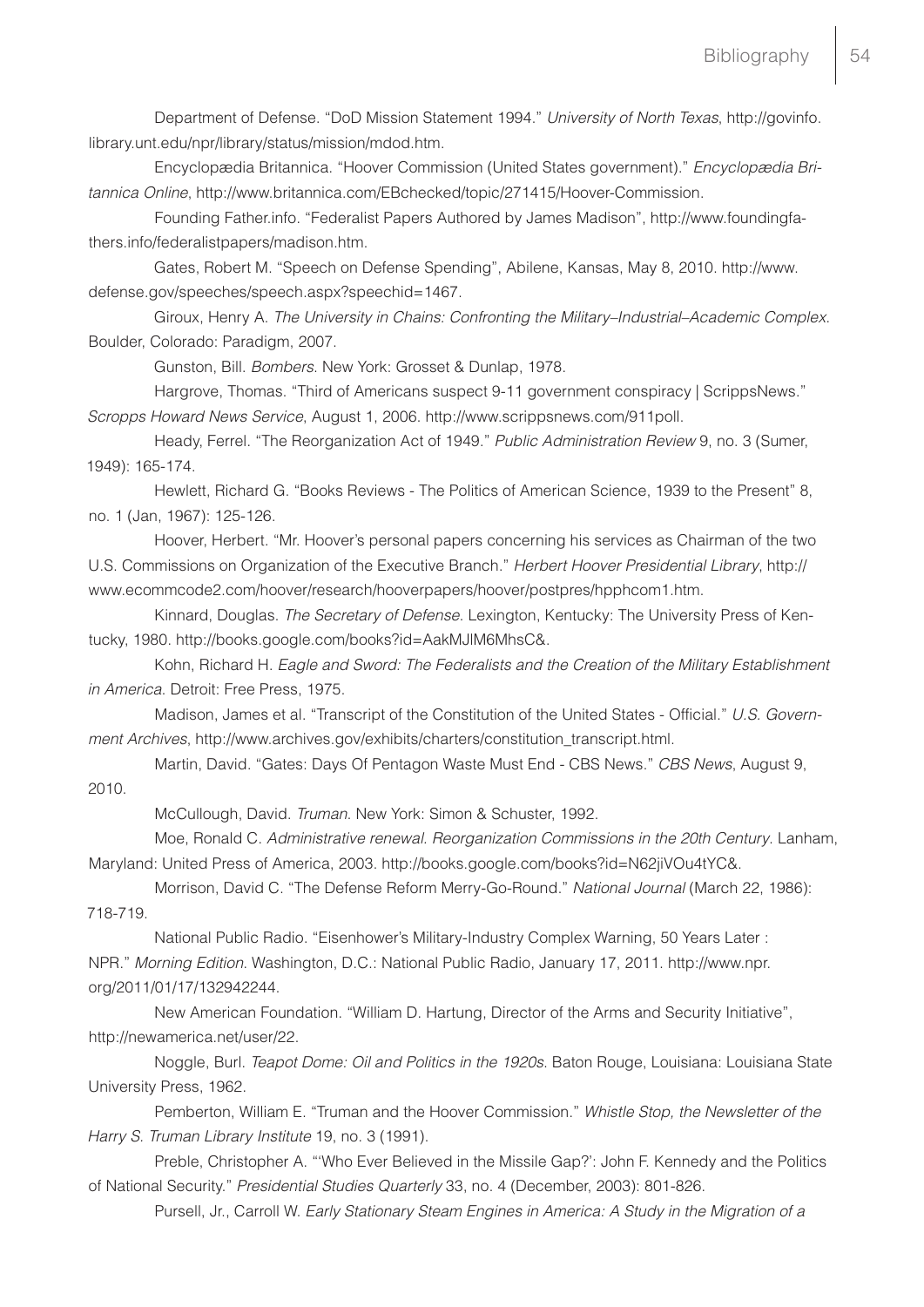*Technology*. Washington, D.C.: Smithsonian Institution Press, 1969.

Pursell, Jr., Carroll W., eds. *The Military Industrial Complex*. New York: Harper and Row Publishers, 1972.

Pursell, Jr., Carroll W., Penick, James L., Swain, Donald C., and Sherwood, Morgan B., eds. *The Politics of American Science: 1939 to the Present*. Cambridge: Cambridge University Press, 1972.

Rosen, Steven, eds. *Testing the Theory of Military Industrial Complex*. Lexington, Massachusetts, Toronto, London: Lexington Books, 1973.

Schlesinger, Jr., Arthur M. "Introduction." In *Congress Investigates: A Documented History, 1792- 1974*. New York: Chelsea House Publishers, 1975.

Schlesinger, Jr., Arthur M., and Burns, Roger. *Congress Investigates: A Documented History, 1792-1974*. New York: Chelsea House Publishers, 1975.

Schrader, Charles R. *History of Operations Research in the United States Army, Volume II: 1961- 1973*. Washington, D.C.: U.S. Government Printing Office, 2008.

Schwartz, Stephen I., eds. *Atomic audit: the cost and consequences of U.S. nuclear weapons since 1940*. Washington, D.C.: R.R. Donnellery & Sons Co., 1998.

"SecDef Histories - Robert McNamara." *The U.S. Department of Defense,* http://www.defense.gov/ specials/secdef\_histories/bios/mcnamara.htm.

"Secretary of Defense Melvin R. Laird." *U.S. Department of Defense - Historical Office*, http://osdhistory.defense.gov/SODs/laird.html.

Shah, Anup. "World Military Spending — Global Issues." *Global Issues*, July 7, 2010. http://www. globalissues.org/article/75/world-military-spending.

Slaughter, Louise. "Our Troops Deserve a Modern Day Truman Commission." *Huffington Post*, http://www.huffingtonpost.com/rep-louise-slaughter/our-troops-deserve-a-mode\_b\_772.html.

Stockholm International Peace Research Institute. *The SIPRI Yearbook 2010: Armaments, Disarmaments and International Security,*. Oxford and New York: Oxford University Press, 2010.

Tap, Bruce. *Over Lincoln's Shoulder: The Committee on the Conduct of the War (Modern War Studies)*. Lawrence, Kansas: University Press of Kansas, 1998.

Taplin, Jon. "Gates Takes on The Military Industrial Complex | TPMCafe." *Talking Points Memo*, May 11, 2010. http://tpmcafe.talkingpointsmemo.com/2010/05/11/gates\_takes\_on\_the\_military\_industrial\_ complex/.

*TFX Contract Investigation: Hearings before the Permanent Subcommittee on Investigations, Committee on Government Operations* (Washington, D.C., 1970).

"The Committee on Armerd Sevices: The Russel Era: 1955-1968." *National Archives*, http://www. archives.gov/legislative/finding-aids/reference/senate/armed-services/1955-1968.html.

The White House. "History of the National Security Council." *White House.gov*, http://www.whitehouse.gov/administration/eop/nsc/history.

Thomas, Evan, Seaman, Barret, and Voorst, Bruce. "Defensive About Defense." *Time Magazine*, March 10, 1986. http://www.time.com/time/magazine/article/0,9171,960862-2,00.html.

"TIME Person of the Year: Story Archive Since 1927, Franklin D. Roosevelt." *Time Magazine*, January 7, 1935. http://www.time.com/time/subscriber/personoftheyear/archive/stories/1934.html.

Tuchman, Barbara W. *The March of Folly: From Troy to Vietnam*. New York: Ballantine Books, 1985. Turse, Nick. *The Complex: How the Military Invades Our Everyday Lives*. New York: Metropolitain Publishers, 2009. http://www.amazon.com/dp/B004KAB6P4.

"U.S. President's Advisory Committee on Government Organization: Records 1953-61". U.S. Government Printing Office, August 23, 1966.